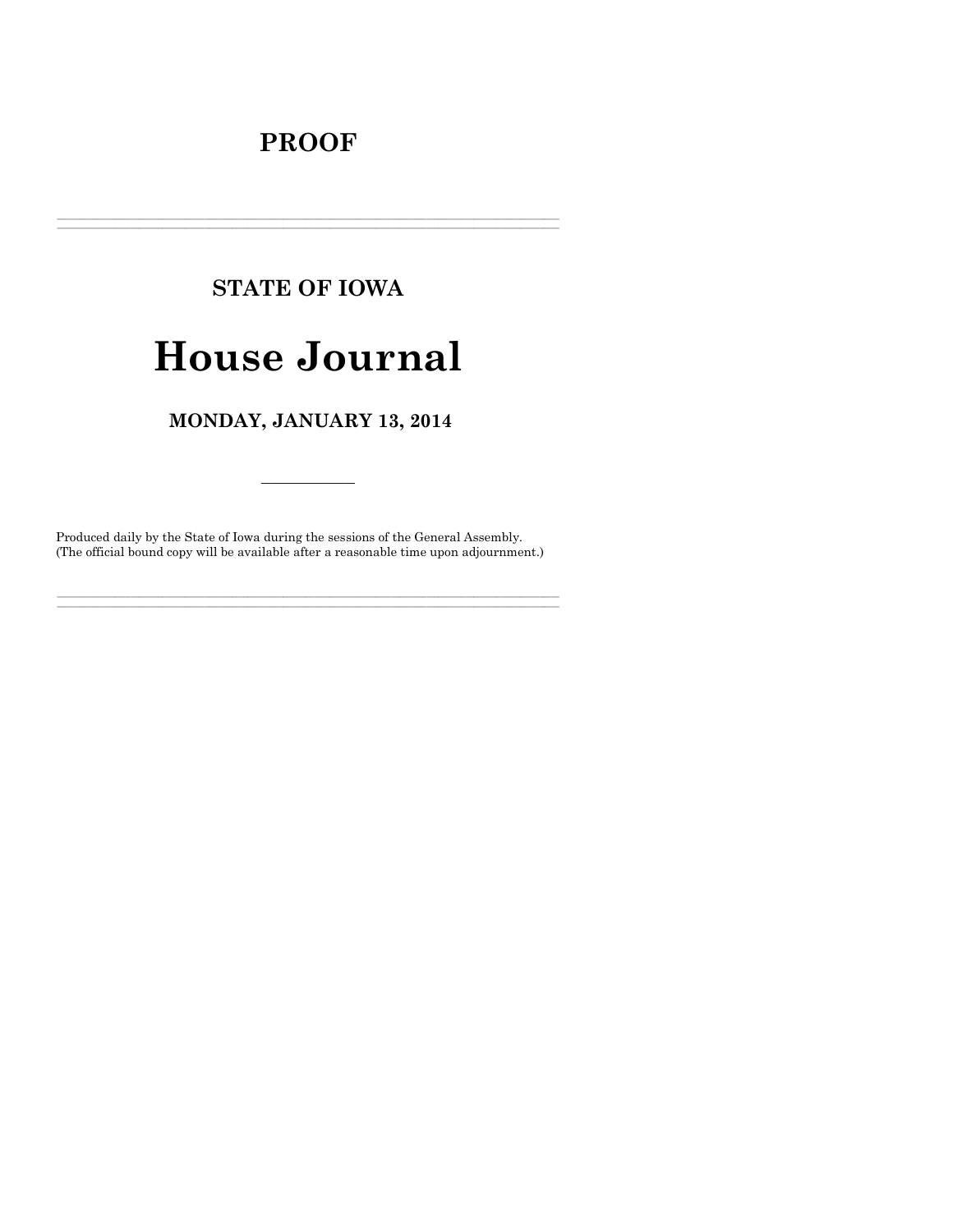## **JOURNAL OF THE HOUSE**

First Calendar Day - First Session Day

Hall of the House of Representatives Des Moines, Iowa, Monday, January 13, 2014

Pursuant to chapter two (2), section two point one (2.1), Code of Iowa, the House of Representatives of the Eighty-fifth General Assembly of Iowa, 2014 Regular Session, convened at 10:00 a.m., Monday, January 13, 2014.

The House was called to order by the Honorable Kraig Paulsen, Speaker of the House.

Prayer was offered by Pastor Darran Whiting, Liberty Baptist Church, Marion. He was the guest of Speaker Paulsen of Linn County.

## PLEDGE OF ALLEGIANCE

The Pledge of Allegiance was led by Andy, Austin and Ashton Whiting from Marion. They were the guests of Speaker Paulsen.

The Journal of Thursday, May 23, 2013, was approved.

Worthan of Buena Vista moved that a committee of five on credentials be appointed and that the accredited list of the Secretary of State be accepted.

The motion prevailed and the following committee was appointed: Worthan of Buena Vista, Lofgren of Muscatine, Fry of Clarke, Thede of Scott and Lundby of Linn.

## SUPPLEMENTAL REPORT OF THE COMMITTEE ON CREDENTIALS

MR. SPEAKER: We, your committee on credentials, respectfully report that we find the following person duly elected to and entitled to a seat in the House of Representatives of the Eighty-fifth General Assembly as show by this duplicate copy of the certificate of election on file in the office of the Secretary of State:

Brian Meyer, House District 33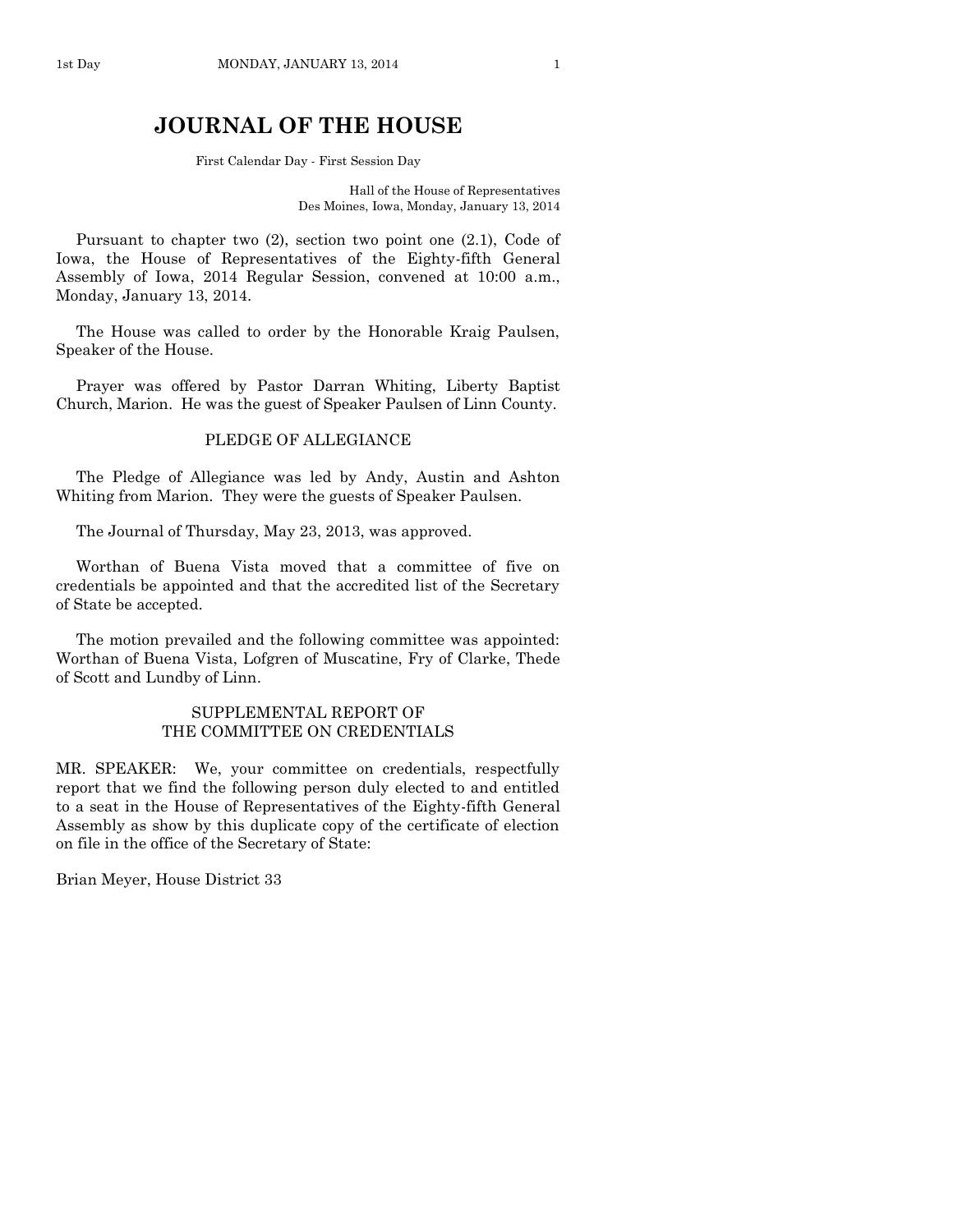In accordance with Iowa Code Section 2.5, the Committee on Credentials has reviewed the certification of the October 22, 2013 Special Election from Iowa Secretary of State Matt Schultz, which is attached hereto and incorporated by this reference.

> Gary Worthan, Chair Mark Lofgren Joel Fry Phyllis Thede Daniel Lundby

#### **Office of the Secretary of State CERTIFICATION**

To the Honorable Chief Clerk of the House:

**I, MATT SCHULTZ, Secretary of State of the State of Iowa,** custodian of the files and records pertaining to elections in the State, do hereby certify that the State Canvassing Board has declared that at a Special Election held on October 22, 2013, the following named person was duly elected to the office of State Representative to represent the district 33 for the residue of the term ending on December 31, 2014:

**Thirty-third** Brian Meyer

(Seal) In testimony whereof, I have hereunto set my hand and affixed the seal of the Secretary of State at the Statehouse in Des Moines this thirtieth day of October, 2013.

#### **MATT SCHULTZ, Secretary of State**

I hereby acknowledge receipt of the original copy of this document on this thirtieth day of October, 2013.

#### **CARMINE BOAL, Chief Clerk of the House**

Worthan of Buena Vista moved that the supplemental report of the committee on credentials be adopted.

The motion prevailed and the supplemental report was adopted.

## MEMBER OATH OF OFFICE

The following oath of office was administered to Representative Brian Meyer of Polk County by the Chief Clerk on November 1, 2013:

"I do solemnly swear, or affirm, that I will support the Constitution of the United States, and the Constitution of the State of Iowa, and that I will faithfully discharge the duties of Representative, according to the best of my ability, so help me God."

BRIAN MEYER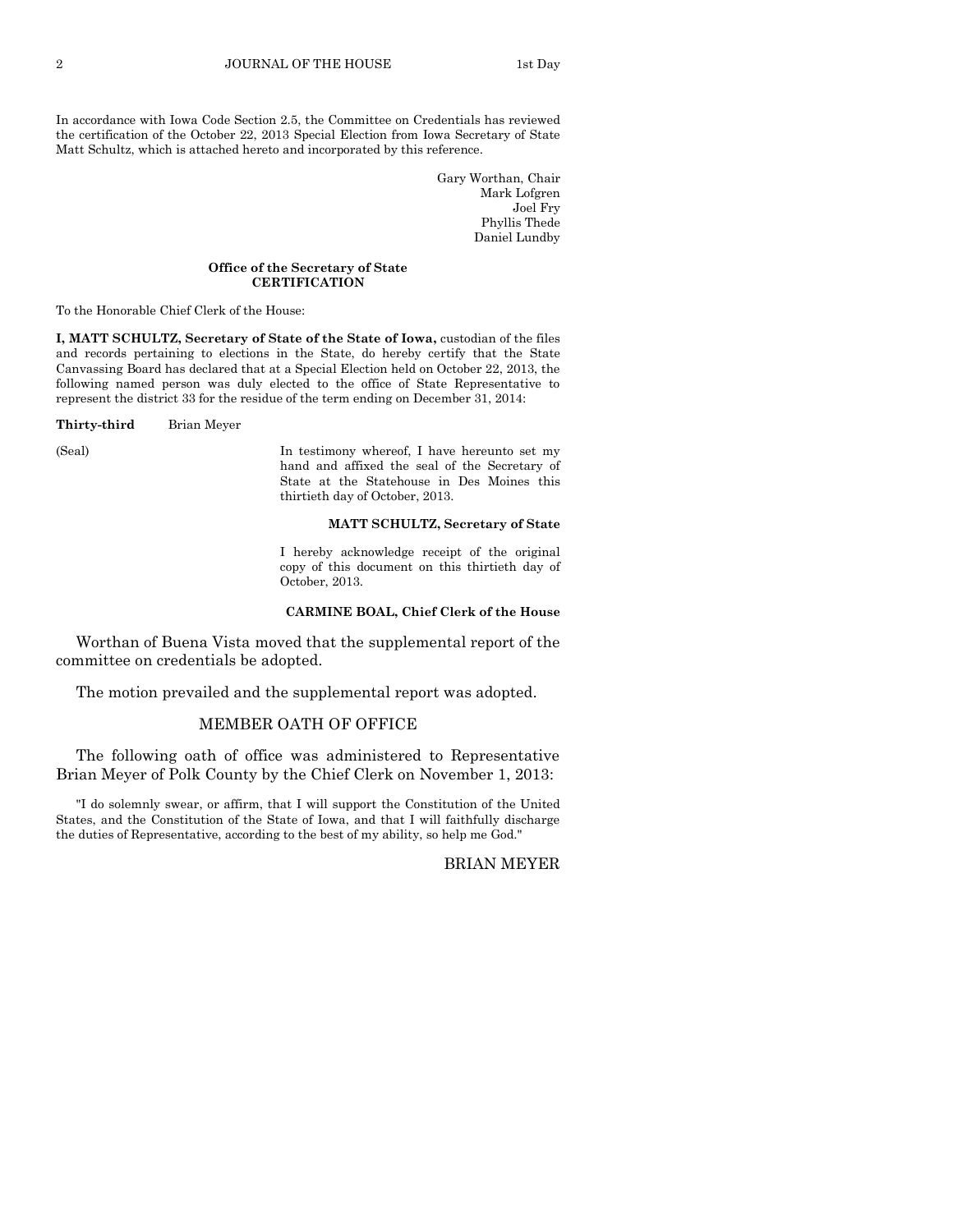Cownie of Polk moved that a committee of two be appointed to escort the Honorable Brian Meyer to seat 19.

The motion prevailed and the Speaker appointed Cownie of Polk and Mascher of Johnson to escort Representative Brian Meyer to seat 19.

## COMMITTEE TO NOTIFY THE GOVERNOR

Bacon of Story moved that a committee of three be appointed to notify the Governor that the House was duly organized and ready to receive any communication that he may desire to transmit.

The motion prevailed and the following committee was appointed: Bacon of Story, Chair; Hein of Jones and Stutsman of Johnson.

## COMMITTEE TO NOTIFY THE SENATE

Hanusa of Pottawattamie moved that a committee of three be appointed to notify the Senate that the House was duly organized and ready to receive any communication that the Senate may desire to transmit.

The motion prevailed and the following committee was appointed: Hanusa of Pottawattamie, Chair; Alons of Sioux and Bearinger of Fayette.

## ADOPTION OF [HOUSE CONCURRENT RESOLUTION 101](http://coolice.legis.iowa.gov/Cool-ICE/default.asp?Category=billinfo&Service=Billbook&frame=1&GA=85&hbill=HCR101)

Upmeyer of Cerro Gordo asked and received unanimous consent for the immediate consideration of **[House Concurrent Resolution](http://coolice.legis.iowa.gov/Cool-ICE/default.asp?Category=billinfo&Service=Billbook&frame=1&GA=85&hbill=HCR101) 101**, as follows, and moved its adoption:

#### [HOUSE CONCURRENT RESOLUTION 101](http://coolice.legis.iowa.gov/Cool-ICE/default.asp?Category=billinfo&Service=Billbook&frame=1&GA=85&hbill=HCR101)

## BY PAULSEN and M. SMITH

- 1 A concurrent resolution providing for a joint
- 2 convention.
- 3 BE IT RESOLVED BY THE HOUSE OF REPRESENTATIVES, THE
- 4 SENATE CONCURRING, That a joint convention of the two
- 5 houses of the 2014 session of the Eighty-fifth General
- 6 Assembly be held on Tuesday, January 14, 2014, at 10:00
- 7 a.m.; and
- 8 BE IT FURTHER RESOLVED, That Governor Terry E.
- 9 Branstad be invited to deliver his condition of the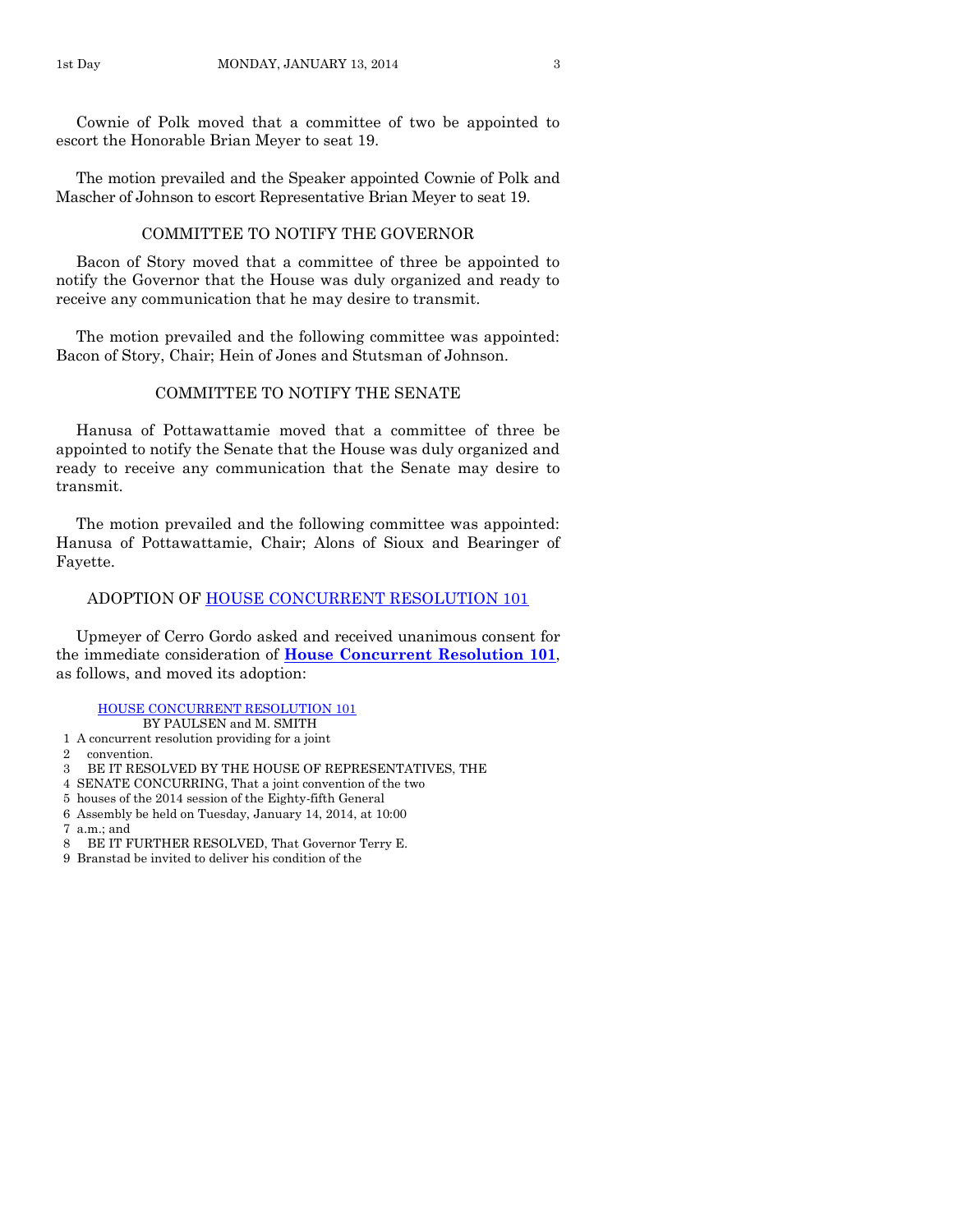- 10 state message at this joint convention of the two
- 11 houses of the General Assembly, and that the Speaker of
- 12 the House of Representatives and the President of the
- 13 Senate be designated to extend the invitation to him.

The motion prevailed and the resolution was adopted.

## ADOPTION OF [HOUSE CONCURRENT RESOLUTION 102](http://coolice.legis.iowa.gov/Cool-ICE/default.asp?Category=billinfo&Service=Billbook&frame=1&GA=85&hbill=HCR102)

Upmeyer of Cerro Gordo asked and received unanimous consent for the immediate consideration of **[House Concurrent Resolution](http://coolice.legis.iowa.gov/Cool-ICE/default.asp?Category=billinfo&Service=Billbook&frame=1&GA=85&hbill=HCR102) 102**, as follows, and moved its adoption:

#### [HOUSE CONCURRENT RESOLUTION 102](http://coolice.legis.iowa.gov/Cool-ICE/default.asp?Category=billinfo&Service=Billbook&frame=1&GA=85&hbill=HCR102)

- BY PAULSEN and M. SMITH
- 1 A concurrent resolution providing for a joint
- 2 convention.
- 3 BE IT RESOLVED BY THE HOUSE OF REPRESENTATIVES, THE
- 4 SENATE CONCURRING, That a joint convention of the two
- 5 houses of the 2014 session of the Eighty-fifth General
- 6 Assembly be held on Wednesday, January 15, 2014, at
- 7 10:00 a.m.; and
- 8 BE IT FURTHER RESOLVED, That Chief Justice Mark
- 9 S. Cady be invited to present his message of the
- 10 condition of the judicial branch at this convention,
- 11 and recommend such matters as the Chief Justice deems
- 12 appropriate, pursuant to section 602.1207 of the Code
- 13 of Iowa.

The motion prevailed and the resolution was adopted.

## ADOPTION OF [HOUSE CONCURRENT RESOLUTION 103](http://coolice.legis.iowa.gov/Cool-ICE/default.asp?Category=billinfo&Service=Billbook&frame=1&GA=85&hbill=HCR103)

Upmeyer of Cerro Gordo asked and received unanimous consent for the immediate consideration of **[House Concurrent Resolution](http://coolice.legis.iowa.gov/Cool-ICE/default.asp?Category=billinfo&Service=Billbook&frame=1&GA=85&hbill=HCR103) 103**, as follows, and moved its adoption:

#### [HOUSE CONCURRENT RESOLUTION 103](http://coolice.legis.iowa.gov/Cool-ICE/default.asp?Category=billinfo&Service=Billbook&frame=1&GA=85&hbill=HCR103)

BY PAULSEN and M. SMITH

- 1 A concurrent resolution to provide for a joint
- 2 convention.
- 3 BE IT RESOLVED BY THE HOUSE OF REPRESENTATIVES, THE
- 4 SENATE CONCURRING, That a joint convention of the two
- 5 houses of the 2014 session of the Eighty-fifth General
- 6 Assembly be held on Wednesday, February 5, 2014, at
- $7.10(0.00 \text{ s} \cdot \text{m} \cdot \text{m}$
- 8 BE IT FURTHER RESOLVED That Major General Timothy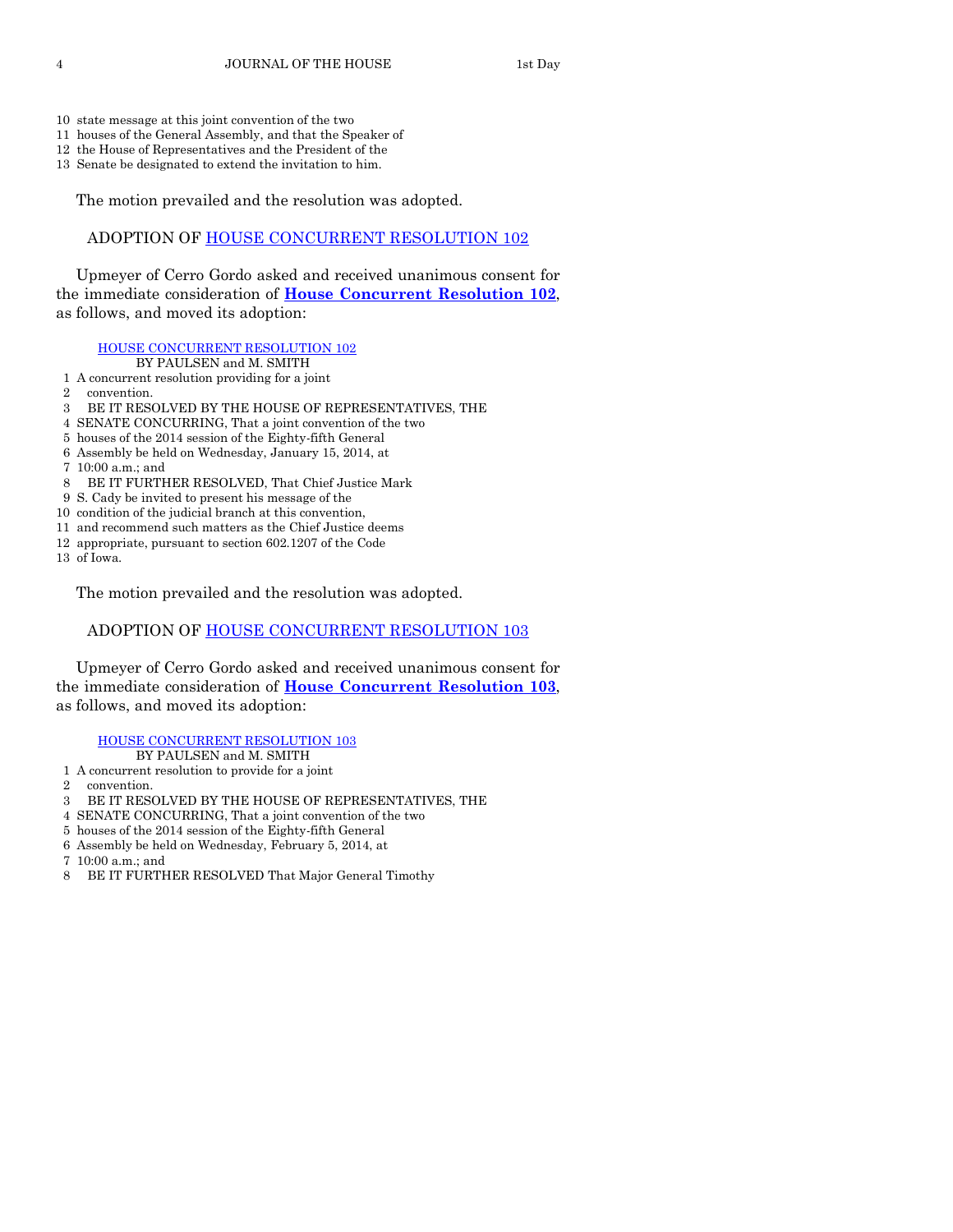9 Orr be invited to present his message of the Condition 10 of the Iowa National Guard at this convention.

The motion prevailed and the resolution was adopted.

#### IMMEDIATE MESSAGES

Upmeyer of Cerro Gordo asked and received unanimous consent that the following bills be immediately messaged to the Senate: **House Concurrent Resolutions 101, 102** and **103.**

## REMARKS BY MAJORITY LEADER UPMEYER

Upmeyer of Cerro Gordo addressed the House as follows:

Thank you Mr. Speaker.

Ladies and gentlemen of the House, our guests here today, and to all Iowans listening and watching online, welcome back to the Iowa House of Representatives.

A special welcome to the newly elected members of this body, your fresh perspectives and ideas are a welcome addition to the chamber.

Rep. Smith, congratulations on your election as leader of your caucus. I look forward to building on our past experiences of working together to find solutions to important issues facing Iowans.

I know you will all agree that it is truly a special honor to return here today to work on behalf of Iowans toward a better future for our state.

After spending time with Iowans as I travel around the state, there is something on their minds that I would challenge the legislature to give serious consideration. There is increasing concern that gridlock has taken hold in Washington D.C. What was once an effective legislative process has instead devolved into crisis management, unable to escape a campaign mentality.

The relevance of this dysfunction is clear when you consider how much of the work we do in this building is in some way tied to federal programs. My challenge to you is to carefully consider whether there are opportunities for us to better serve Iowans by cutting some of the federal strings that have attached themselves to our efforts here.

We must focus on how to best serve Iowans. As congress and federal agencies become too inflexible and unresponsive, perhaps it is best that we take a more state-based approach.

With public confidence in the federal government at an all-time low, it is a credit to the work done by the Iowa House, Senate and Governor Branstad that Iowans do have confidence in their state government.

In Iowa, we still put people before politics. We still come together and get our work done. We still hold ourselves accountable. When we say that we are going to let Iowa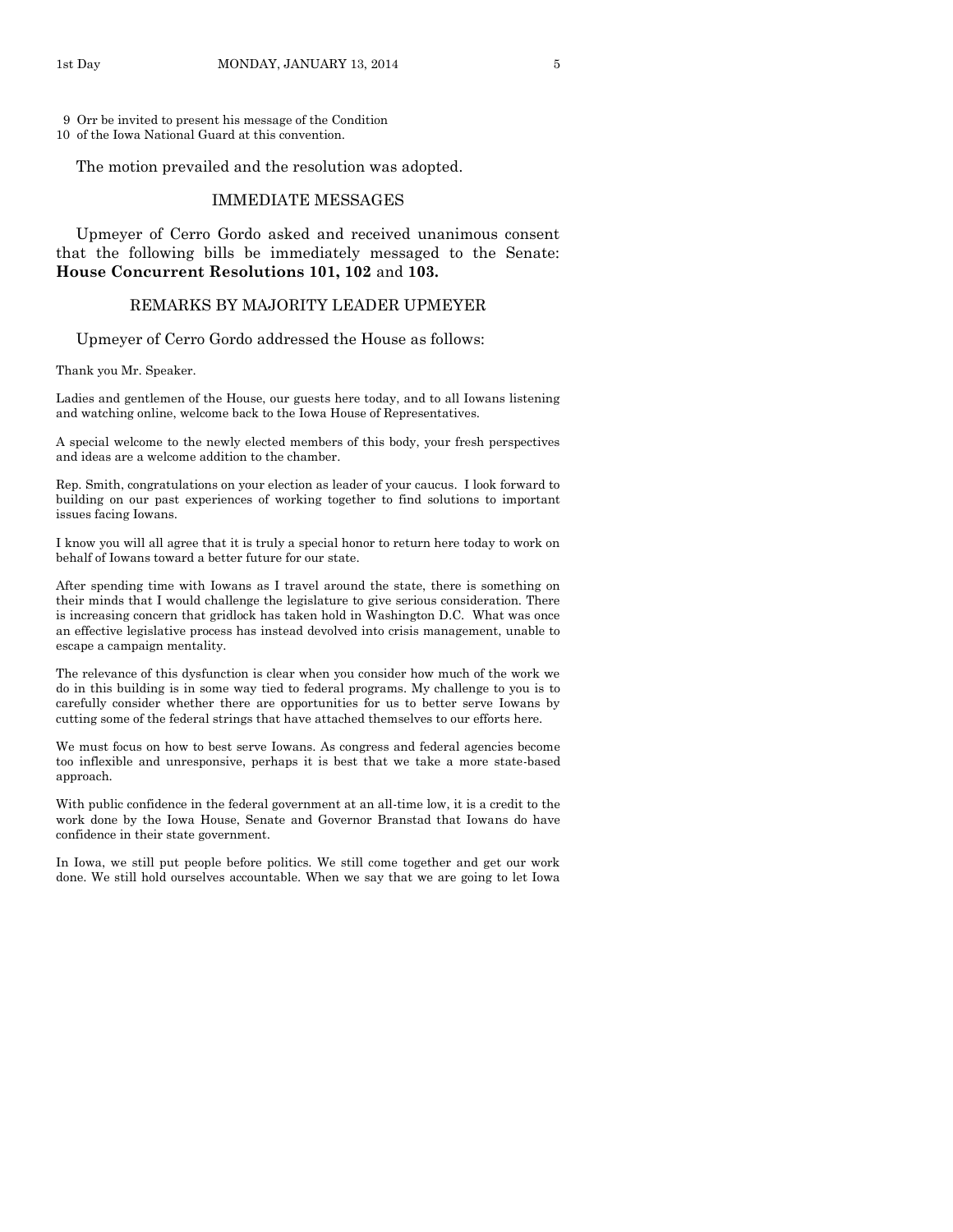taxpayers keep more of their money, we do it. When we commit to common sense budget principles, we follow them. We work hard to deliver on our promises.

We must continue this tradition. We must continue to provide the example of leadership that Iowans expect and that Washington, D.C. so desperately needs.

The 2013 session saw the passage of significant legislation. Property tax reform, transforming our education model, and innovating how we provide health care for needy Iowans are all noteworthy accomplishments and certain to be part of the legacy of the 85th General Assembly.

Each one of these pieces of legislation has tasked public and private institutions to invest time and resources to implement them. Our challenge now, is to make sure these bipartisan initiatives have a chance to succeed. We must resist the temptation to change course midstream and create uncertainty. If we remain resolved, I am excited about the long-term positive effects these initiatives will have on Iowa.

This year we must build upon the strong foundation that we have laid. Let's identify our common goals and go about the business of finding solutions that work best for Iowa.

We have done an extraordinary job of changing the culture that surrounds the appropriation process. As a result, our spending is a healthy reflection of revenue. We are among the most financially secure states in the nation and there is once again confidence that we will honor the commitments we have made.

Vigilance is needed to maintain this fiscal health going forward. It only takes one undisciplined budget to destroy the progress that we have made. If we continue to adhere to the common sense budgeting principles we have set out, Iowa will continue to be prepared for whatever lays ahead.

I am encouraged that the unemployment rate in Iowa has dropped to a five-year low and that it is among the lowest in the nation. Thanks to the hardworking nature of Iowans, we are recovering from the fiscal crisis.

As we move forward, we should focus on policies that increase opportunities for lowincome Iowans to find high-paying careers. Let's continue a focus on producing a worldclass workforce. Let's make a college degree more affordable. Let's make skills training more accessible. Let's make technology and high-speed internet more available.

That is a job-growth agenda. It is an agenda that will promote a strong middle class.

We should make the dream of upward mobility and opportunity a more likely one for all Iowans.

Let's continue our approach of focusing on the priorities of Iowans and being efficient in finding a way forward. I am thankful for the opportunity we have before us to do this together.

Ladies and Gentlemen, Let's get back to work!

Thank you, Mr. Speaker.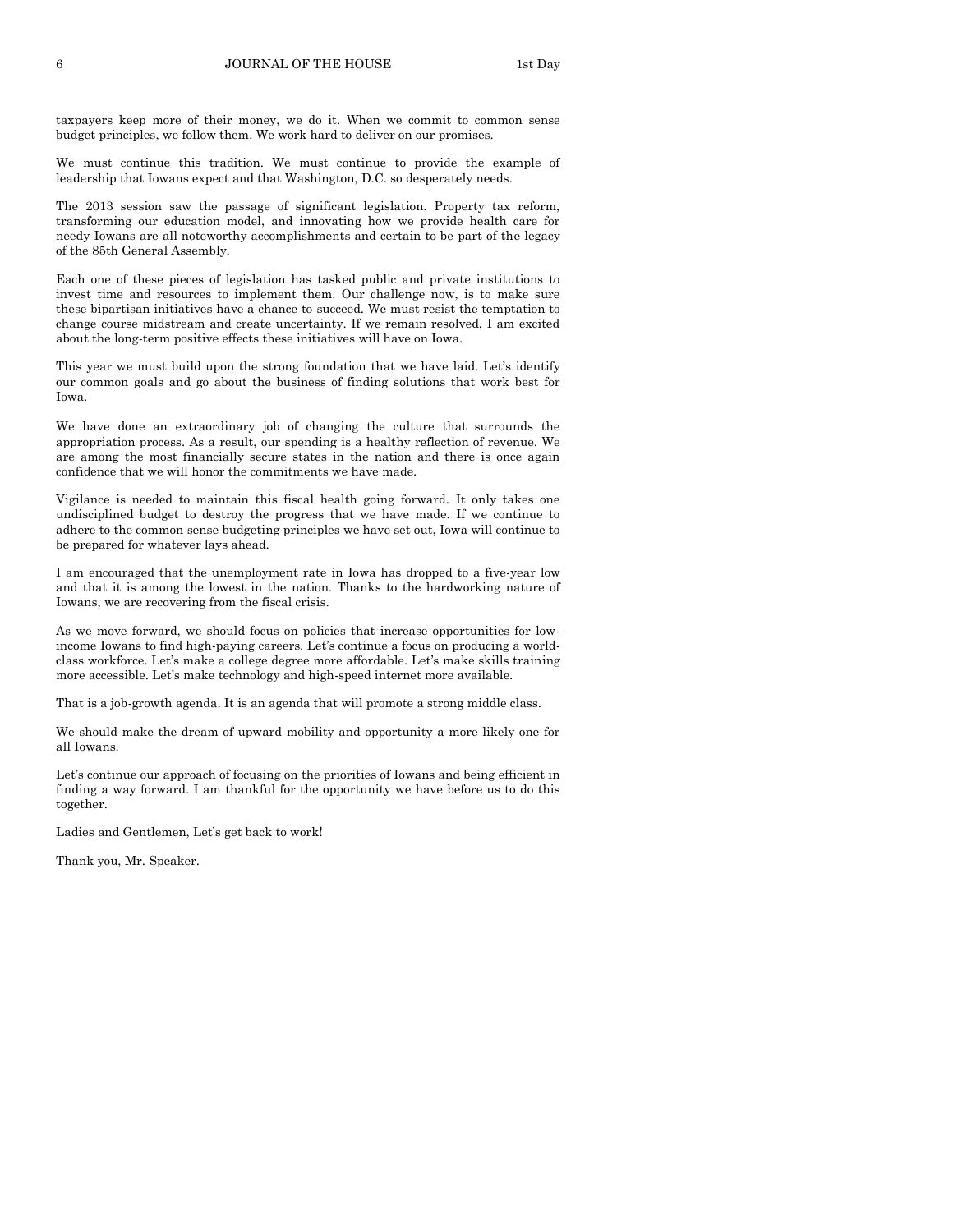## REPORT OF THE COMMITTEE TO NOTIFY THE GOVERNOR

Bacon of Story, Chair of the committee to notify the Governor that the House was duly organized and ready to receive any communication he might desire to transmit, reported that the committee had performed its duty.

The report was accepted and the committee discharged.

### REMARKS BY MINORITY LEADER M. SMITH

#### M. Smith of Marshall addressed the House as follows:

Thank you, Mr. Speaker. And thank you to House Democrats who have given me this opportunity to serve as your leader.

Last week, I celebrated living on this earth for 62 years and all of those 62 years have been in Iowa.

This is the land that my ancestors selected. Earhart Lentz, from whom I descend, founded the Decatur County town of Woodland, which is in Representative Fry's district. Another ancestor, David Newton Danner, placed his wife and children on a ferry crossing the Mississippi River and then began to swim his horses across the river. They wouldn't move until he swam out in front of them, so he swam the Mississippi, with his horses following, to come to this great state.

Like so many of you, the value I place on this state is deeply steeped in tradition. The traditions of Iowa have been progressive and forward thinking – in education, in equality, in agriculture, in manufacturing – all because of the quality of people who call Iowa their home. These, the working men and women of Iowa, are the people that my caucus is committed to aid. This is the land that our caucus is committed to protect.

Mr. Speaker, in my hand is a block of wood. It is a receiver for when your gavel comes down. This receiver is made of Iowa hickory wood and is a gift from one wood worker to another. Because one of the founders of the Democratic Party was called "Old Hickory," I thought it was a fitting gift. When you are angry with the Democrats, you may strike it with gusto.

And make no mistake - there will be times when we disagree. Democrats will stay strong in our commitment to what we feel are the best policies for the good, hardworking people of our state. But it is better when we work together toward common goals. When we listen to each other and cooperate and compromise, we usually find success. You need look no further than the property tax reductions, health care initiatives, and education reforms we passed last year as examples. So let this block be a symbol of our friendship and willingness to work together in the months ahead.

In these next few months, let's continue to build on Iowa's established strengths as we lay the groundwork for the next generation. A generation of Iowans who whose rights to opportunity should be without regard to gender, ethnicity, color, or sexual orientation.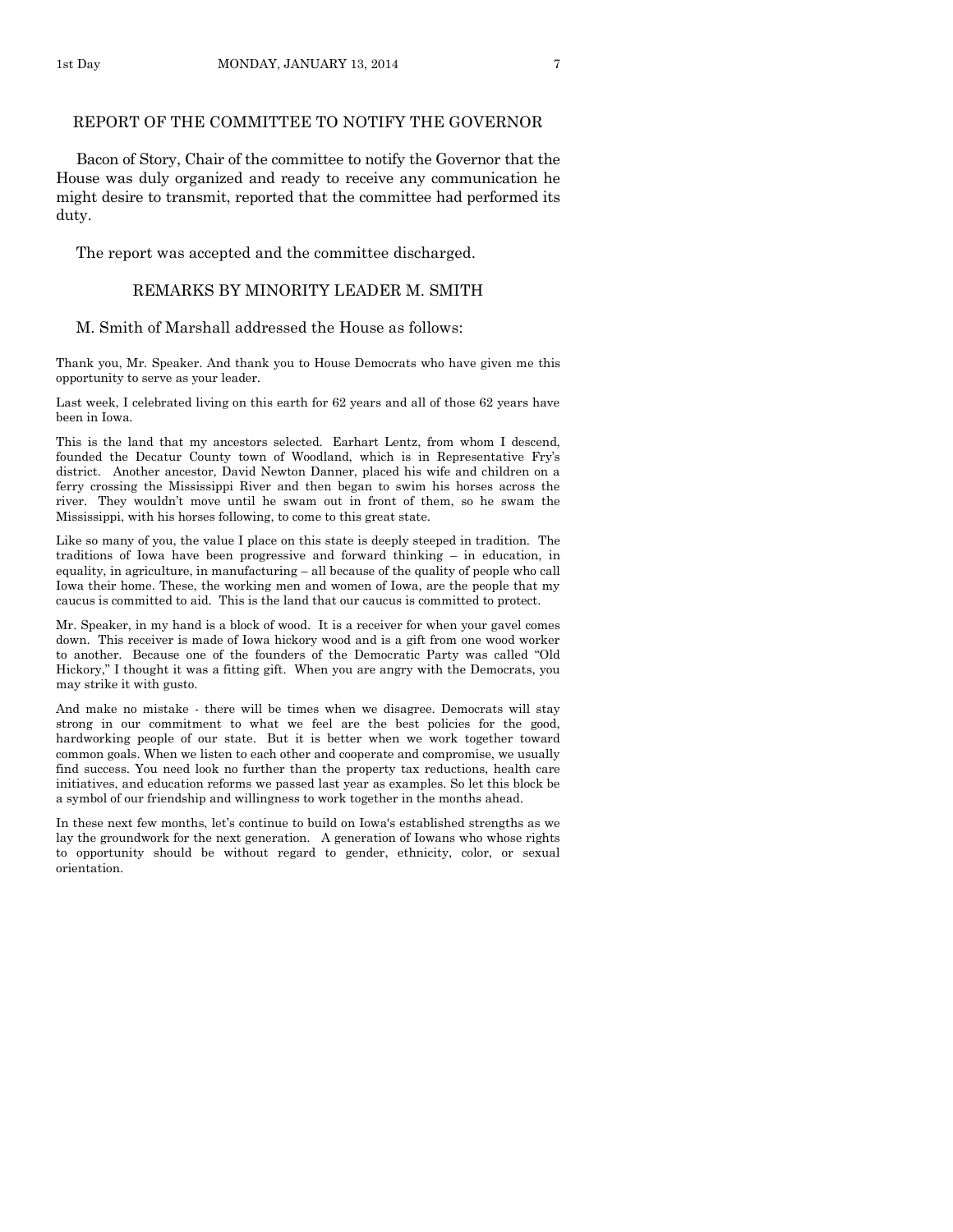It starts with education, and it always has. The covered wagons were barely unloaded and the sod barely plowed when Iowans established country schools so their children could learn. It was just fifty-nine days after Iowa became a state that we established our first state university, and private colleges sprang up among the many religious communities that settled here.

Today, our children need to know how to make machines and other products and to deliver services. At the same time, they need an education that allows them to ask "why" as well as "how."

Personally, I think it should be Iowa's long-term goal to change our K-12 system to a Pre-K/14 system, where we guarantee first-rate pre-school opportunities for every child, and we guarantee two years of additional training and study for every high school graduate.

After graduation, we know that 50% of Iowa jobs require more training than a high school diploma, yet only about 33% of Iowans have certification beyond a high school diploma.

Our greatest challenge as legislators is to stimulate job growth, and the biggest obstacle to that is our skilled worker shortage. Competitive taxes, quality of life – there are many factors in creating jobs. But by far the most important factor is a highlyskilled workforce.

We need to make sure Iowa students have opportunities for the higher training betterpaying jobs demand. It also means making higher education more affordable, which is why we should freeze tuition at state universities and fully fund the universities' demonstrated needs. Integrating a system of training beyond high school—involving community colleges, apprenticeship programs, and other job trainings is a must for Iowa to compete in a global economy.

Good jobs mean economic security for middle class families. They allow workers to take pride in what they accomplish while giving them the time, health, and ability to be part of vibrant communities. Today, many Iowa parents are working one or two lowwage jobs trying to put food on the table and pay the bills. The minimum wage is supporting Iowa families, not just Iowa teenagers.

We owe it to Iowans to raise that minimum wage, perhaps a dollar an hour now and more in the future. Our experience in Iowa has shown that raising the minimum wage has little effect on businesses, but gives working Iowans hope of a better future.

And while we are grateful that Iowa's rate of unemployment is far below the national average, we need to do more to offer employment opportunities to minorities whose rate of unemployment is higher than the national average.

Twenty-five years ago this legislature created a groundbreaking program called REAP. REAP continues to stand as a shining example of our commitment to proper natural resource stewardship. Our REAP achievements should steel our resolve to conserve our soil, protect our water, and embrace new technology and research in renewable energy like wind, solar, and biofuels.

I am reminded that when government comes collecting taxes, there is not a question about where Iowans live. However, when it comes to service delivery, too often government says "you are not living in the right area." We need to pay more attention to the needs of rural Iowa, where easy access to broadband and Wi-Fi and even emergency medical services is not the norm.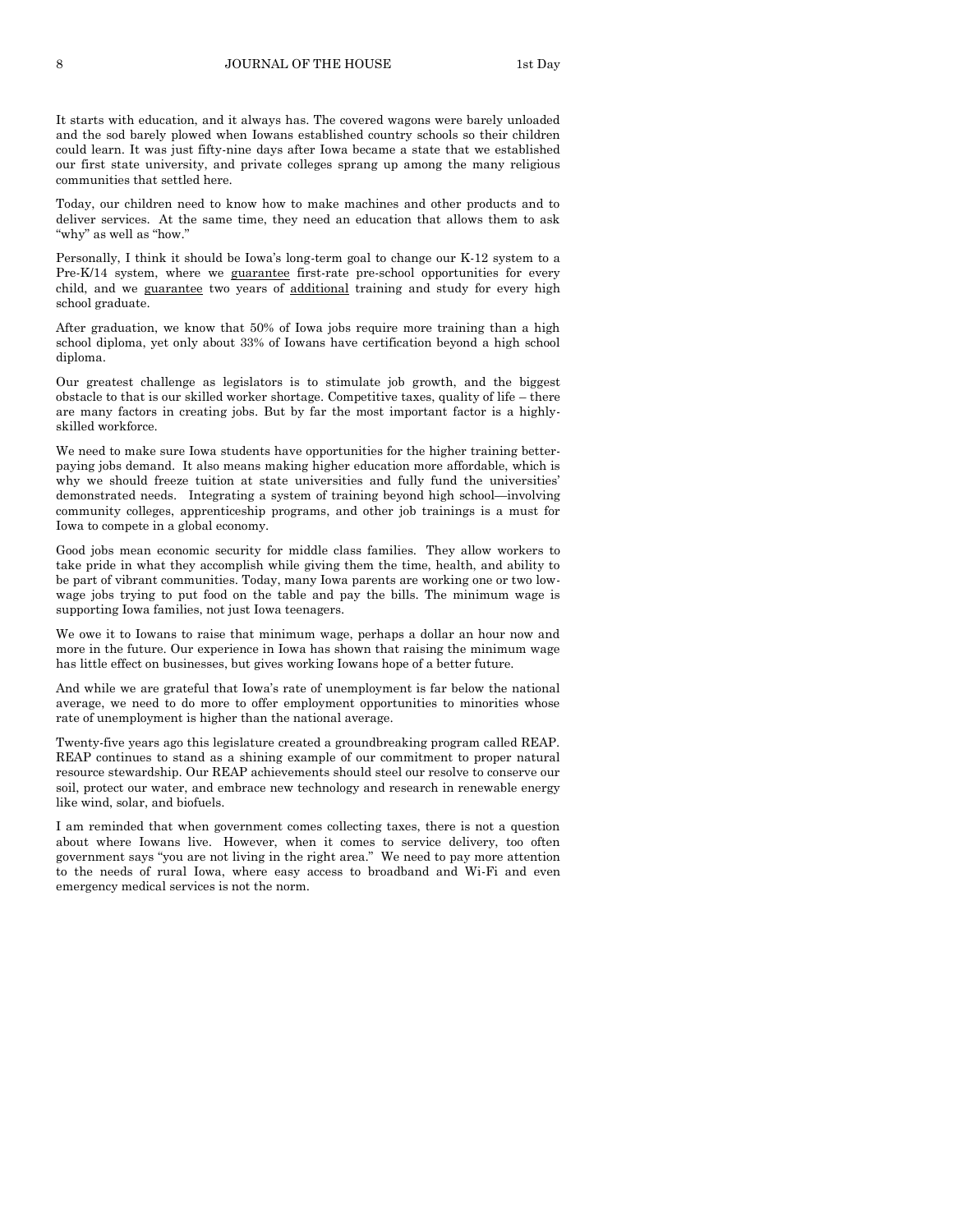In conclusion, let me remind this body that today is not a day of conclusions, but a day of beginnings. Will this be a session of Washington style gridlock or will this be a session of collaboration, mutual respect, and positive decisions for Iowans? We, on this side of the aisle offer our willingness for it to be the latter and we shall see.

Thank you, Mr. Speaker.

#### REPORT OF THE COMMITTEE TO NOTIFY THE SENATE

Hanusa of Pottawattamie, Chair of the committee to notify the Senate that the House was duly organized and ready to receive any communication that the Senate might desire to transmit, reported that the committee had performed its duty.

The report was accepted and the committee discharged.

## REMARKS BY SPEAKER PAULSEN

### Speaker Paulsen addressed the House as follows:

I'm happy to welcome you all to the second session of the 85th General Assembly.

I don't know about what your experiences during the interim were, but I have never been thanked for the legislature's work as much as I have been this last eight months. To be clear I don't think all of a sudden we were smarter or harder working, I think it was that the 150 members of the general assembly and Governor Branstad decided to have what ended up being an exceptional focus on Iowans and advancing public policy that advanced our state.

And while we may have been rigid in maintaining our principles, we were flexible and committed to finding resolution within them. The product ended up being something that all Iowans could be proud of.

This commitment to the hardworking taxpayers of Iowa is what we should have again this year, so that when we walk out of this building after the final adjournment for 2014 we can once again say we put Iowans first, moved the state forward, and that the state of Iowa is better for us having been here.

I trust that you are ready to do that, and to have an efficient session – I expect this will not be a year in which we burn daylight.

Some say that since this is an election year both parties will retreat to their respective corners, lob partisan bills back and forth all while taking jabs at each other in the press. That particular strategy has been going on in Washington, D.C. for quite some time and I think we all can agree that it has proven to be a pathway to ineffective government, and simply put, an absolute disaster at times.

Instead of concentrating on political tensions and campaigns, let's find common ground. Instead of imposing policies that pit one group of Iowans against another, let's work on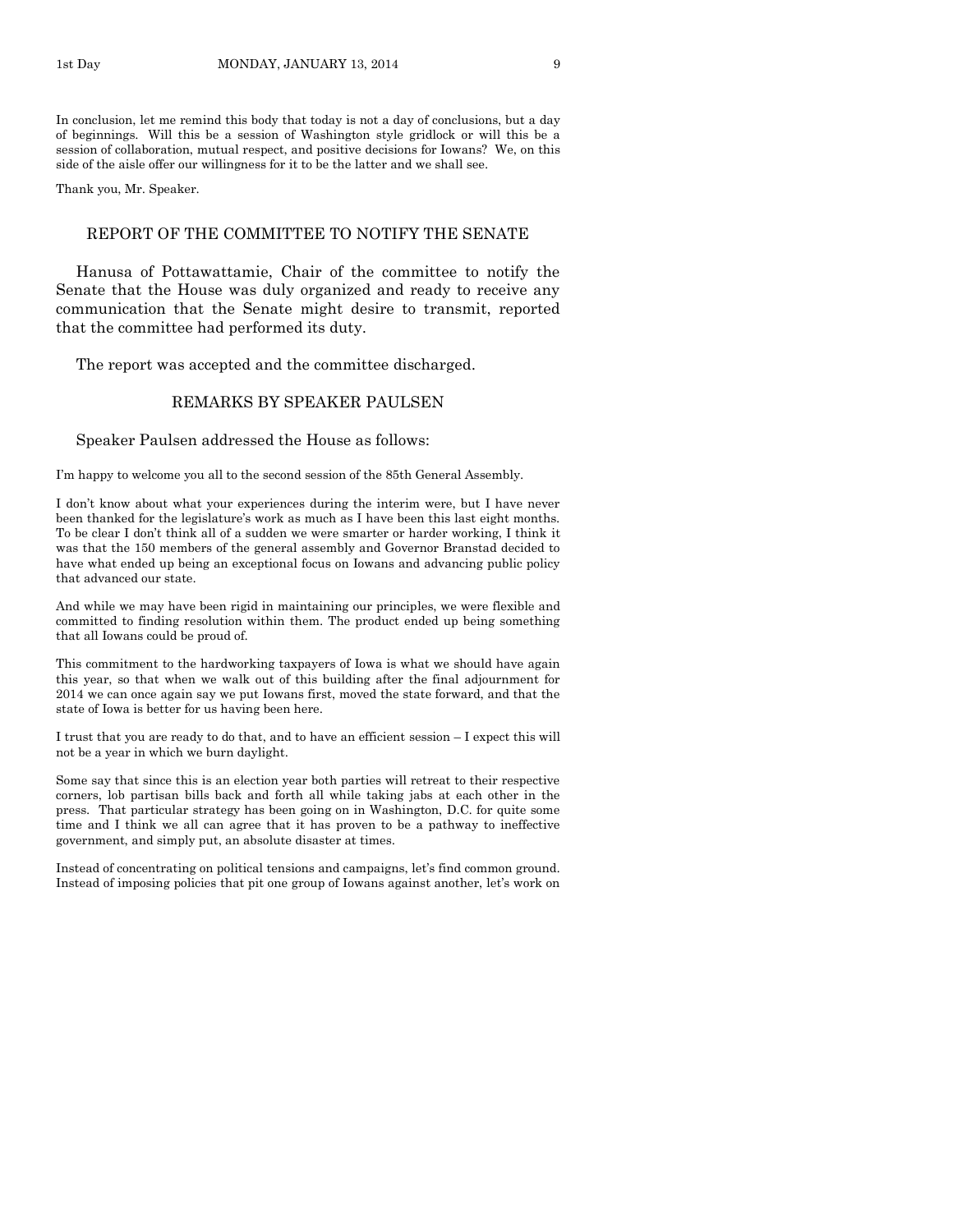behalf of all Iowans. Instead of focusing exclusively on our differences, let's focus on what is achievable. Iowans expect this of us and we should expect nothing less of ourselves.

House Republicans will spend time and energy on bipartisan efforts to effectively manage the state budget and create certainty for Iowa families and Iowa employers.

House Republicans have set the tone on the state budget. Gone are the days of spending more than the state takes in while borrowing even more money. While states around us struggle to make their budgets work or are strangled by debt, we have created a fiscally strong and stable Iowa. This is not a coincidence. It is only possible because we have fiercely stuck to these core principles:

- Do not spend more money than the state takes in.
- Do not use one-time money to pay for on-going expenses.
- Do not intentionally underfund entitlement programs to balance the state's budget.
- Return unused tax dollars to Iowa's taxpayers.

Three years ago, Iowa faced a \$900 million budget shortfall. As the 2014 session begins, Iowa is spending just 88% of what our outdated expenditure limitation law allows, our budget reserves remain full and the ending balance is projected to be \$928 million. Finally, House Republicans led the way on debt reduction by using a portion of the ending balance to pay off \$114 million in bond debt earlier than required.

As we make decisions this year, we must recognize we still face challenging budget times and we must not endanger these accomplishments.

Opportunities to do more are before us.

As a parent, there's a principle that I've tried to instill in my children-- a simple idea in regards to the resources they have. Save some, spend some and give some back. With that in mind, we should continue to focus on spending less than we collect, paying off past debts and commitments, and sending the rest back to the hardworking taxpayers who sent the state their money in the first place.

We also have an opportunity to create certainty for Iowans. Those who create jobs and employ our friends and neighbors and the folks who fill those jobs with an honest day's work deserve to know they can count on stability from their state government.

With the constant overreach, intrusion and insecurity made by the federal government, we need to be especially aware of the challenges facing Iowa employers and workers and lessen the burdens we ask them to shoulder at the state level.

We must continue to send the message across the country that Iowa is a great place to do business and House Republicans believe this is a great time to look at our income tax code and find opportunities to leave more money in the pockets of all Iowans.

Working hand in hand with employers, we must continue to advance policies that encourage investment in our state and workforce, and make sure our regulatory environment is not burdensome. Additionally, we need the education opportunities for Iowans to ensure they can get the training they need to take advantage of these jobs.

Last year, through the skilled worker initiative we invested significant resources in job opportunities and growth designed to cultivate future economic health for hardworking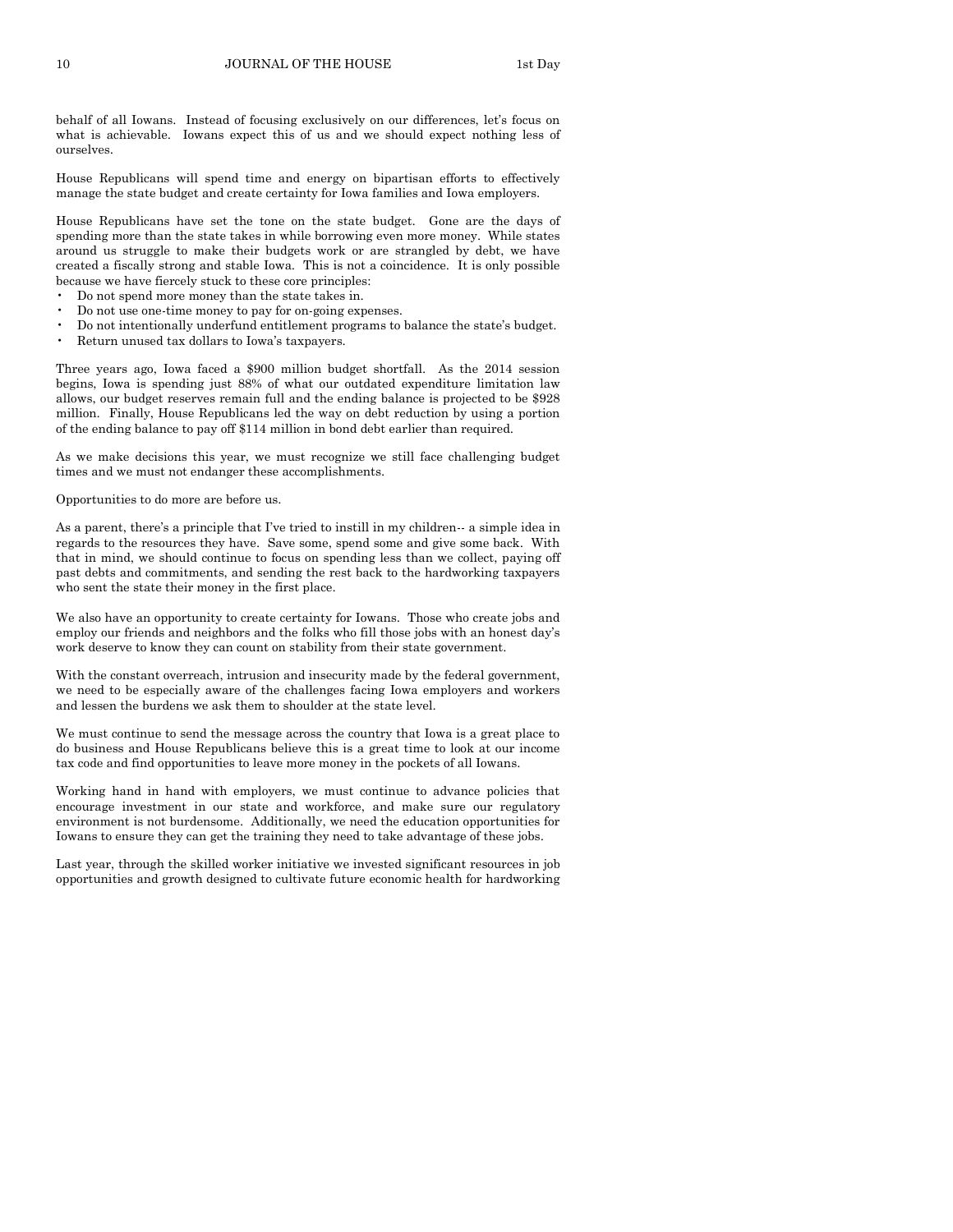Iowans. This year we will continue our collaboration with community colleges on workforce training and job creation.

Iowa needs more people trained for the jobs that employers need to fill. Many of those jobs do not require a four-year degree. Iowa employers need skilled workers like: welders, computer techs, nurses, and many others. We need to continue the investments that train Iowans for these jobs and we need a bipartisan commitment to encourage Iowans to pursue these fields.

Too often, political rhetoric in this building focuses on the extremes. Today, I instead choose to put a stronger focus on the middle. Those Iowans who "play by the rules" – have a job, a few kids, a house or a car – who want to be left alone to raise their families and enjoy their communities. How can we make their lives easier?

Are we offering them relief from the squeeze of federal, state and local taxes? Are we looking for ways to make it easier for them to send their kids to college? Are we removing barricades that stop them from improving their own financial health? House Republicans are focused on tearing down obstacles for these Iowans.

We will once again look for ways to freeze tuition at the state universities to make college affordable for Iowa families. Across the country institutions are routinely raising tuition on students, putting a quality four year education out of reach for many. The work that our Regents institutions are doing with us to hold this line is important. And while we look forward to seeing the results of their efficiency strategies and studies, we also challenge them to find the greatest amount of savings possible – going through their budgets line by line, just as we have done here at the statehouse.

On behalf of the hard working taxpayers of Iowa we look forward to seeing the various proposals from Governor Branstad and the Iowa Senate. We look forward to working through the challenges in front of us in order to move the state of Iowa ahead.

If we stay focused on prudent management of their tax dollars, assisting in growing Iowa's economy and opportunities, and also making sure Iowans have access to the training they need to advance themselves and their families we will have another productive year.

Every year in my opening day speech I offer a gentle reminder that the desks we sit in belong to the 30,000 Iowans we each represent back home. The people who send us here expect us to do our jobs, just like they do every day.

Every vote you take, I hope you'll think of the small business owner who struggles to keep their doors open, but without whom there would be no town square. I hope you will consider the farmer who feeds the world every day. I hope you will imagine the folks in the middle, the parents who play by the rules and don't ask for anything except a level playing field.

These hardworking Iowans all have the same hopes and concerns. They look at their checkbooks and worry about paying the bills, about their children's future and about making ends meet. These seats are theirs and every day we sit in them we should be focused on how to unite in their best interests.

Now -- let's get to work.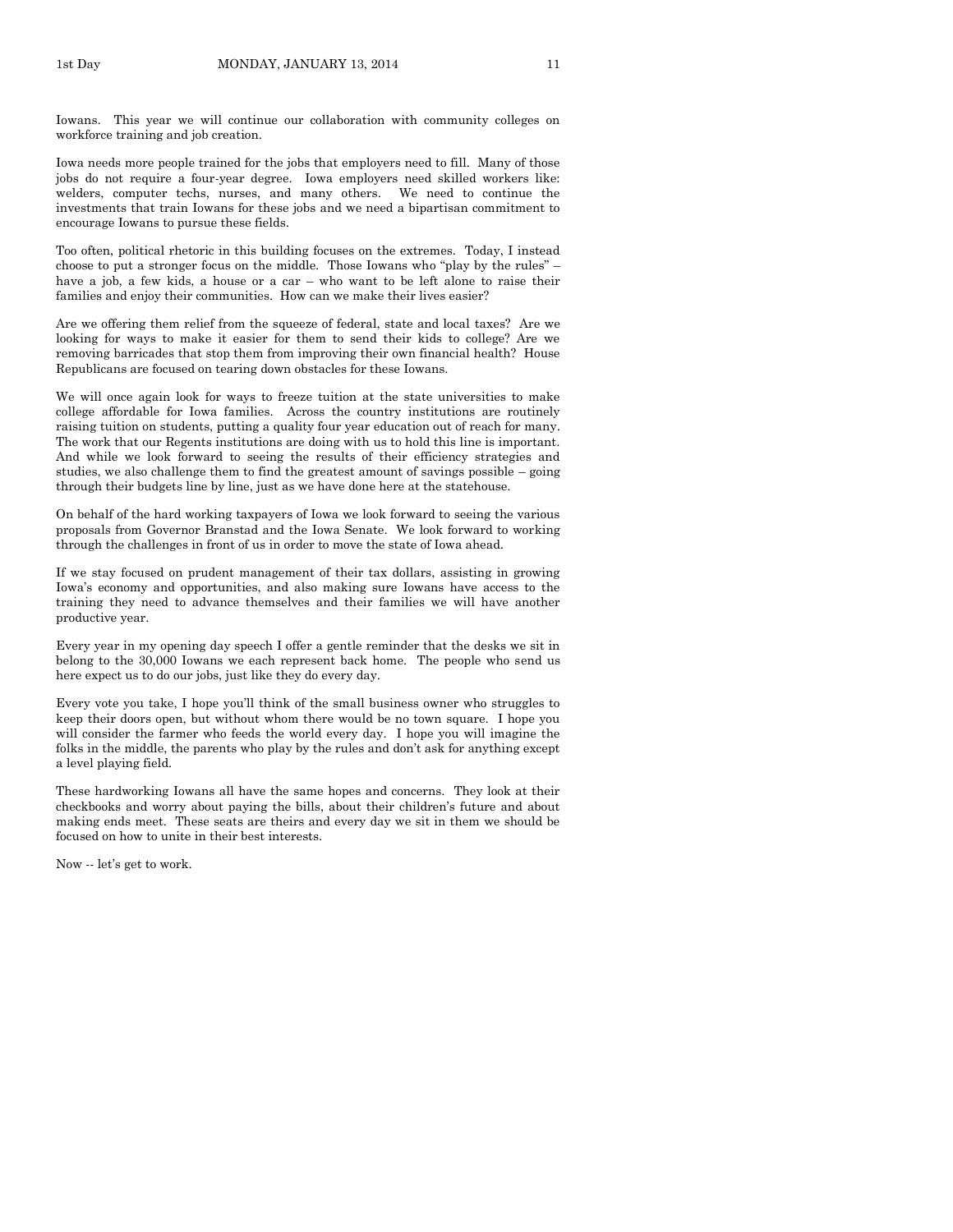## COMMITTEE FROM THE SENATE

Senator Black of Jasper appeared and notified the House that the Senate was duly organized and ready to receive any communication that the House might desire to transmit.

## RULE 57 SUSPENDED

Upmeyer of Cerro Gordo asked and received unanimous consent to suspend Rule 57, relating to committee notice and agenda, for the committees on Administration and Rules, Appropriations, Economic Growth, Public Safety, State Government and Ways and Means to meet upon adjournment today.

## SPECIAL PRESENTATIONS

M. Smith of Marshall introduced to the House, former state legislators, Kevin McCarthy and Dave Schrader.

The House rose and expressed its welcome.

M. Smith of Marshall introduced to the House, Carlos Portes. He was the former Special Ambassador for Latin American affairs during the Carter administration.

The House rose and expressed its welcome.

Abdul-Samad of Polk introduced to the House, former state legislator, Wayne Ford.

The House rose and expressed its welcome.

## COMMITTEE AND LEADERSHIP REVISIONS

The Speaker announced the following changes to leadership and committee assignments:

Effective August 10, 2013: **Minority Leader** M. Smith of Marshall (replaced McCarthy of Polk)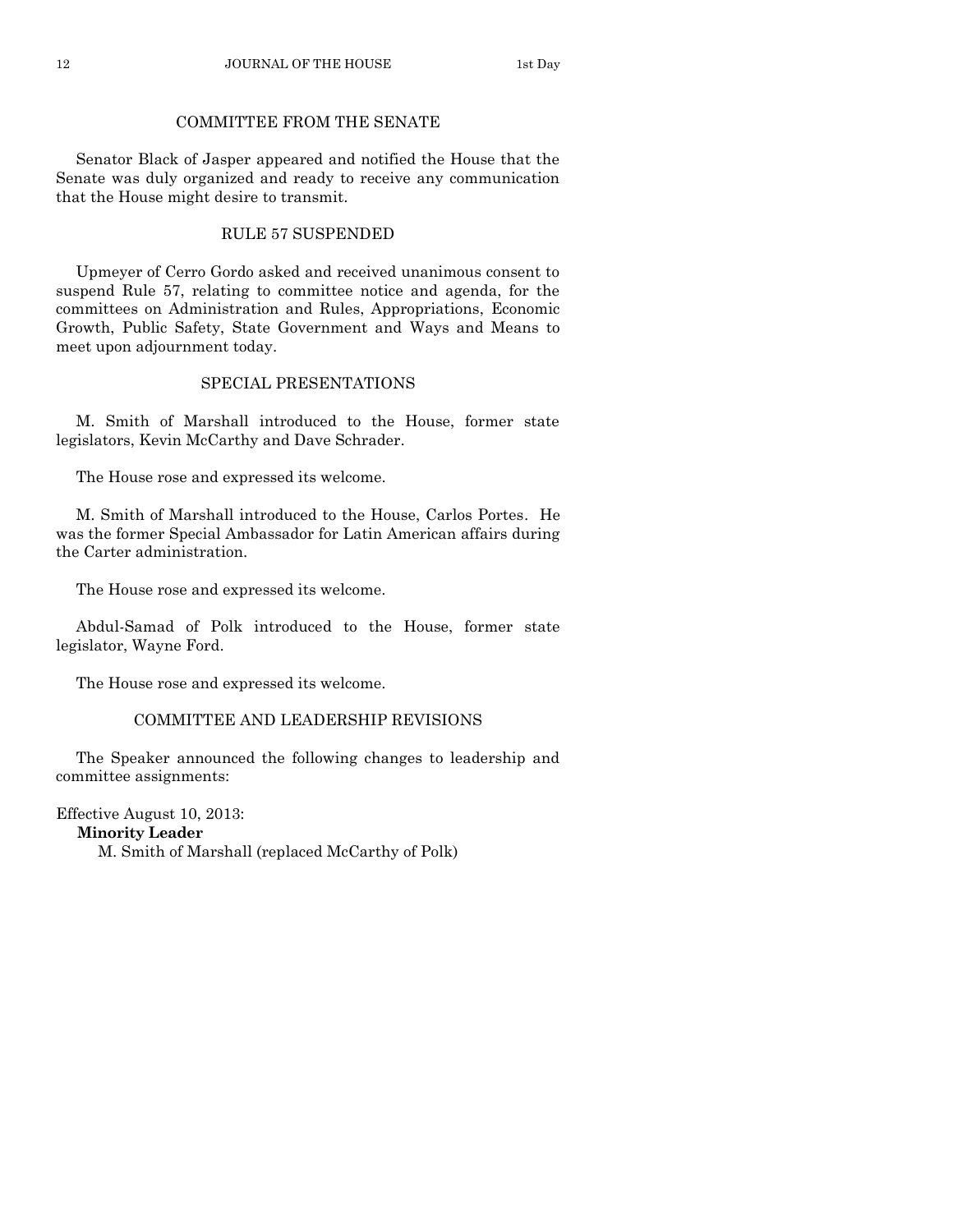Effective August 15, 2013: **Ethics** Gaines of Polk (replaced T. Olson of Linn) Kearns of Lee (replaced M. Smith of Marshall) Effective October 14, 2013: **Assistant Minority Leader**  Prichard of Floyd (replaced M. Smith of Marshall) Effective December 10, 2013: **Administration and Rules** Prichard of Floyd (replaced McCarthy of Polk) **Commerce** Meyer of Polk (replaced T. Olson of Linn) **Environmental Protection** T. Olson of Linn (replaced M. Smith of Marshall) **Human Resources** Winckler of Scott (replaced M. Smith of Marshall) **Judiciary** Meyer of Polk (replaced T. Olson of Linn) Prichard of Floyd (replaced M. Smith of Marshall) **Transportation** Meyer of Polk (replaced Murphy of Dubuque) **Justice System Appropriations Subcommittee** Meyer of Polk (replaced Prichard of Floyd) Effective January 9, 2014: **Appropriations** Thede of Scott (replaced Kajtazovic of Black Hawk) **Commerce** Ourth of Warren (replaced Kajtazovic of Black Hawk) **State Government** Kelley of Jasper (replaced Kajtazovic of Black Hawk) **Transportation, Infrastructure and Capitals Subcommittee** Wolfe of Clinton (replaced Jacoby of Johnson) Effective January 12, 2014: **Education** Forristall of Pottawattamie (replaced Garrett of Warren) **Transportation** Forristall of Pottawattamie was removed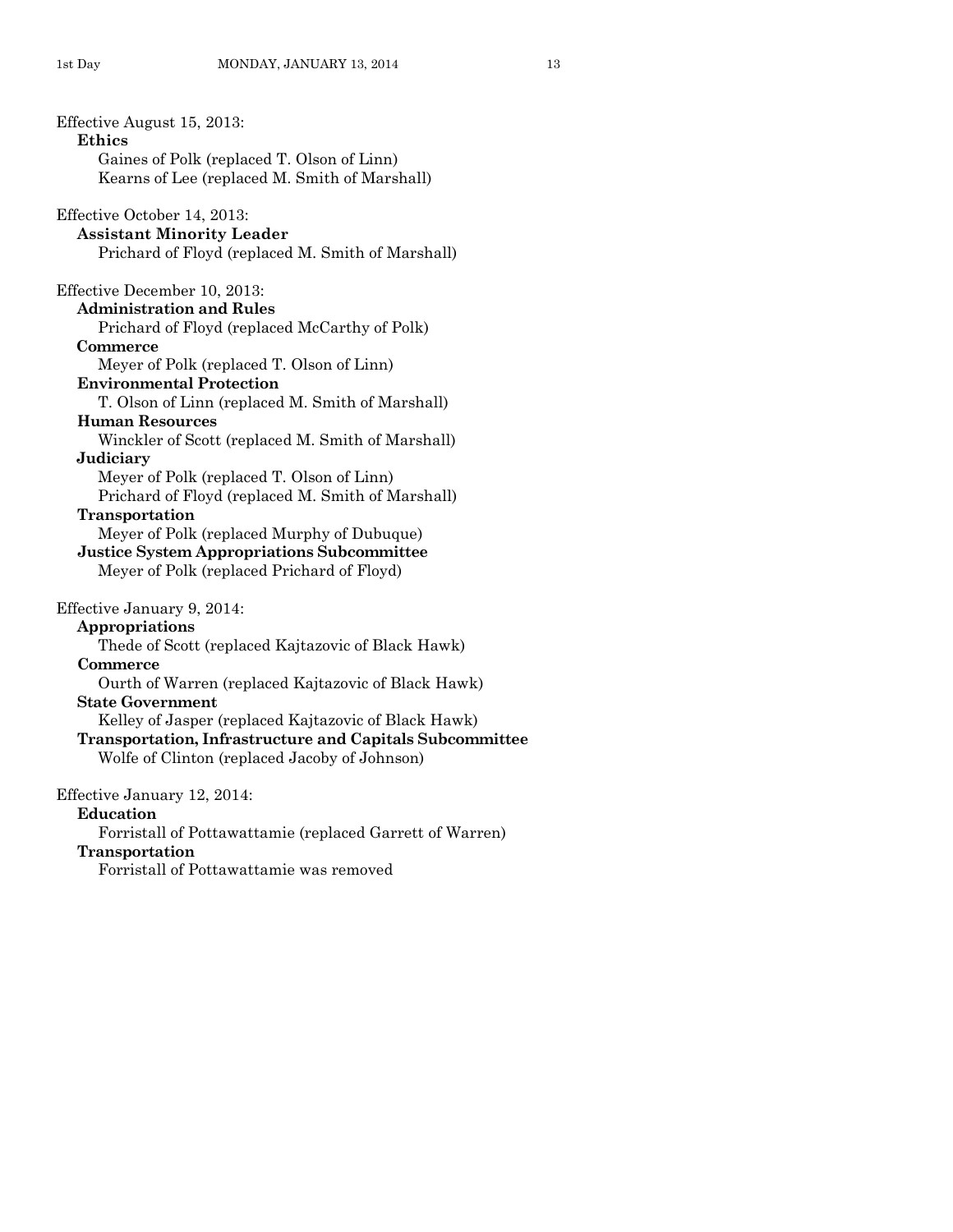## 2014 COMMITTEE ASSIGNMENTS

The Speaker announced the following appointments to the standing committees of the House:

*(Final appointments will be announced after certification of the January 7, 2014 Special Election of House District 25)*

\* – Vice Chair

\*\* – Ranking Member

## **ADMINISTRATION AND RULES** – 15 Members

| Fry      |
|----------|
| Mascher  |
| Prichard |
| Upmeyer  |
|          |

## **AGRICULTURE** – 23 Members

Alons Baudler Bearinger Bearinger Cownie Deyoe Drake Cownie Deyoe<br>Dunkel Hanson Kaufmann Kearns<br>Maxwell Moore Olson, S. Ourth Prichard

Shaw

## Grassley, Chair Klein\* Miller, H.\*\* Hanson Hein<br>Kearns Kelley Muhlbauer

## **APPROPRIATIONS** – 25 Members

| Soderberg, Chair  | Lofgren*   | $Jacoby**$ |
|-------------------|------------|------------|
| Bearinger         | Devoe      | Dolecheck  |
| Drake             | Dunkel     | Fisher     |
| Hall              | Heaton     | Heddens    |
| Highfill          | Huseman    | Koester    |
| Lundby            | Olson, T.  | Rogers     |
| Running-Marquardt | Taylor, T. | Thede      |
| Watts             | Winckler   | Worthan    |
| (Vacant)          |            |            |

## **COMMERCE** – 23 Members

| Cownie, Chair | Brandenburg* | Hall**     |
|---------------|--------------|------------|
| Baltimore     | Dawson       | Fisher     |
| $\rm{Forbes}$ | Grassley     | Jacoby     |
| Kressig       | Landon       | Lykam      |
| Meyer         | Oldson       | Ourth      |
| Pettengill    | Riding       | Sands      |
| Smith, J.     | Soderberg    | Taylor, R. |
| Vander Linden | Watts        |            |
|               |              |            |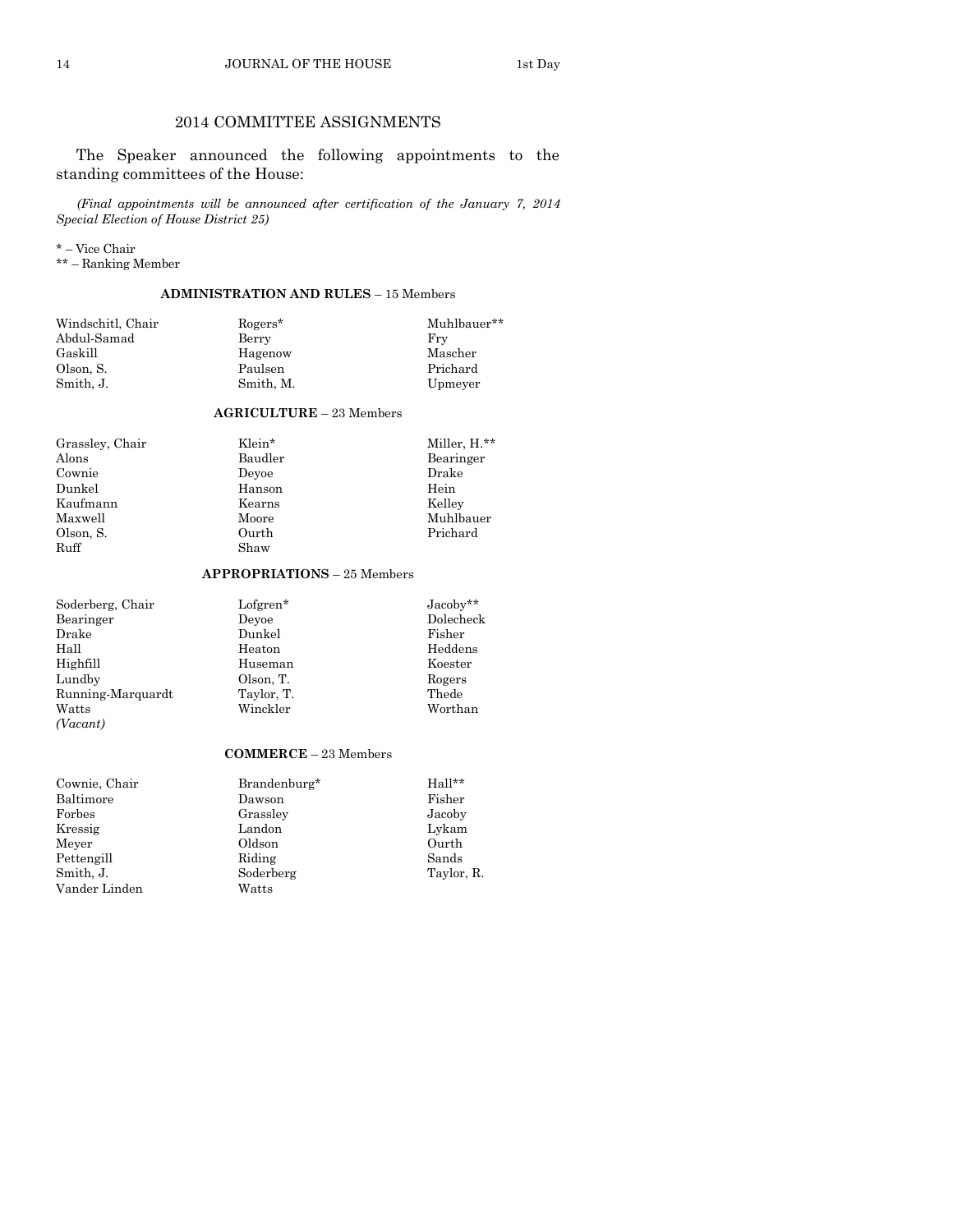## **ECONOMIC GROWTH** – 21 Members

| Hanusa, Chair<br>Alons<br>Devoe<br>Heddens<br>Lofgren<br>Ourth<br><b>Sheets</b>                 | Kaufmann*<br>Baltimore<br>Dunkel<br>Jacoby<br>Miller, H.<br>Rogers<br>Taylor, R.             | Thomas**<br>Bearinger<br>Gaskill<br>Jorgensen<br>Moore<br>Schultz<br>Wood             |  |
|-------------------------------------------------------------------------------------------------|----------------------------------------------------------------------------------------------|---------------------------------------------------------------------------------------|--|
|                                                                                                 | $EDUCATION - 23$ Members                                                                     |                                                                                       |  |
| Jorgensen, Chair<br>Abdul-Samad<br>Dolecheck<br>Gaines<br>Hanusa<br>Mascher<br>Ruff<br>Winckler | Stanerson*<br><b>Byrnes</b><br>Forristall<br>Gassman<br>Hess<br>Miller, L.<br>Salmon<br>Wood | Steckman**<br>Cohoon<br>Fry<br>Hanson<br>Koester<br>Rogers<br>Staed                   |  |
| <b>ENVIRONMENTAL PROTECTION - 21 Members</b>                                                    |                                                                                              |                                                                                       |  |
| Hein, Chair<br>Anderson<br>Devoe<br>Kelley<br>Lundby<br>Schultz<br>Soderberg                    | Taylor, R.*<br>Baudler<br>Gassman<br>Klein<br>Maxwell<br>Sheets<br>Steckman                  | Isenhart**<br>Berry<br>Hess<br>Lensing<br>Olson, T.<br>Smith. J.<br>Wessel-Kroeschell |  |
| $ETHICS - 6$ Members                                                                            |                                                                                              |                                                                                       |  |
| Smith, J., Chair<br>Gaines                                                                      | Shaw*<br>Heaton                                                                              | Thede**<br>Kearns                                                                     |  |
|                                                                                                 | <b>GOVERNMENT OVERSIGHT - 9 Members</b>                                                      |                                                                                       |  |
| Koester, Chair<br>Baudler<br>Murphy                                                             | Heartsill*<br>Cownie<br>Pettengill<br><b>HUMAN RESOURCES - 21 Members</b>                    | Gaines**<br>Lensing<br>Thede                                                          |  |
| Miller, L., Chair<br>Abdul-Samad<br>Dawson<br>Heaton<br>Hunter<br>Lofgren<br>Taylor, R.         | Bacon*<br>Anderson<br>Forristall<br>Heddens<br>Koester<br>Murphy<br>Winckler                 | Wessel-Kroeschell**<br>Costello<br>Fry<br>Hess<br>Landon<br>Stutsman<br>(Vacant)      |  |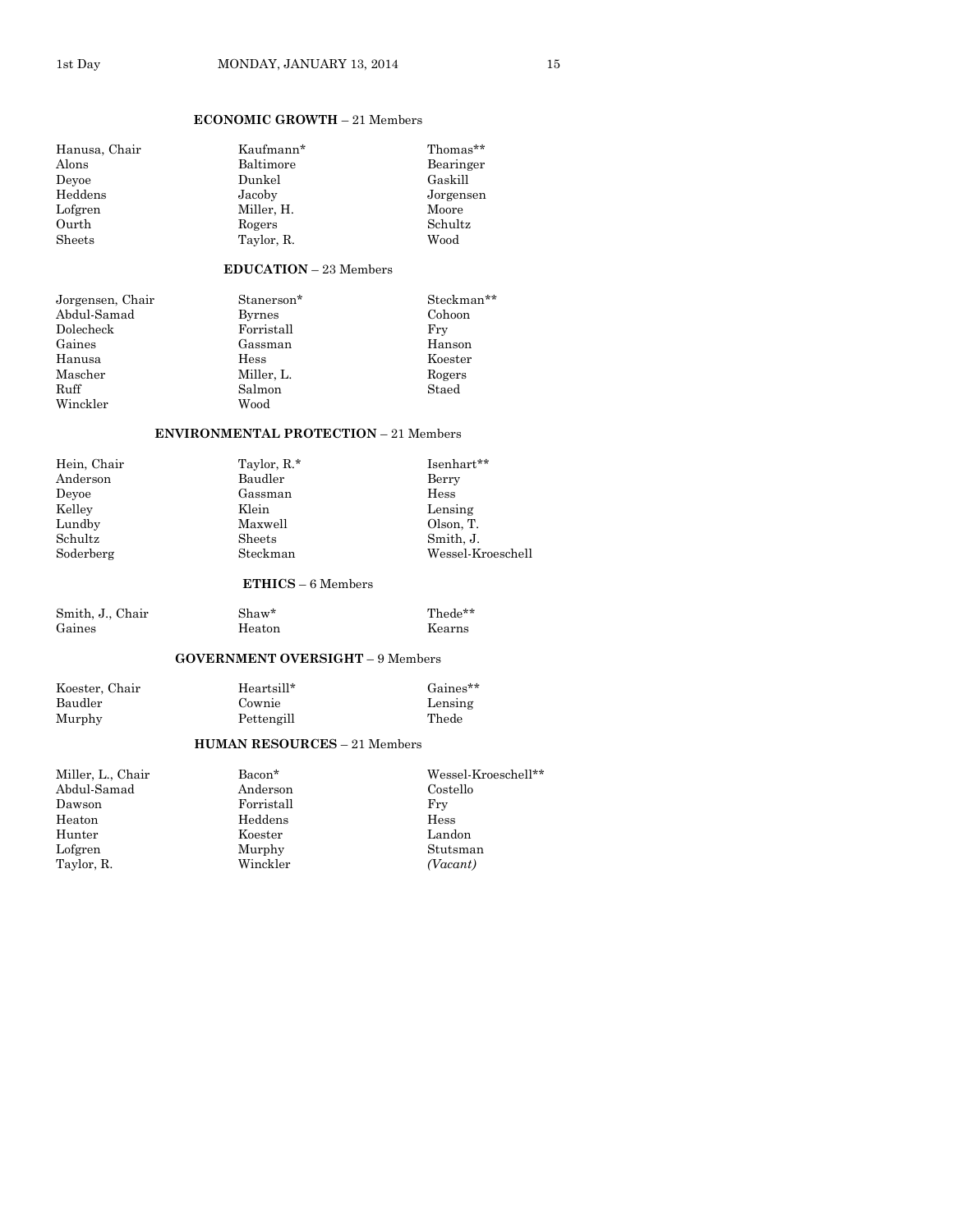## **JUDICIARY** – 21 Members

| Baltimore, Chair | $Hess*$  | Wolfe**           |
|------------------|----------|-------------------|
| Alons            | Anderson | Brandenburg       |
| Dawson           | Gassman  | Hagenow           |
| Heartsill        | Heaton   | Kaufmann          |
| Lensing          | Meyer    | Oldson            |
| Olson. R.        | Prichard | Wessel-Kroeschell |
| Windschitl       | Worthan  | (Vacant)          |
|                  |          |                   |

## **LABOR** – 17 Members

| Forristall, Chair | Sheets*           | Hunter** |
|-------------------|-------------------|----------|
| Berry             | Costello          | Frv      |
| Hanusa            | Jorgensen         | Kearns   |
| Klein             | Lofgren           | Mascher  |
| Murphy            | Running-Marquardt | Schultz  |
| Taylor, T.        | Watts             |          |

## **LOCAL GOVERNMENT** – 21 Members

| Heartsill* | Staed**   |
|------------|-----------|
| Fisher     | Forbes    |
| Gassman    | Hanusa    |
| Kressig    | Lundby    |
| Rayhons    | Riding    |
| Sheets     | Stanerson |
| Windschitl | Wood      |
|            |           |

## **NATURAL RESOURCES** – 21 Members

| Fisher*    | Hanson**      |
|------------|---------------|
| Baudler    | <b>Byrnes</b> |
| Hall       | Highfill      |
| Lundby     | Lykam         |
| Miller, H. | Ourth         |
| Salmon     | Shaw          |
| Thede      | Thomas        |
|            |               |

#### **PUBLIC SAFETY** – 21 Members

| Baudler, Chair | Shaw*     | Kressig** |
|----------------|-----------|-----------|
| Abdul-Samad    | Anderson  | Berry     |
| Brandenburg    | Dawson    | Frv       |
| Gaines         | Heartsill | Huseman   |
| Klein          | Muhlbauer | Olson, R. |
| Olson, S.      | Rayhons   | Salmon    |
| Sands          | Wolfe     | Worthan   |
|                |           |           |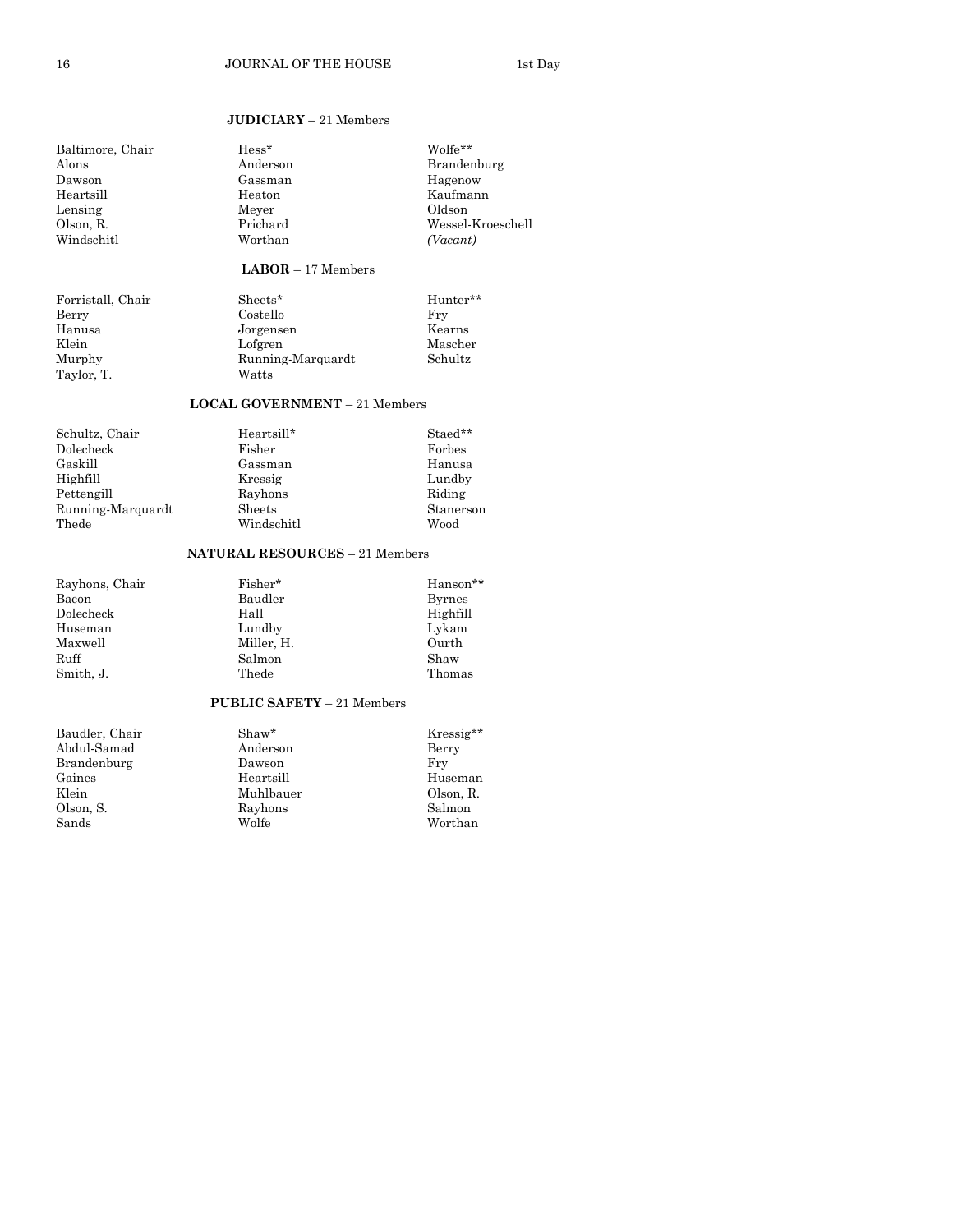## **STATE GOVERNMENT** – 23 Members

| Vander Linden, Chair | Highfill*  | Lensing**  |
|----------------------|------------|------------|
| Bacon                | Cohoon     | Costello   |
| Drake                | Grassley   | Hagenow    |
| Hein                 | Hunter     | Isenhart   |
| Kelley               | Koester    | Mascher    |
| Miller, L.           | Pettengill | Prichard   |
| Stanerson            | Steckman   | Taylor, T. |
| Watts                | Winckler   |            |

### **TRANSPORTATION** – 21 Members

| Byrnes, Chair | Moore*    | $Lv$ kam** |
|---------------|-----------|------------|
| Cohoon        | Forbes    | Heartsill  |
| Huseman       | Jorgensen | Kaufmann   |
| Landon        | Meyer     | Miller, H. |
| Olson. R.     | Olson, S. | Pettengill |
| Rayhons       | Riding    | Rogers     |
| Stutsman      | Wolfe     | (Vacant)   |
|               |           |            |

#### **VETERANS AFFAIRS** – 17 Members

| Alons, Chair | Salmon*     | Kearns**   |
|--------------|-------------|------------|
| Bacon        | Brandenburg | Costello   |
| Gaines       | Jacoby      | Kajtazovic |
| Miller. L.   | Muhlbauer   | Shaw       |
| Staed        | Stanerson   | Thomas     |
| Windschitl   | Worthan     |            |
|              |             |            |

## **WAYS AND MEANS** – 25 Members

| Sands, Chair | Landon*       | $Oldson**$    |
|--------------|---------------|---------------|
| Baltimore    | <b>Byrnes</b> | Cownie        |
| Forbes       | Forristall    | Gaskill       |
| Grassley     | Hagenow       | Hein          |
| Isenhart     | Kearns        | Kellev        |
| Maxwell      | Moore         | Muhlbauer     |
| Prichard     | Riding        | Stanerson     |
| Stutsman     | Thomas        | Vander Linden |
| Windschitl   |               |               |

## HOUSE APPROPRIATIONS SUBCOMMITTEES

#### **ADMINISTRATION AND REGULATION**

Watts, Chair Gassman\* Kelley\*\*

Riding Schultz<br>Stanerson Vander

Staed Stanerson Vander Linden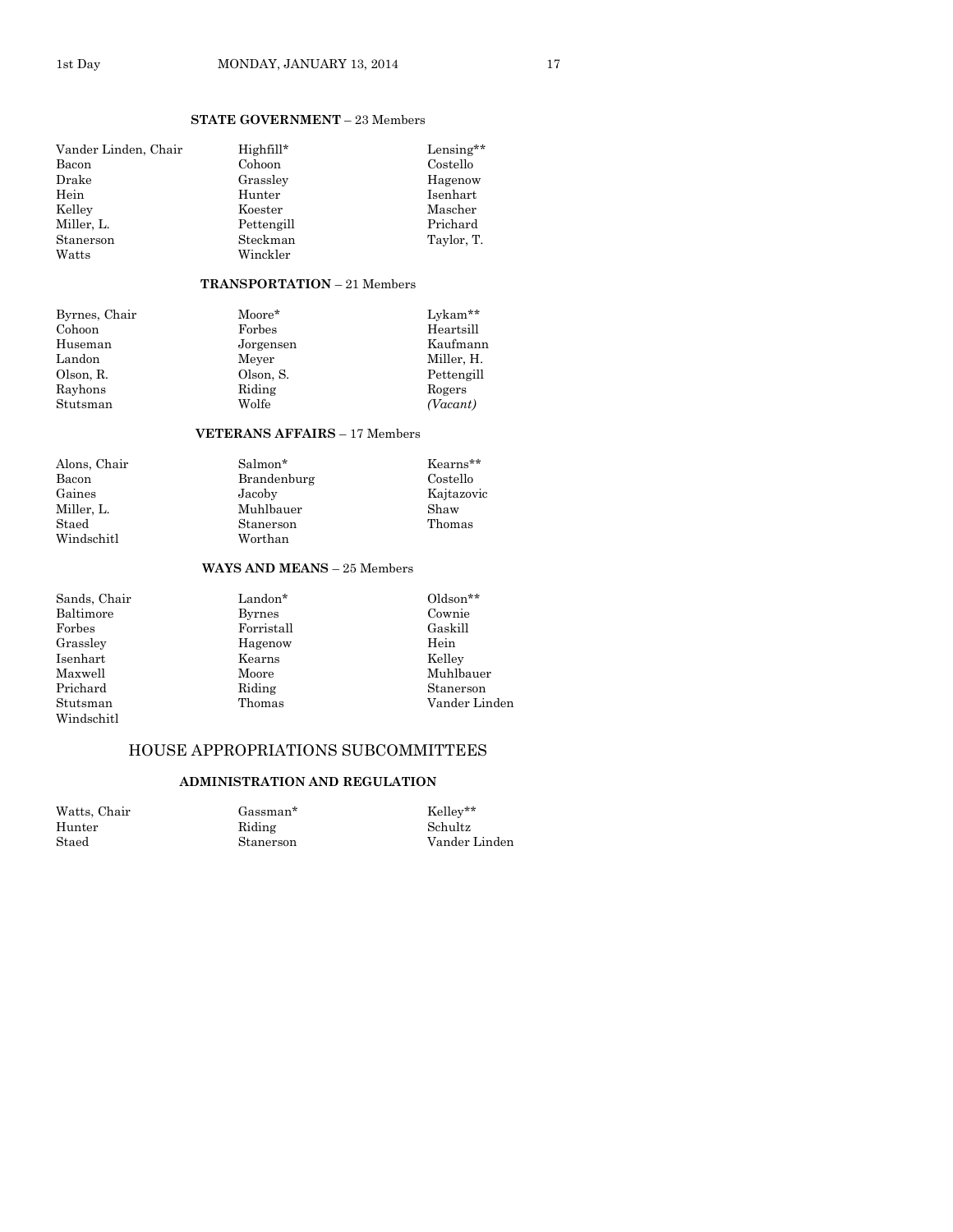## **AGRICULTURE AND NATURAL RESOURCES**

Drake, Chair Klein\* Wood\*\*

Bearinger Grassley Hein Ourth Ruff Salmon **ECONOMIC DEVELOPMENT**

Deyoe, Chair Kaufmann\* Running-Marquardt\*\* Forristall Hanusa Isenhart Kajtazovic Kressig Sheets

## **EDUCATION**

Dolecheck, Chair Taylor, R.\* Winckler\*\* Byrnes Hanson Highfill Jorgensen Lundby Steckman

## **HEALTH AND HUMAN SERVICES**

| Heaton, Chair | Costello* | Heddens**         |
|---------------|-----------|-------------------|
| Bacon         | Fisher    | Forbes            |
| Miller. L.    | Stutsman  | Wessel-Kroeschell |

#### **JUSTICE SYSTEM**

Worthan, Chair *(Vacant)\** Taylor, T.\*\* Anderson Baltimore Brandenburg Dawson Hess Meyer

## **TRANSPORTATION, INFRASTRUCTURE, AND CAPITALS**

| Huseman, Chair | Maxwell* | $Cohoon**$ |
|----------------|----------|------------|
| Alons          | Dunkel   | Landon     |
| Lykam          | Moore    | Wolfe      |

## HOUSE COMMITTEE ASSIGNMENTS

Abdul-Samad, Ako Administration and Rules Education Human Resources Public Safety

Alons, Dwayne A. Agriculture Economic Growth Judiciary Veterans Affairs, Chair Transportation, Infrastructure, and Capitals Appropriations Subcommittee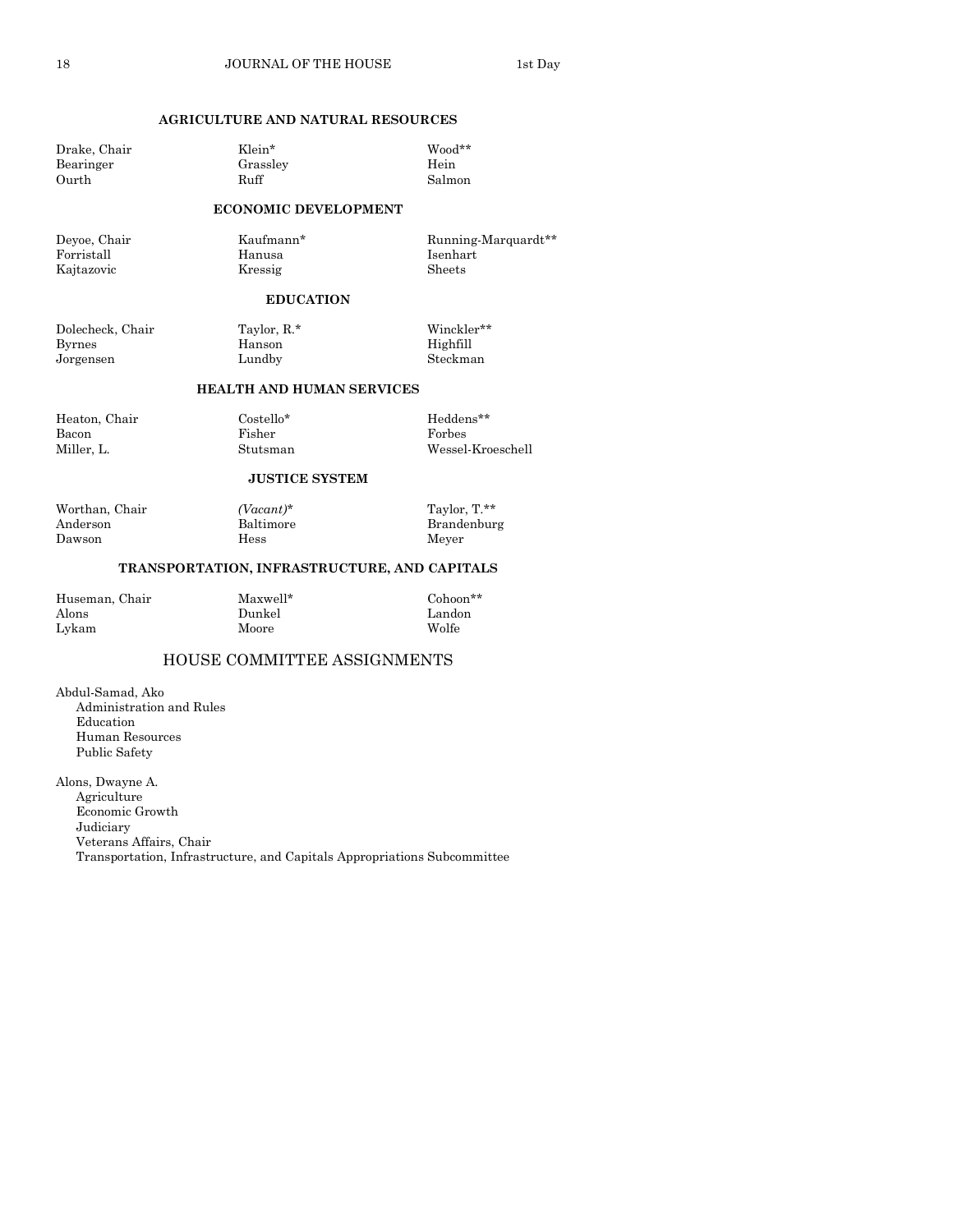Anderson, Marti Environmental Protection Human Resources Judiciary Public Safety Justice System Appropriations Subcommittee Bacon, Robert Human Resources, Vice Chair Natural Resources State Government Veterans Affairs Health and Human Services Appropriations Subcommittee Baltimore, Chip Commerce Economic Growth Judiciary, Chair Ways and Means Justice System Appropriations Subcommittee Baudler, Clel E. Agriculture Environmental Protection Government Oversight Natural Resources Public Safety, Chair Bearinger, Bruce Agriculture Appropriations Economic Growth Agriculture and Natural Resources Appropriations Subcommittee Berry, Deborah L. Administration and Rules Environmental Protection Labor Public Safety Brandenburg, Mark A. Commerce, Vice Chair Judiciary Public Safety Veterans Affairs Justice System Appropriations Subcommittee Byrnes, Josh Education Natural Resources Transportation, Chair Ways and Means Education Appropriations Subcommittee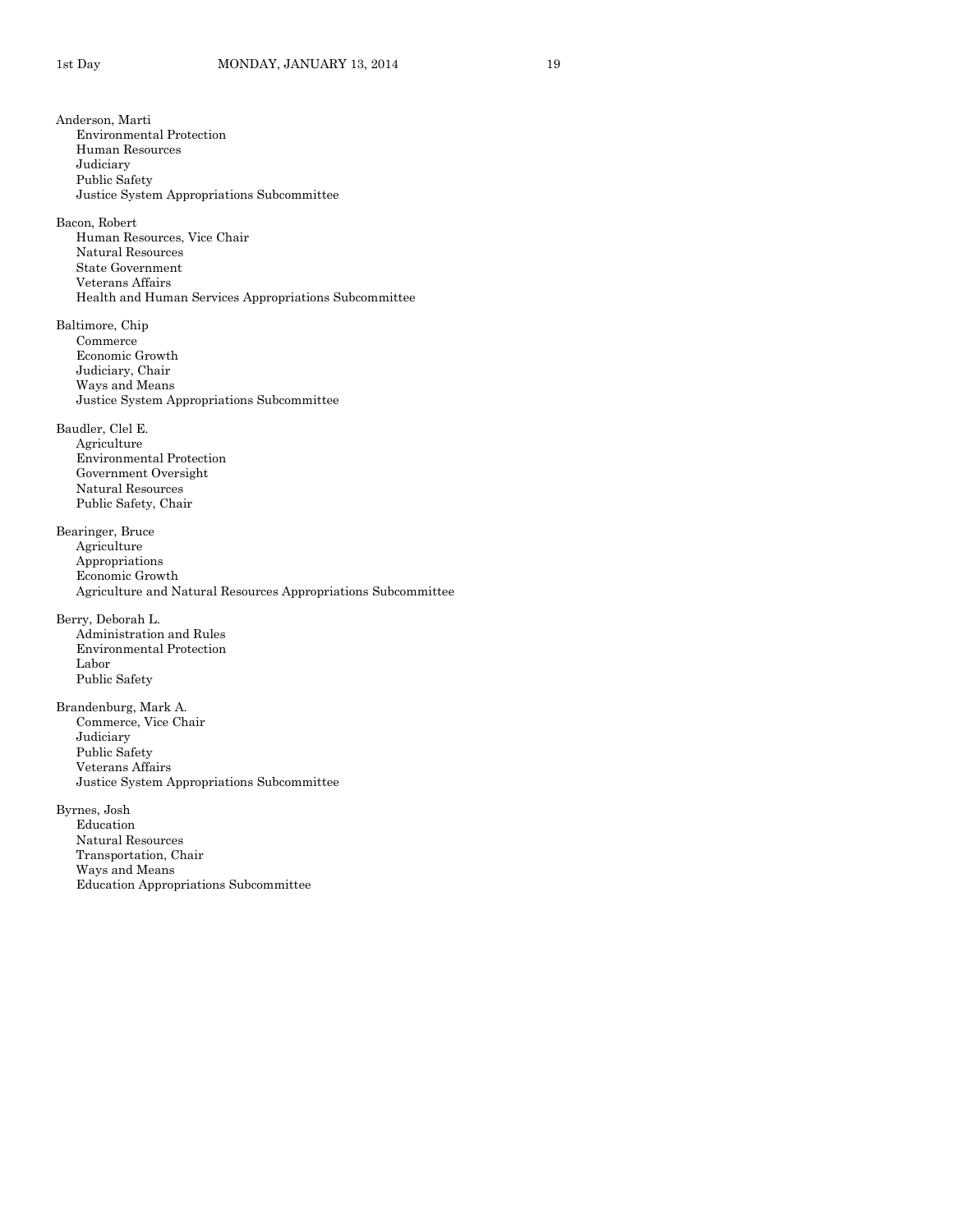Cohoon, Dennis M. Education State Government Transportation Transportation, Infrastructure and Capitals Appropriations Subcommittee, Ranking Member Costello, Mark Human Resources Labor State Government Veterans Affairs Health and Human Services Appropriations Subcommittee, Vice Chair Cownie, Peter Agriculture Commerce, Chair Government Oversight Ways and Means Dawson, David Commerce Human Resources Judiciary Public Safety Justice System Appropriations Subcommittee Deyoe, Dave Agriculture Appropriations Economic Growth Environmental Protection Economic Development Appropriations Subcommittee, Chair Dolecheck, Cecil Appropriations Education Local Government Natural Resources Education Appropriations Subcommittee, Chair Drake, Jack Agriculture Appropriations State Government Agriculture and Natural Resources Appropriations Subcommittee, Chair Dunkel, Nancy A. Agriculture Appropriations Economic Growth Transportation, Infrastructure, and Capitals Appropriations Subcommittee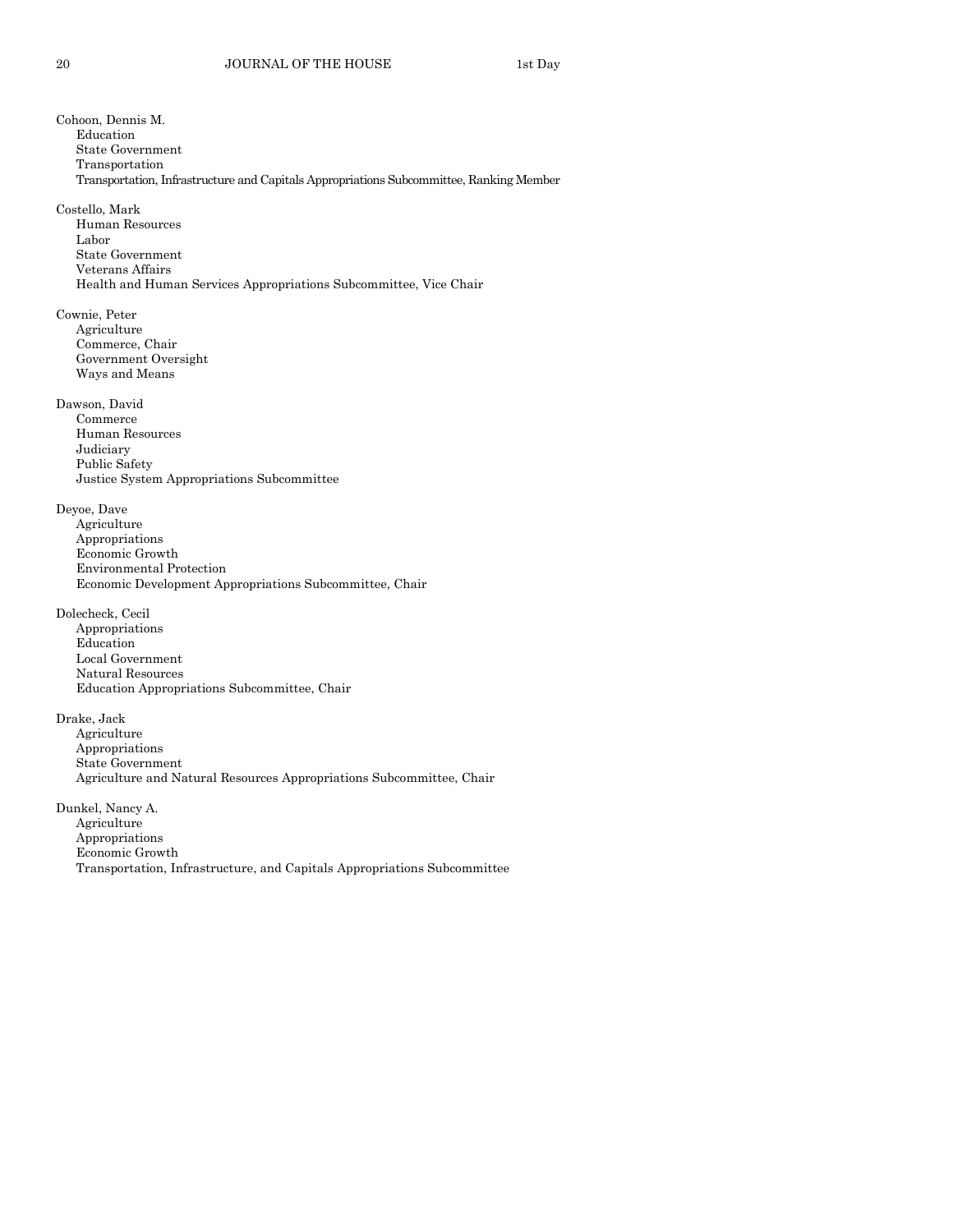Fisher, Dean C. Appropriations Commerce Local Government Natural Resources, Vice Chair Health and Human Services Appropriations Subcommittee Forbes, John Commerce Local Government Transportation Ways and Means Health and Human Services Appropriations Subcommittee Forristall, Greg Education Human Resources Labor, Chair Ways and Means Economic Development Appropriations Subcommittee Fry, Joel Administration and Rules Education Human Resources Labor Public Safety Gaines, Ruth Ann Education Ethics Government Oversight, Ranking Member Public Safety Veterans Affairs Gaskill, Mary Administration and Rules Economic Growth Local Government Ways and Means Gassman, Tedd Education Environmental Protection Judiciary Local Government Administration and Regulation Appropriations Subcommittee, Vice Chair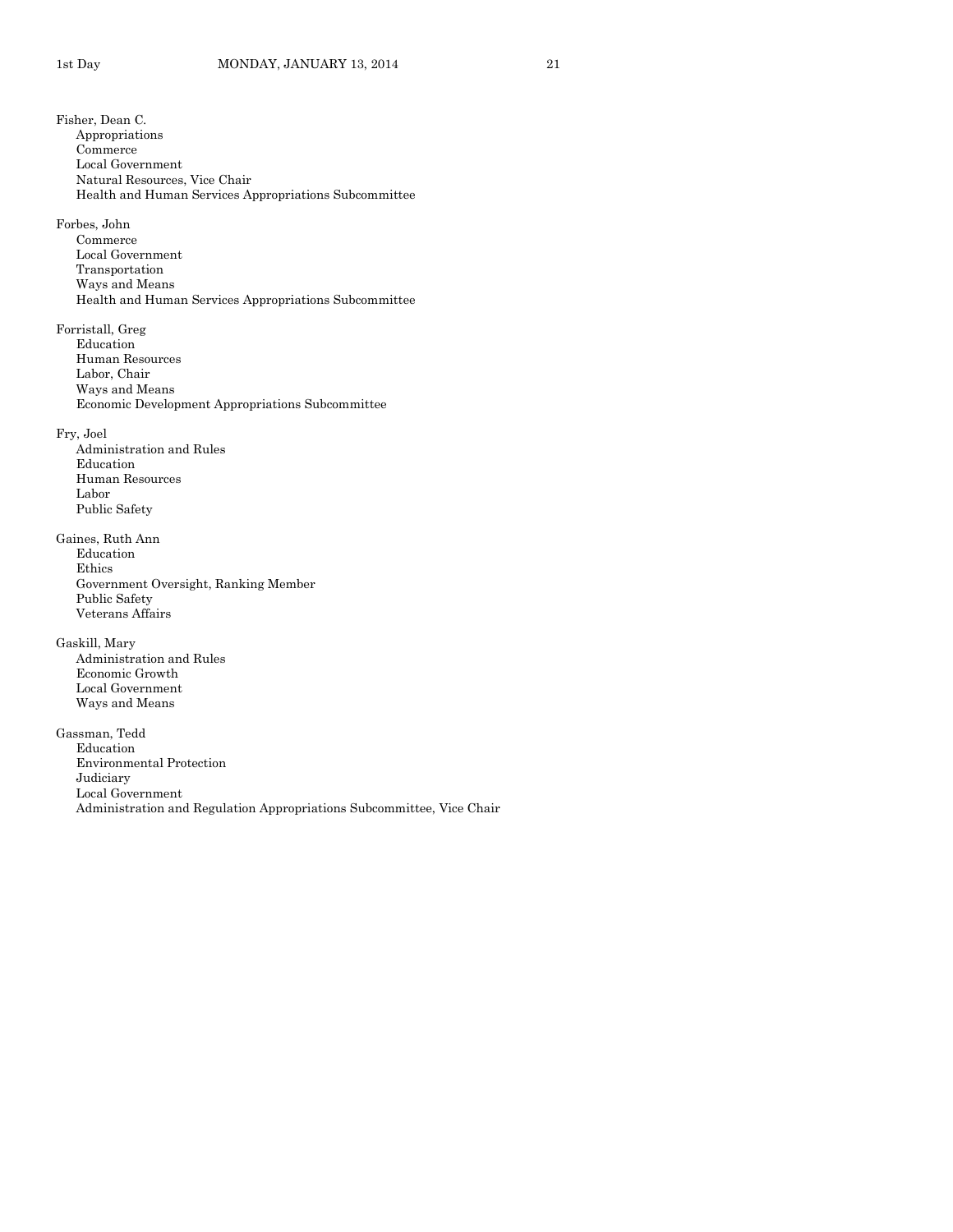Grassley, Pat Agriculture, Chair Commerce State Government Ways and Means Agriculture and Natural Resources Appropriations Subcommittee Hagenow, Chris Administration and Rules Judiciary State Government Ways and Means Hall, Chris Appropriations Commerce, Ranking Member Natural Resources Hanson, Curt Agriculture Education Natural Resources, Ranking Member Education Appropriations Subcommittee Hanusa, Mary Ann Economic Growth, Chair Education Labor Local Government Economic Development Appropriations Subcommittee Heartsill, Greg T. Government Oversight, Vice Chair Judiciary Local Government, Vice Chair Public Safety Transportation Heaton, David E. Appropriations Ethics Human Resources Judiciary Health and Human Resources Appropriations Subcommittee, Chair Heddens, Lisa K. Appropriations Economic Growth Human Resources Health and Human Services Appropriations Subcommittee, Ranking Member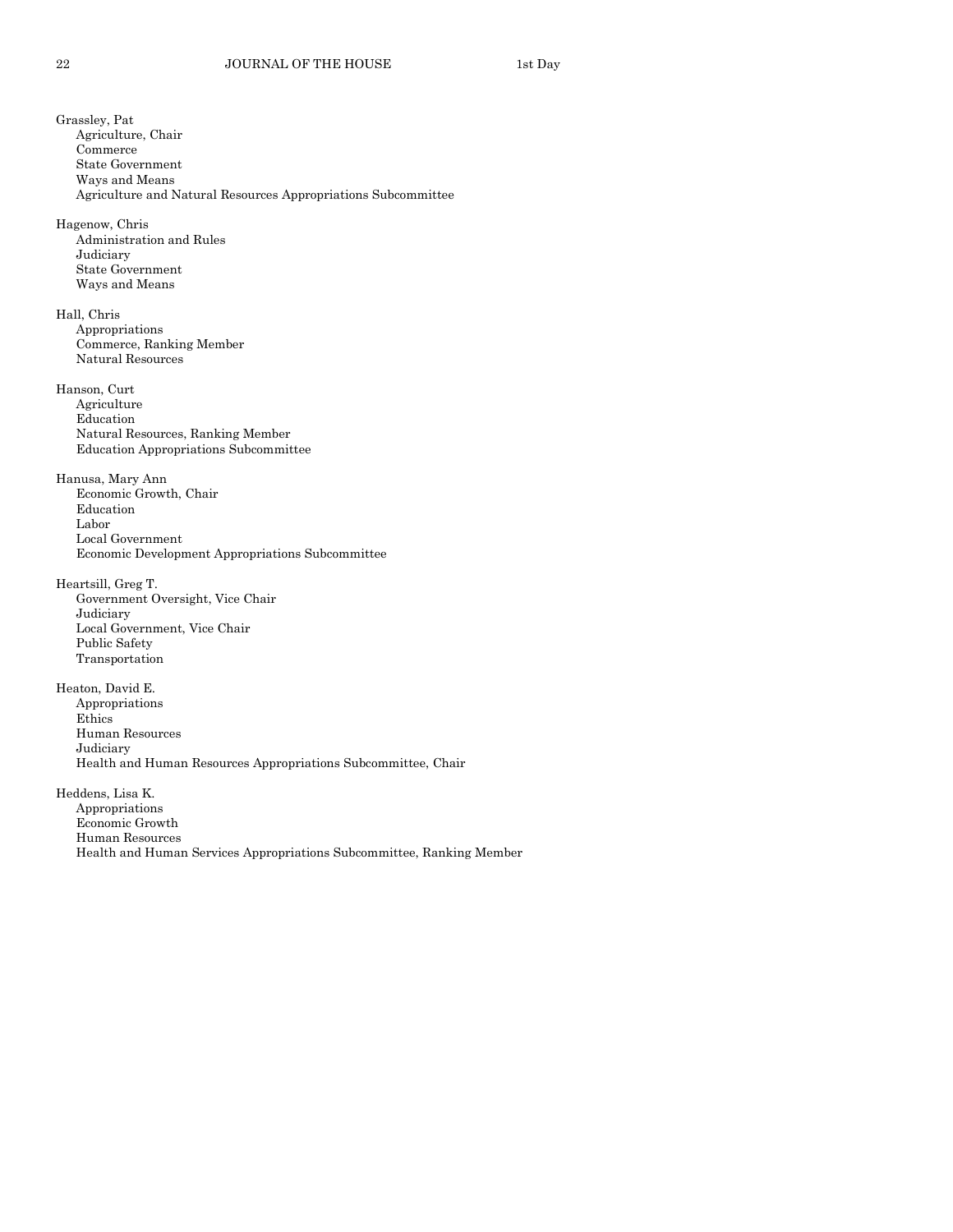Hein, Lee Agriculture Environmental Protection, Chair State Government Ways and Means Agriculture and Natural Resources Appropriations Subcommittee Hess, Megan Education Environmental Protection Human Resources Judiciary, Vice Chair Justice System Appropriations Subcommittee Highfill, Jake Appropriations Local Government Natural Resources State Government, Vice Chair Education Appropriations Subcommittee Hunter, Bruce L. Human Resources Labor, Ranking Member State Government Administration and Regulation Appropriations Subcommittee Huseman, Daniel Adair Appropriations Natural Resources Public Safety Transportation Transportation, Infrastructure, and Capitals Appropriations Subcommittee, Chair Isenhart, Charles Environmental Protection, Ranking Member State Government Ways and Means Economic Development Appropriations Subcommittee Jacoby, Dave J. Appropriations, Ranking Member Commerce Economic Growth Veterans Affairs Jorgensen, Ron Economic Growth Education, Chair Labor Transportation Education Appropriations Subcommittee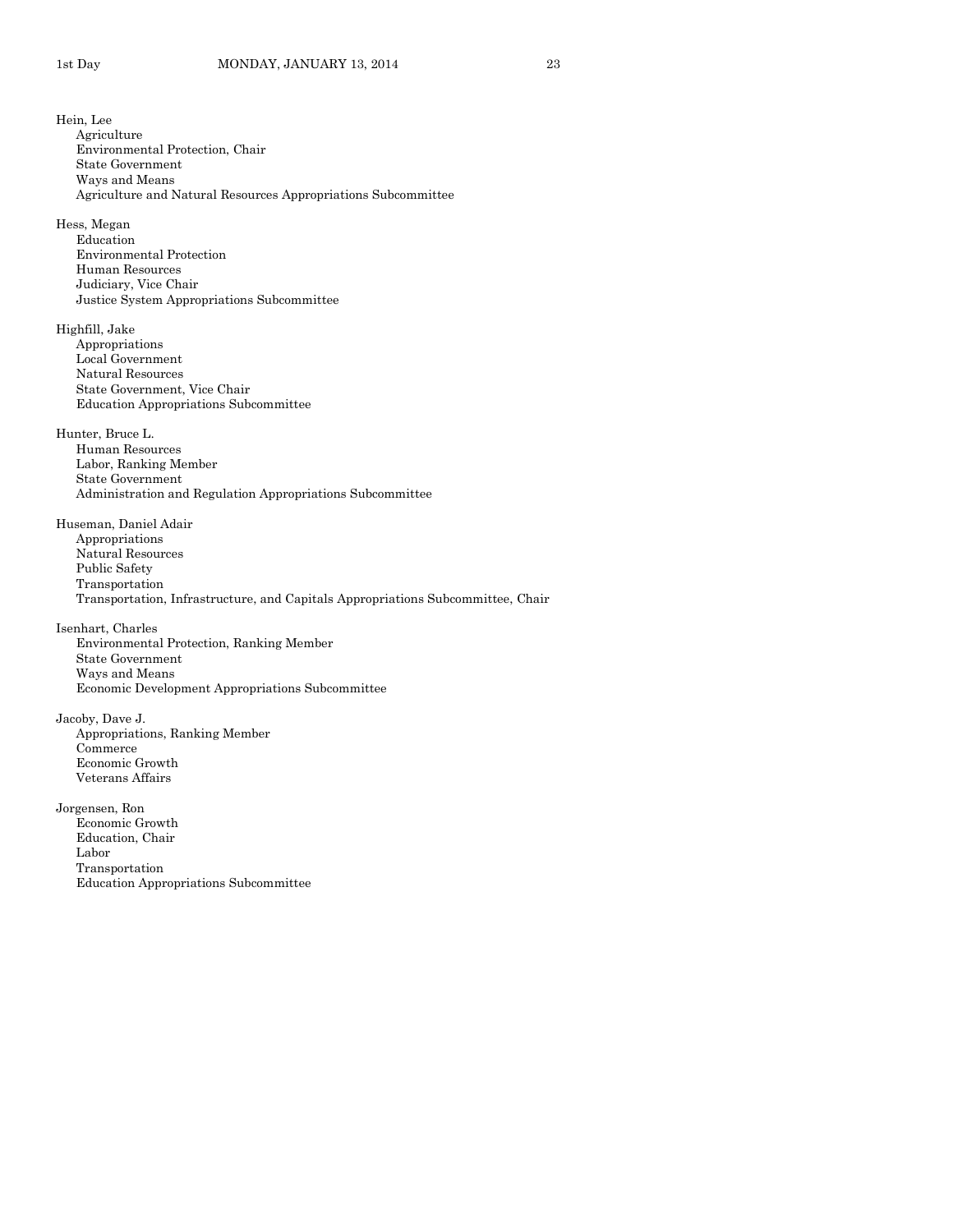Kajtazovic, Anesa Veterans Affairs Economic Development Appropriations Subcommittee Kaufmann, Bobby Agriculture Economic Growth, Vice Chair Judiciary Transportation Economic Development Appropriations Subcommittee, Vice Chair Kearns, Jerry A. Agriculture Ethics Labor Veterans Affairs, Ranking Member Ways and Means Kelley, Dan Agriculture Environmental Protection State Government Ways and Means Administration and Regulation Appropriations Subcommittee, Ranking Member Klein, Jarad Agriculture, Vice Chair Environmental Protection Labor Public Safety Agriculture and Natural Resources Appropriations Subcommittee, Vice Chair Koester, Kevin Appropriations Education Government Oversight, Chair Human Resources State Government Kressig, Bob M. Commerce Local Government Public Safety, Ranking Member Economic Development Appropriations Subcommittee Landon, John Commerce Human Resources Transportation Ways and Means, Vice Chair Transportation, Infrastructure, and Capitals Appropriations Subcommittee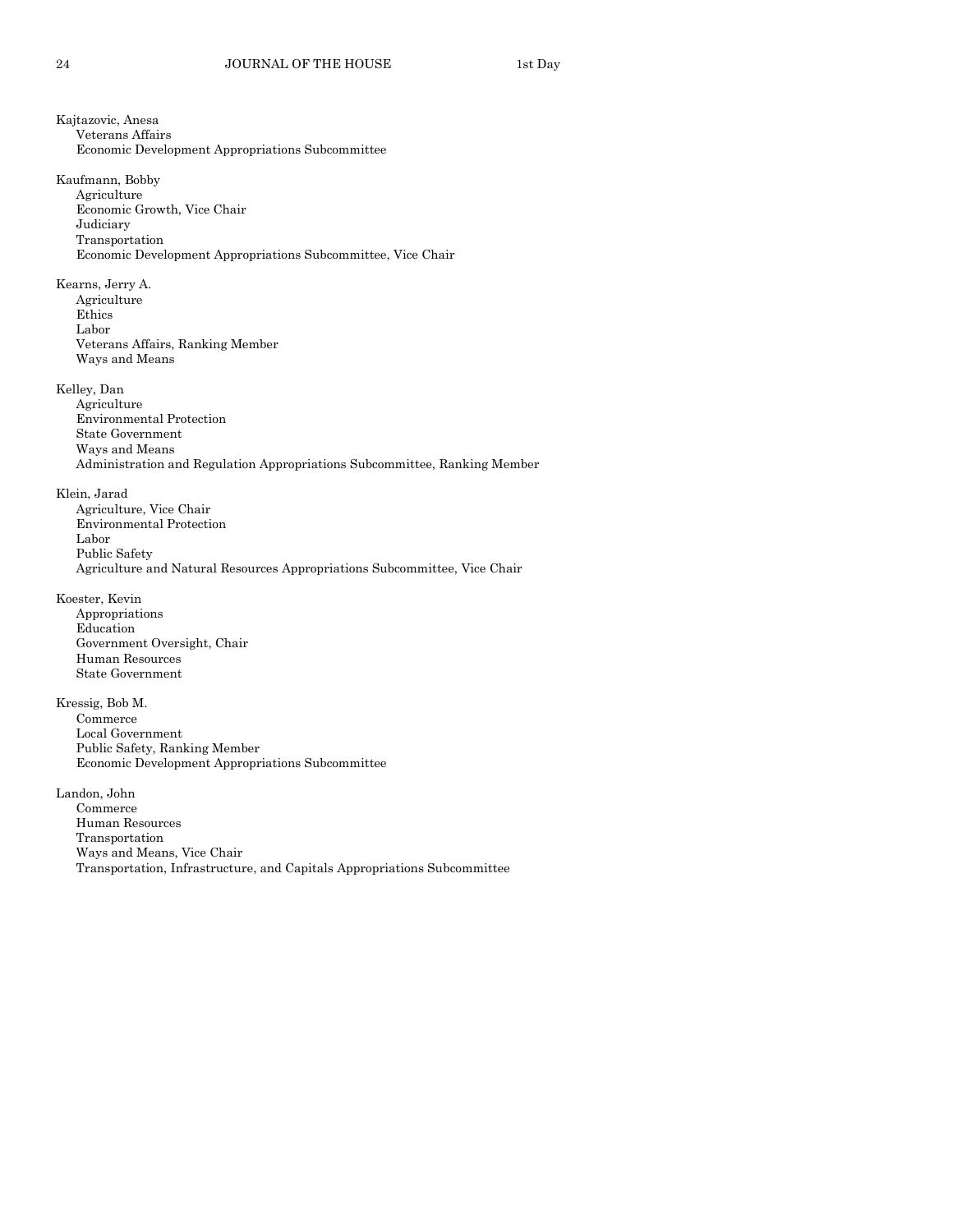Lensing, Vicki S. Environmental Protection Government Oversight Judiciary State Government, Ranking Member Lofgren, Mark S. Appropriations, Vice Chair Economic Growth Human Resources Labor Lundby, Daniel Appropriations Environmental Protection Local Government Natural Resources Education Appropriations Subcommittee Lykam, Jim Commerce Natural Resources Transportation, Ranking Member Transportation, Infrastructure, and Capitals Appropriations Subcommittee Mascher, Mary Administration and Rules Education Labor State Government Maxwell, David E. Agriculture Environmental Protection Natural Resources Ways and Means Transportation, Infrastructure, and Capitals Appropriations Subcommittee, Vice Chair Meyer, Brian Commerce Judiciary Transportation Justice System Appropriations Subcommittee Miller, Helen Agriculture, Ranking Member Economic Growth Natural Resources Transportation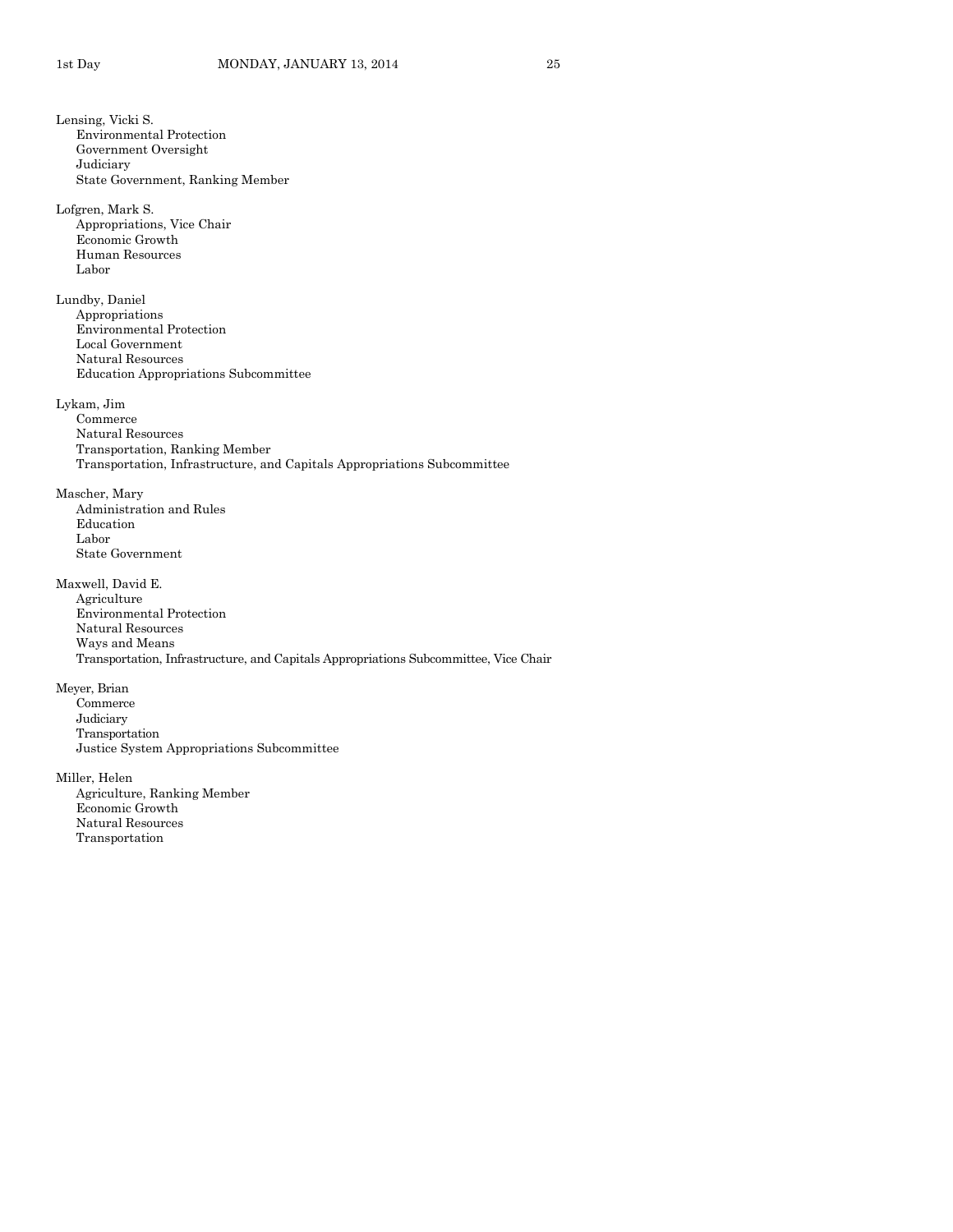Miller, Linda J. Education Human Resources, Chair State Government Veterans Affairs Health and Human Services Appropriations Subcommittee Moore, Brian Agriculture Economic Growth Transportation, Vice Chair Ways and Means Transportation, Infrastructure, and Capitals Appropriations Subcommittee Muhlbauer, Dan Administration and Rules, Ranking Member Agriculture Public Safety Veterans Affairs Ways and Means Murphy, Patrick J. Government Oversight Human Resources Labor Oldson, Jo Commerce Judiciary Ways and Means, Ranking Member Olson, Rick Judiciary Public Safety Transportation Olson, Steven N. Administration and Rules Agriculture Public Safety Transportation Olson, Tyler Appropriations Environmental Protection Ourth, Scott Agriculture Commerce Economic Growth Natural Resources Agriculture and Natural Resources Appropriations Subcommittee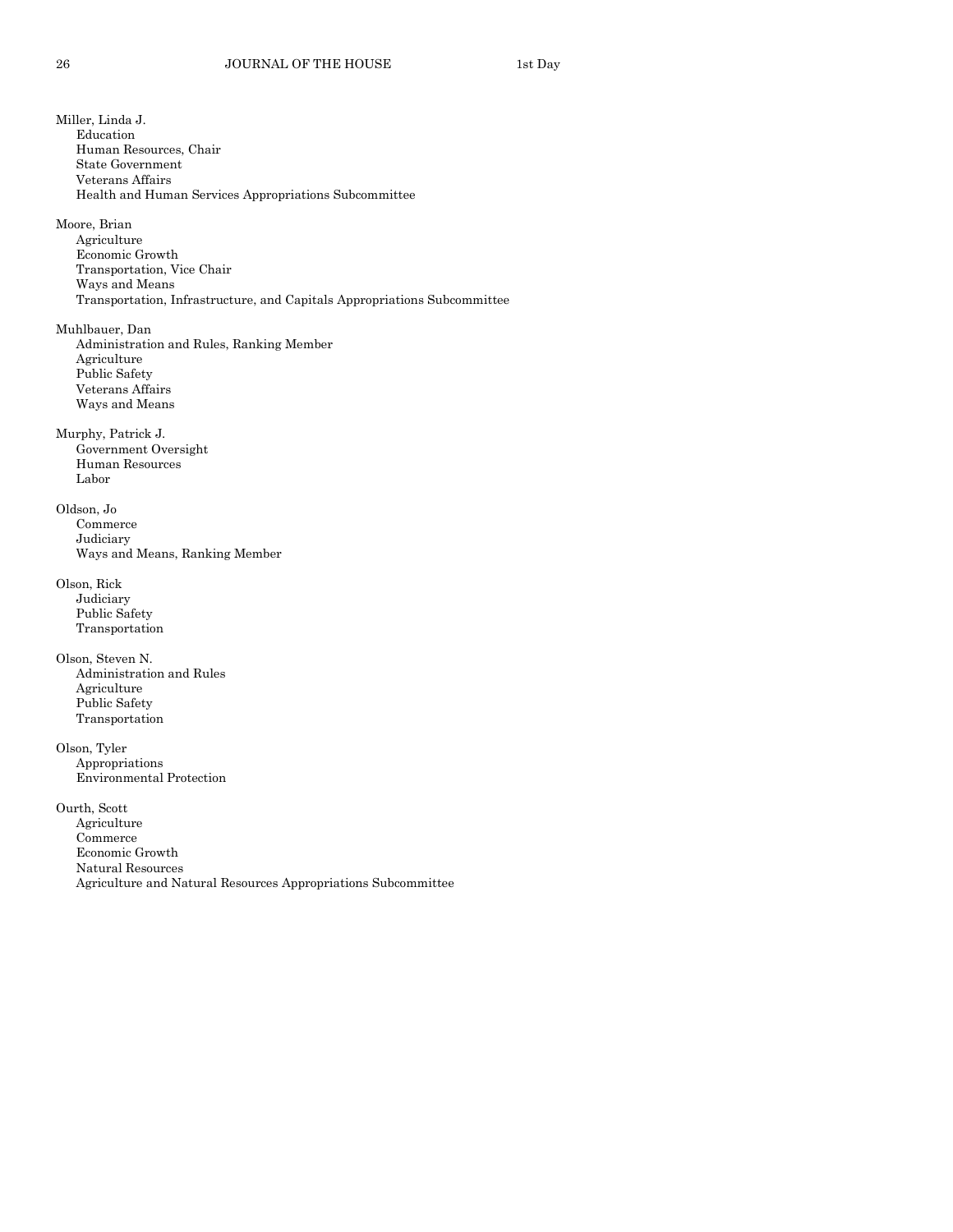Paulsen, Kraig Administration and Rules Pettengill, Dawn E. Commerce Government Oversight Local Government State Government Transportation Prichard, Todd Administration and Rules Agriculture Judiciary State Government Ways and Means Rayhons, Henry V. Local Government Natural Resources, Chair Public Safety Transportation Riding, Joe Commerce Local Government Transportation Ways and Means Administration and Regulation Appropriations Subcommittee Rogers, Walt Administration and Rules, Vice Chair Appropriations Economic Growth Education Transportation Ruff, Patti Agriculture Education Natural Resources Agriculture and Natural Resources Appropriations Subcommittee Running-Marquardt, Kirsten Appropriations Labor Local Government Economic Development Appropriations Subcommittee, Ranking Member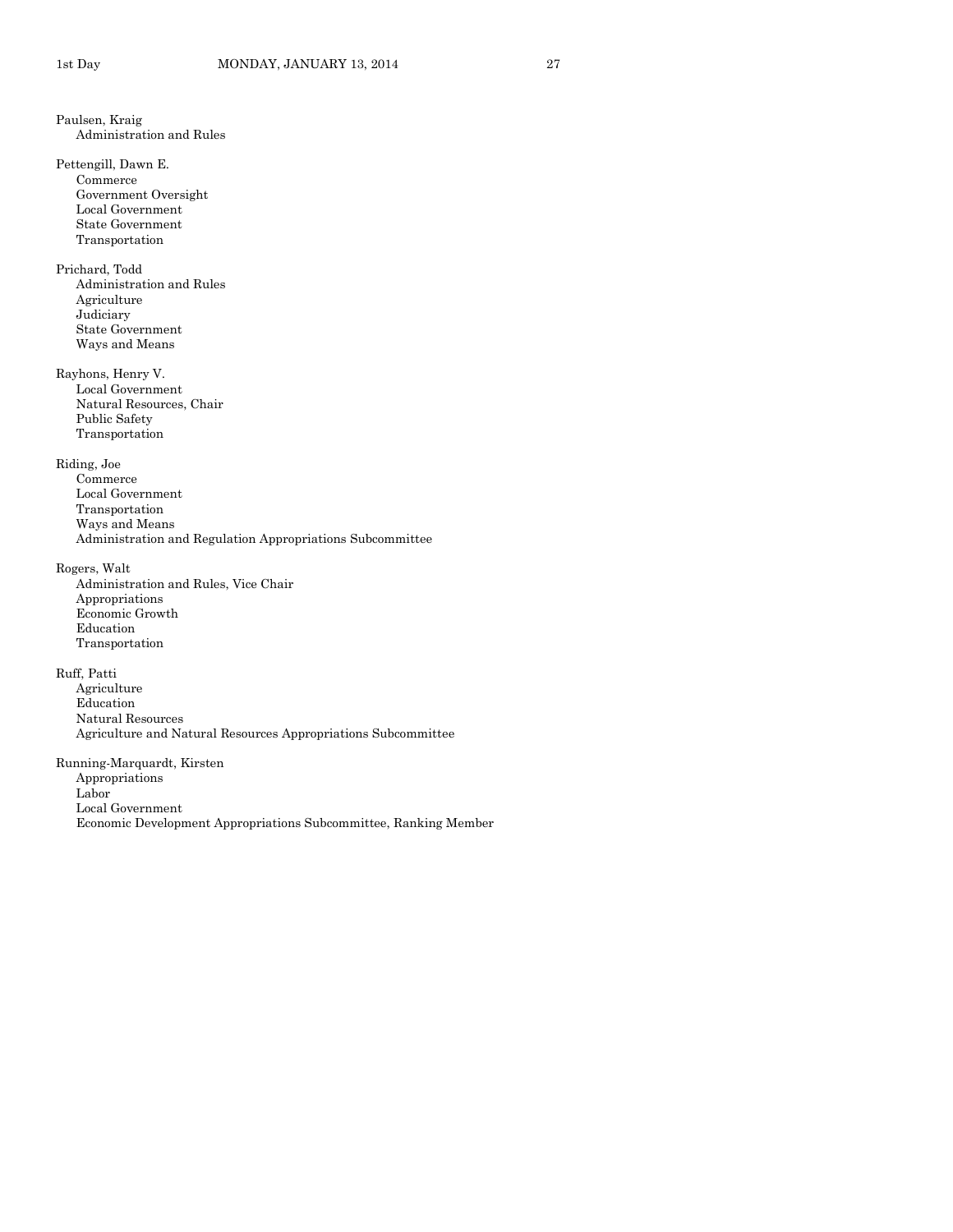Salmon, Sandy Education Natural Resources Public Safety Veterans Affairs, Vice Chair Agriculture and Natural Resources Appropriations Subcommittee Sands, Thomas R. Commerce Public Safety Ways and Means, Chair Schultz, Jason Economic Growth Environmental Protection ' Labor Local Government, Chair Administration and Regulation Appropriations Subcommittee Shaw, Tom W. Agriculture Ethics, Vice Chair Natural Resources Public Safety, Vice Chair Veterans Affairs Sheets, Larry Economic Growth Environmental Protection Labor, Vice Chair Local Government Economic Development Appropriations Subcommittee Smith, Jeff Administration and Rules Commerce Environmental Protection Ethics, Chair Natural Resources Smith, Mark D. Administration and Rules Soderberg, Chuck Appropriations, Chair Commerce Environmental Protection Staed, Art Education Local Government, Ranking Member Veterans Affairs Administration and Regulation Appropriations Subcommittee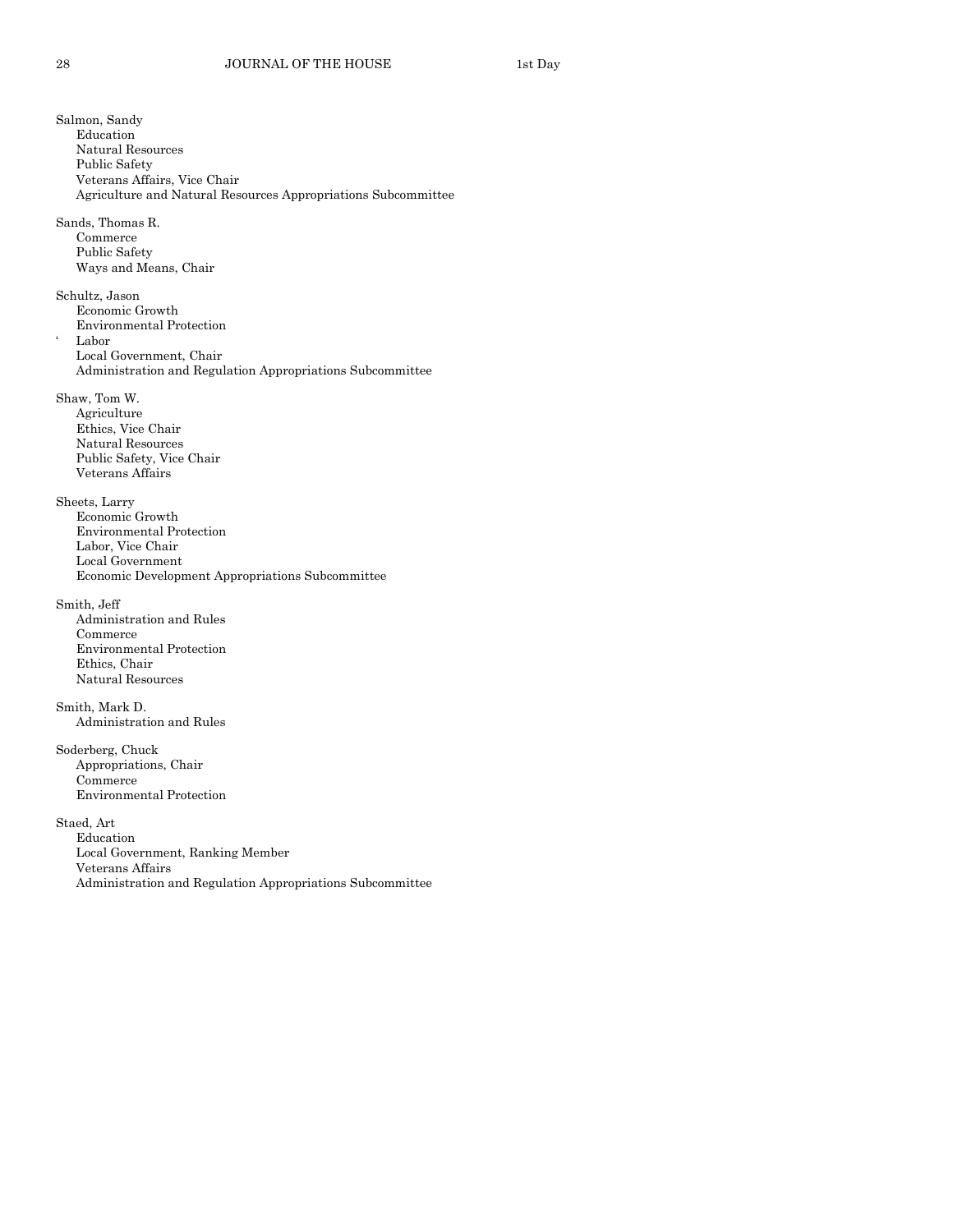Stanerson, Quentin Education, Vice Chair Local Government State Government Veterans Affairs Ways and Means Administration and Regulation Appropriations Subcommittee Steckman, Sharon S. Education, Ranking Member Environmental Protection State Government Education Appropriations Subcommittee Stutsman, Sally Human Resources Transportation Ways and Means Health and Human Services Appropriations Subcommittee Taylor, Rob Commerce Economic Growth Environment Protection, Vice Chair Human Resources Education Appropriations Subcommittee, Vice Chair Taylor, Todd E. Appropriations Labor State Government Justice System Appropriations Subcommittee, Ranking Member Thede, Phyllis Appropriations Ethics, Ranking Member Government Oversight Local Government Natural Resources Thomas, Roger Economic Growth, Ranking Member Natural Resources Veterans Affairs Ways and Means Upmeyer, Linda L. Administration and Rules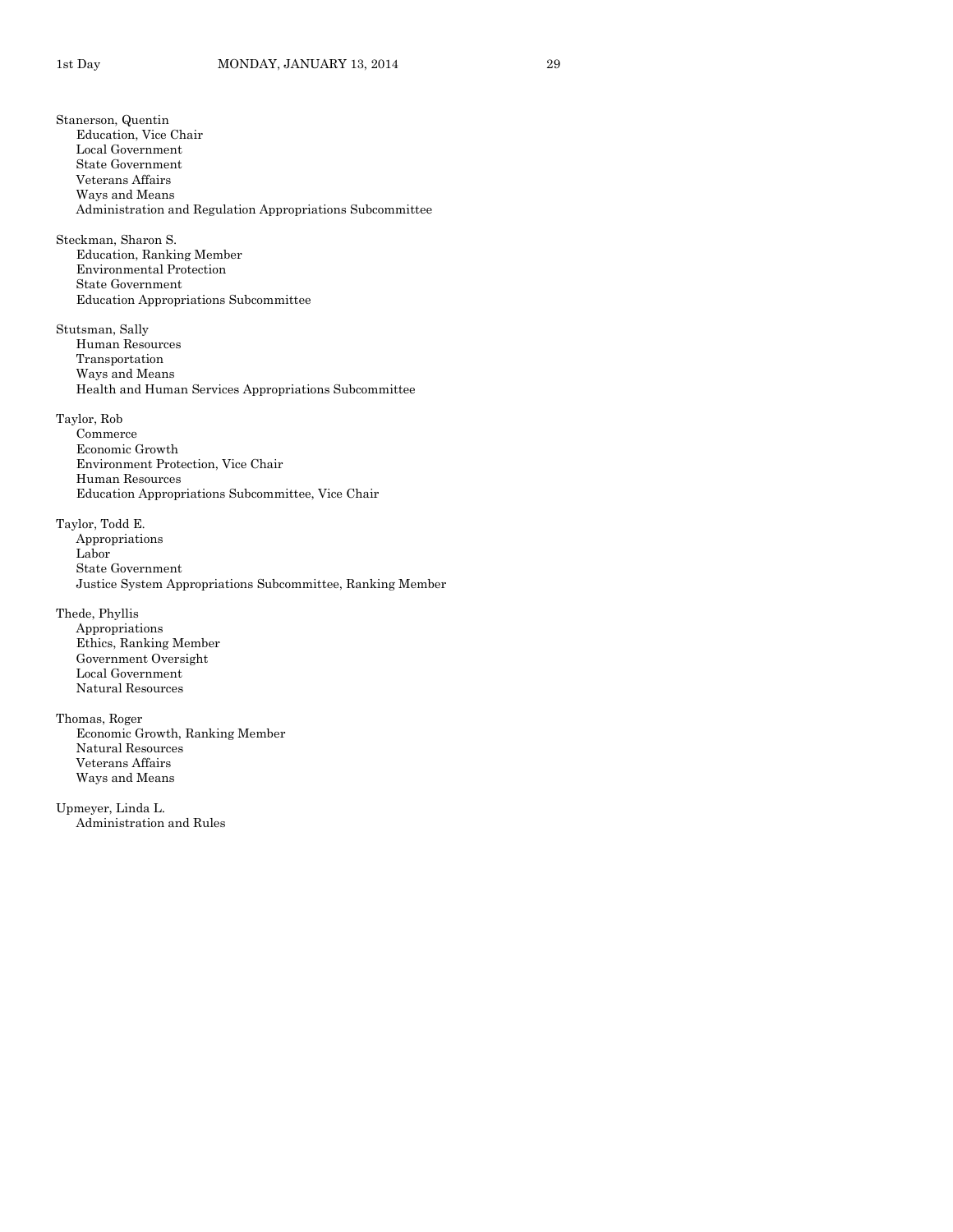Vander Linden, Guy Commerce State Government, Chair Ways and Means Administration and Regulation Appropriations Subcommittee Watts, Ralph C. Appropriations Commerce Labor State Government Administration and Regulation Appropriations Subcommittee, Chair Wessel-Kroeschell, Beth Environmental Protection Human Resources, Ranking Member Judiciary Health and Human Services Appropriations Subcommittee Winckler, Cindy L. Appropriations Education Human Resources State Government Education Appropriations Subcommittee, Ranking Member Windschitl, Matt W. Administration and Rules, Chair Judiciary Local Government Veterans Affairs Ways and Means Wolfe, Mary Judiciary, Ranking Member Public Safety Transportation Transportation, Infrastructure, and Capitals Appropriations Subcommittee Wood, Frank B. Economic Growth Education Local Government Agriculture and Natural Resources Appropriations Subcommittee, Ranking Member Worthan, Gary Appropriations Judiciary Public Safety Veterans Affairs Justice System Appropriations Subcommittee, Chair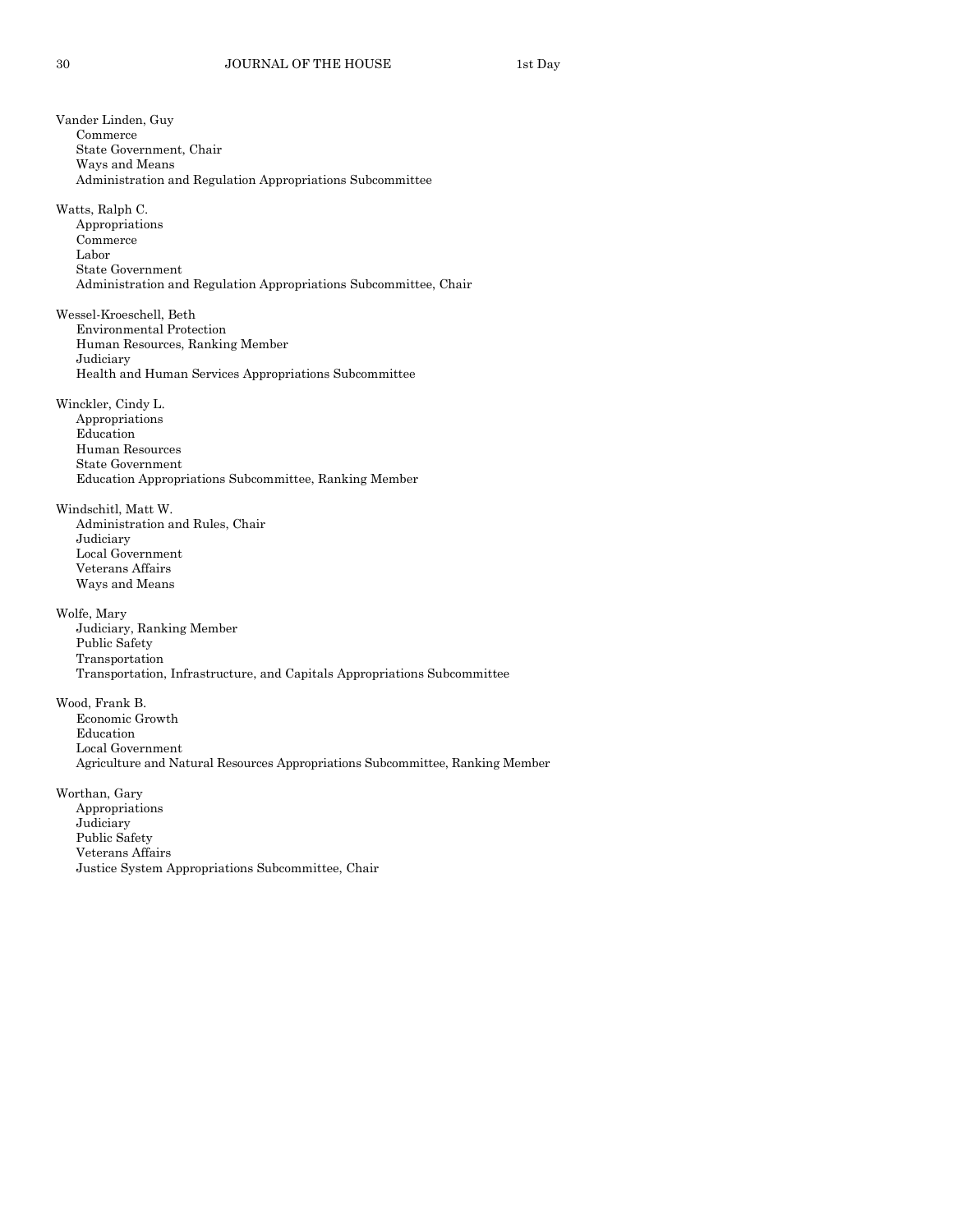## BILLS RETAINED ON CALENDAR

Pursuant to House Rule 45, the following bills retained their place on the calendar:

[House File 245](http://coolice.legis.iowa.gov/Cool-ICE/default.asp?Category=billinfo&Service=Billbook&frame=1&GA=85&hbill=HF245) [House File 500](http://coolice.legis.iowa.gov/Cool-ICE/default.asp?Category=billinfo&Service=Billbook&frame=1&GA=85&hbill=HF500)

## RESIGNATION OF MEMBER

Copies of the following communications were received and placed on file in the office of the Chief Clerk:

August 1, 2013

To: Terry Branstad, Governor of the State of Iowa

Dear Governor Branstad,

In accordance with Iowa code Section 69.4, please accept this letter as official notice of my coming resignation as member of the Iowa General Assembly, **effective at the close of business on Thursday, August 15, 2013.**

It has been an honor to serve the citizens of my district and the State of Iowa.

Sincerely,

Kevin McCarthy State Representative House Minority Leader Iowa House of Representatives (District 33)

## RESIGNATION OF MEMBER

November 22, 2013

Governor Terry Branstad Statehouse Des Moines, IA 50319

Dear Governor Branstad:

In light of my recent election to the Iowa Senate, I hereby tender my resignation from the Iowa House of Representatives, effective immediately.

Sincerely,

Representative Julian B. Garrett (District 25)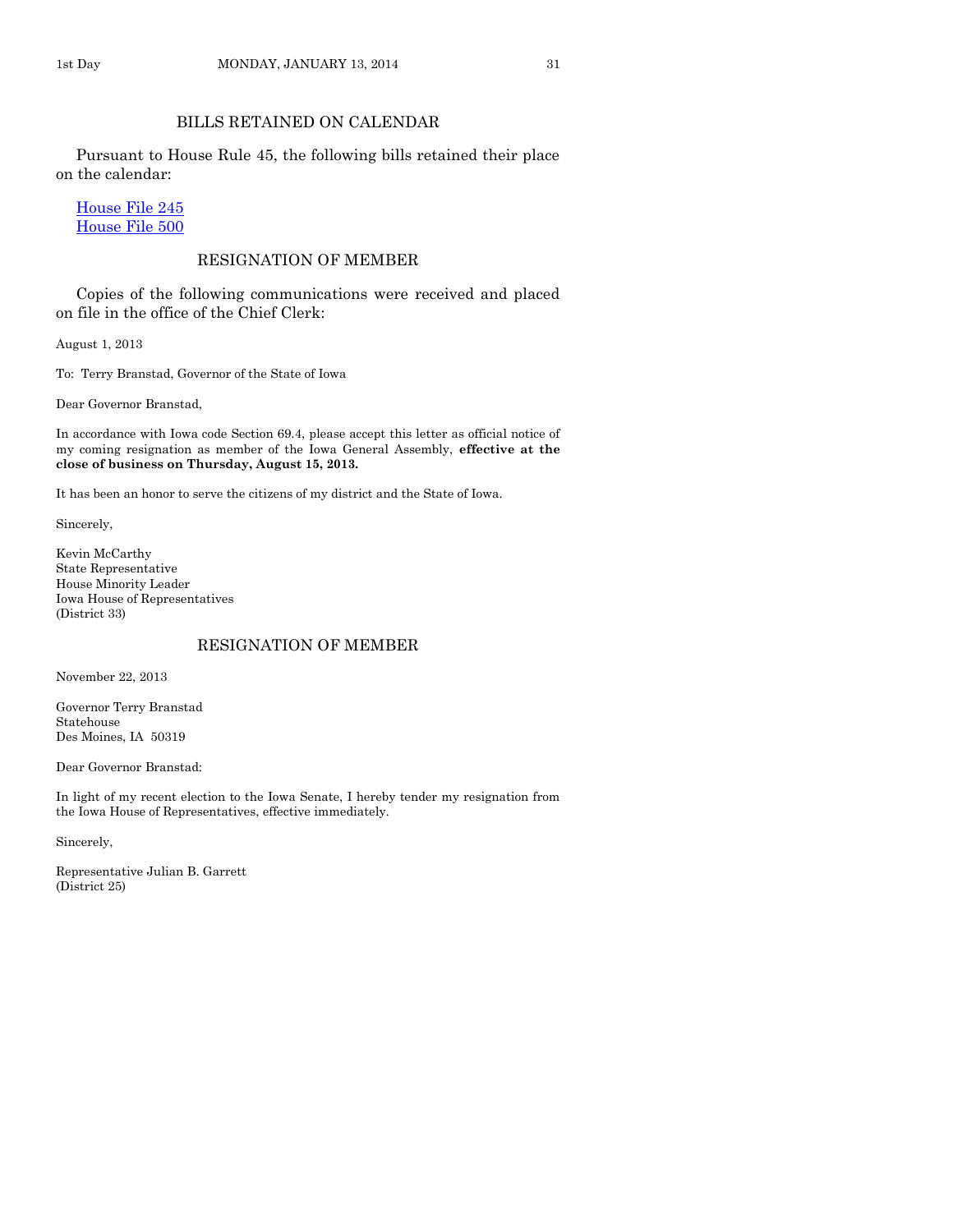## PETITION FILED

The following petition was received and placed on file:

By Upmeyer of Cerro Gordo received from 296 Iowans: "to support the State of Iowa enacting a voter ID law that is simple and transparent; that would require voters to present a government-issued form of identification as a condition to vote."

#### COMMUNICATIONS RECEIVED

The following communications were received and filed in the office of the Chief Clerk:

#### ASSOCIATION OF IOWA FAIRS

State Funding Report, pursuant to Iowa Code section 174.10(b).

#### AUDITOR OF STATE

Combined Reports for Institutions Under the Control of the Department of Correction and for Institutions Under the Control of the Department of Human Services, pursuant to Iowa Code section 11.2.

Independent Auditor Reports for the Iowa Agricultural Development Authority, Iowa Lottery Authority and the Iowa Petroleum Underground Storage Tank Board, pursuant to Iowa Code section 11.2.

Reports of Recommendations for the Department of Commerce, Department of Education, Department of Public Defense and the Judicial Branch-County Clerks of District Courts, pursuant to Iowa Code section 11.2.

Report of Special Investigation of the Department of Transportation 1-29-94 through 7-7-11 and an Addendum Report 1-29-94 through 6-30-13, pursuant to Iowa Code section 11.24.

Honey Creek Resort Operations Account Independent Audit Report, pursuant to Iowa Code section 11.24.

Targeted Small Business Compliance Report, pursuant to Iowa Code section 11.26.

Reports of Recommendations to the Department for the Blind and the Departments of Administrative Services, Agriculture and land Stewardship, Inspection and Appeals, Justice and Public Health, pursuant to Iowa Code section 11.4.

Reports of Special Investigation of the City of Farmington, City of Sloan, City of Riverside, Garner Volunteer Ambulance Service and Creston Water Works, pursuant to Iowa Code section 11.6.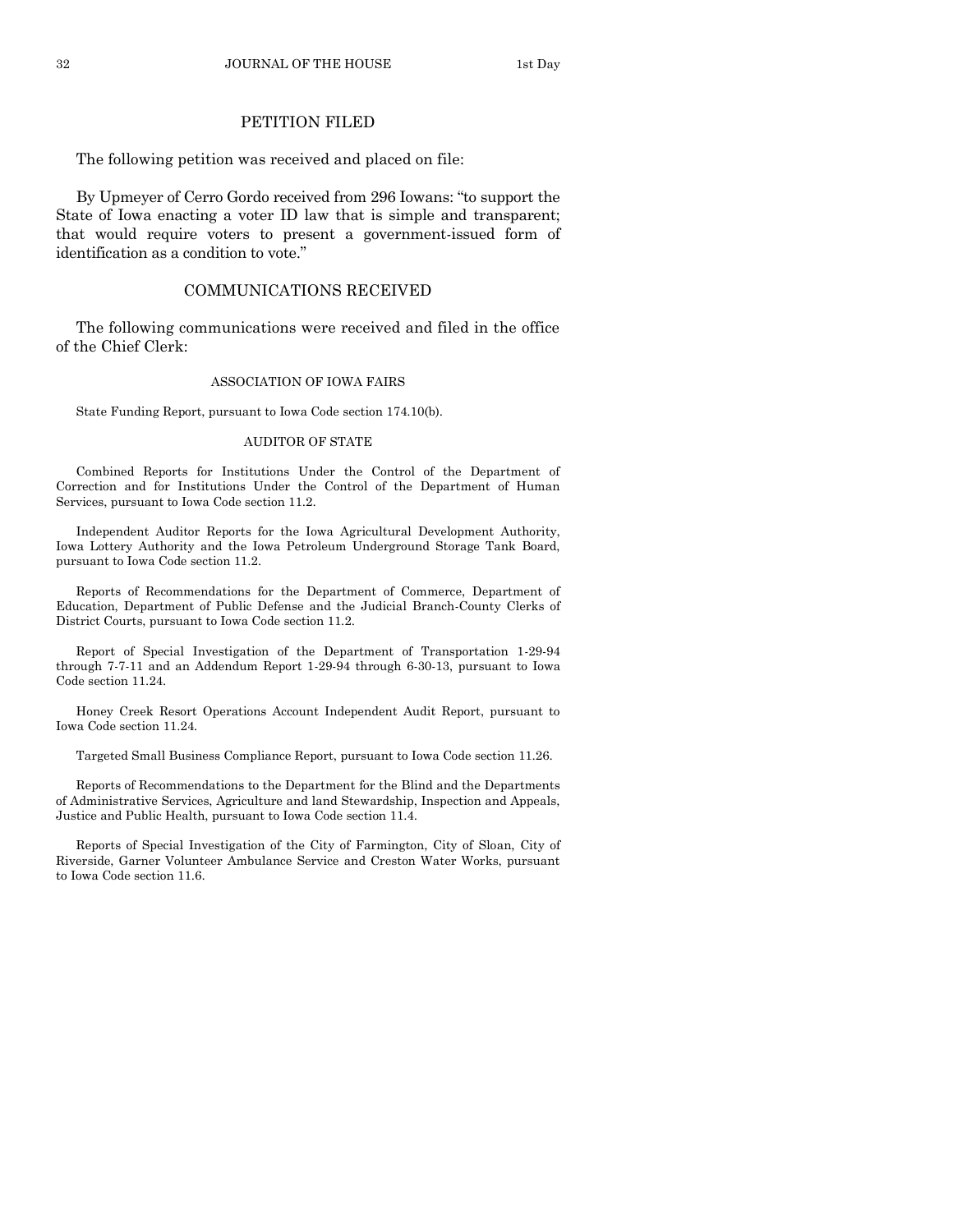Independent Auditor Reports for Iowa Educational Savings Plan, Xenia Rural Water District, Iowa Federal Family Education Loan Program Division-ICSAC, Peace Officer's Retirement, Accident and Disability System and Iowa Corn Promotion Board, pursuant to Iowa Code section 11.6.

Audit Reports for Iowa Public Television, Iowa Judicial Retirement System and Iowa Medical Assistance Disproportionate Share Hospital Payments Program, pursuant to Iowa Code section 11.6.

#### BOARD OF REGENTS

Joint Investment Trust Report, pursuant to Iowa Code section 12B.10A(7).

Cooperative Purchasing Plan Report, pursuant to Iowa Code section 262.9B(5).

Postsecondary Enrollment Program Report, pursuant to Iowa Code section 262.9(35).

Public Fund Sudan Divestment Report, pursuant to Iowa Code section 12F.5(2).

Public Fund Iran Divestment Report, pursuant to Iowa Code section 12H.5.

Transfer of Funds Report, pursuant to [House File 604,](http://coolice.legis.iowa.gov/Cool-ICE/default.asp?Category=billinfo&Service=Billbook&frame=1&GA=85&hbill=HF604) 2013 Iowa Acts.

Gift and Grant Reports pursuant to Iowa Code section 8.44.

College Bound and IMAGES Report, pursuant to Iowa Code section 262.93.

Beginner Farmer Center Report, pursuant to Iowa Code section 266.39E(3).

UIHC Audited Financial Report, pursuant to Iowa Code section 263A.13.

#### COLLEGE STUDENT AID COMMISSION

Tuition Grant Report, pursuant to Iowa Code section 261.15(4).

Vocational-Technical Tuition Grant Program Report, pursuant to Iowa Code section 261.17.

Barber and Cosmetology Arts and Sciences Tuition Grant Program Report, pursuant to Iowa Code section 261.18.

Iowa Hope Loan Program Report, pursuant to Iowa Code section 261.17A(5)(d).

Accelerated Career Education Grants Report, pursuant to Iowa Code section 261.22(6).

Joint Investment Trust Report, pursuant to Iowa Code section 12B.10A(7).

ICN Savings Report, pursuant to Iowa Code section 8D.10.

Skilled Workforce Shortage Tuition Grant Program Report, pursuant to Iowa Code section 261.130.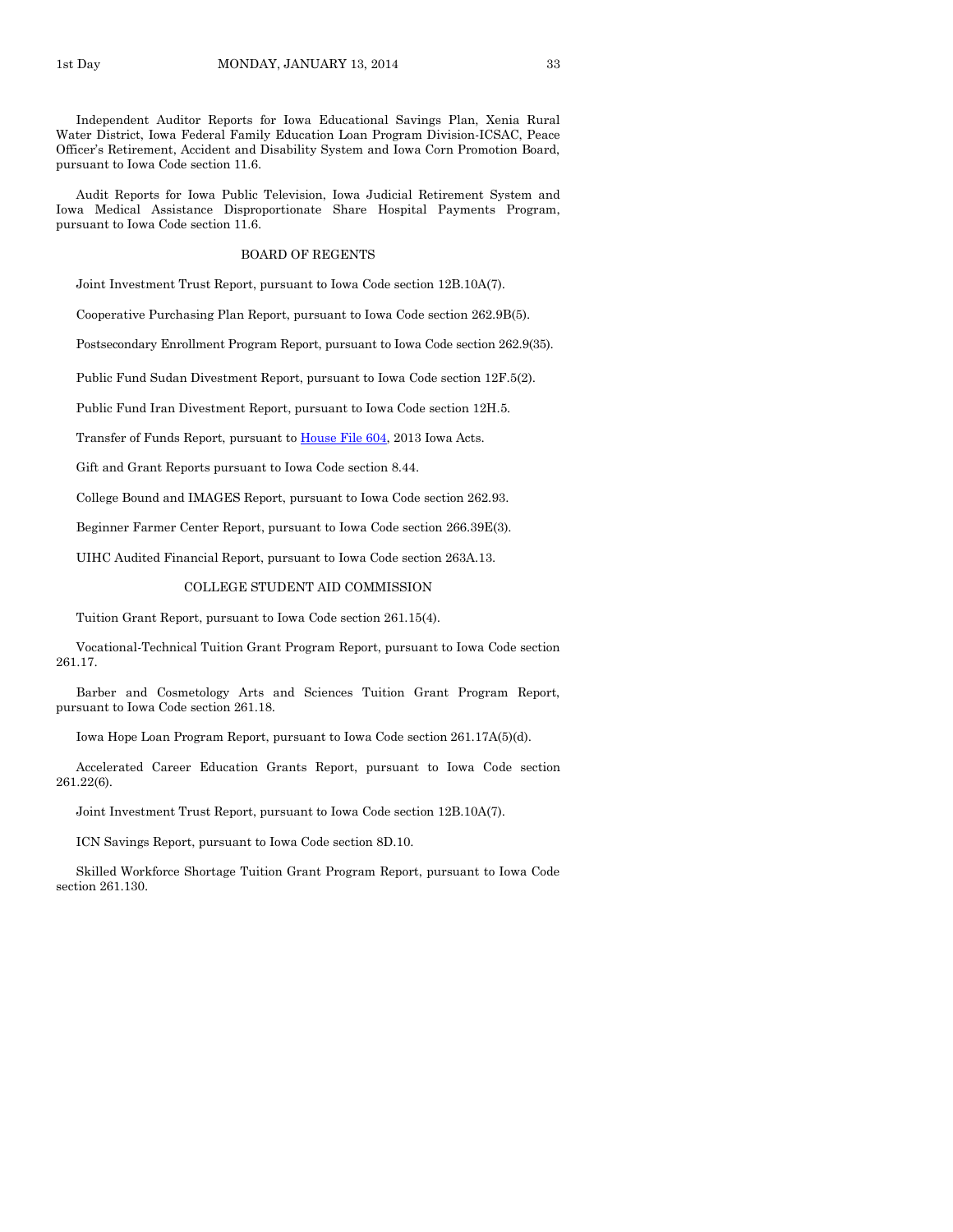Registered Nurse and Nurse Educator Loan Forgiveness Program Report, pursuant to Iowa Code section 261.23.

Teacher Shortage Loan Forgiveness Program Reports, pursuant to Iowa Code sections 261.111(9) and 261.112.

Judicial Review Report, pursuant to Iowa Code section 625.29(7).

Annual Report, pursuant to Iowa Code section 261.2(8).

Iowa Grant Program Report, pursuant to Iowa Code section 261.96.

Iowa Minority Academic Grants for Economic Success Program Report, pursuant to Iowa Code section 261.104(5).

Higher Education Loan Authority

Annual Report, pursuant to Iowa Code section 261A.21.

#### DEPARTMENT FOR THE BLIND

Recycling Report, pursuant to Iowa Code section 216B.3(12)(d).

Goals and Objectives Annual Report, pursuant to Iowa Code section 7E.3.

Joint Investment Trust Report, pursuant to Iowa Code section 12B.10A(7).

Judicial Review Report, pursuant to Iowa Code section 625.29(7).

#### DEPARTMENT OF ADMINISTRATIVE SERVICES

Salary Report, pursuant to Iowa Code section 8A.341(2).

ICN Savings Report, pursuant to Iowa Code section 8D.10.

2013 Acceptance of Funds Report, pursuant to Iowa Code section 8A.108(1).

State Employee Retirement Incentive Program Report, pursuant to Chapter 1005.1, 2010 Iowa Acts.

Goals and Objective Annual Report, pursuant to Iowa Code section 7E.3.

Annual Report, pursuant to Iowa Code section 7A.3.

Comprehensive Annual Financial Report, pursuant to Iowa Code section 8A.502(8).

#### DEPARTMENT OF AGRICULTURE AND LAND STEWARDSHIP

Joint Investment Trust Report, pursuant to Iowa Code section 12B.10A(7).

Control of Pathogenic Viruses in Poultry Report, pursuant to Iowa Code section 165B.2(1)(b).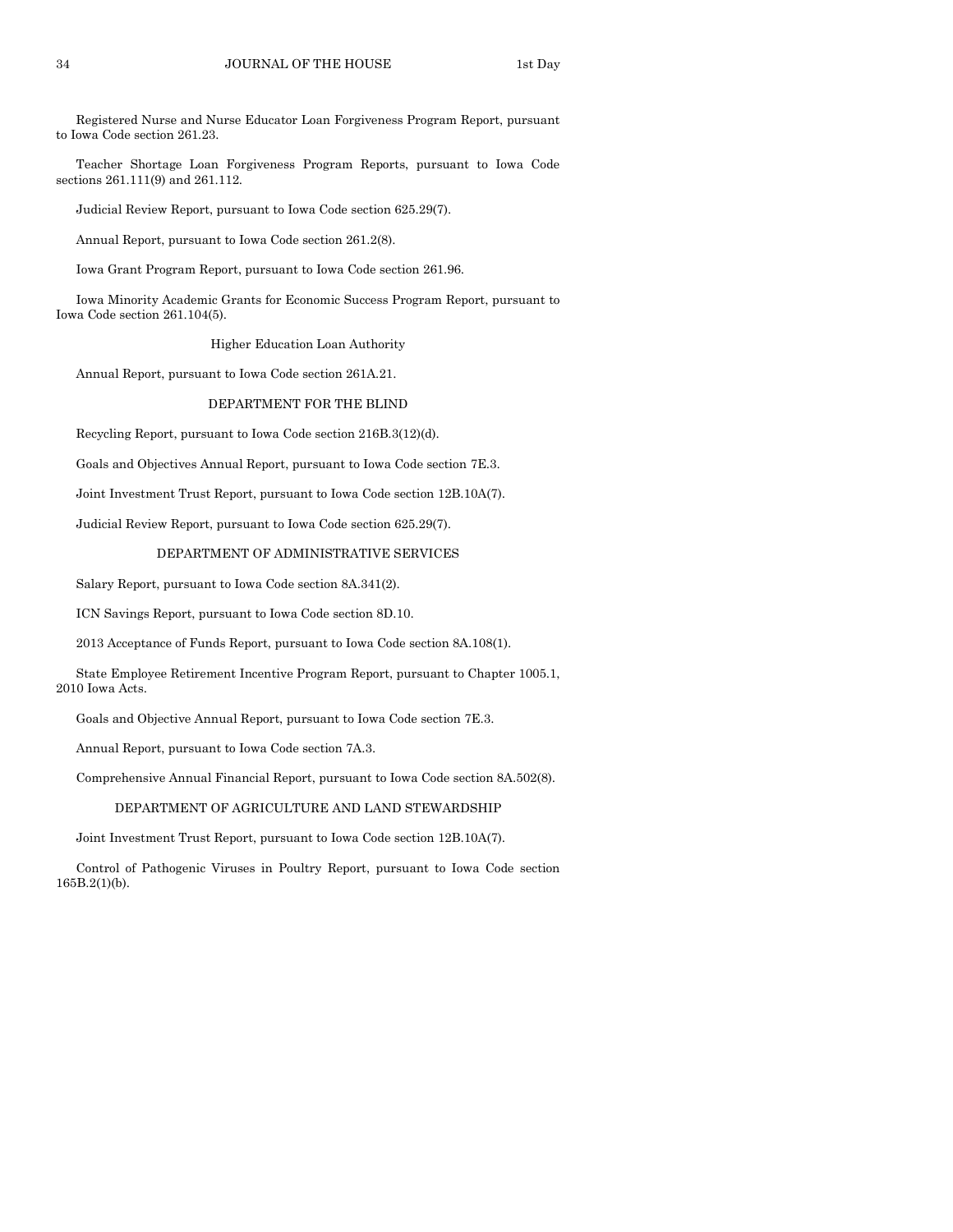#### DEPARTMENT OF COMMERCE

#### Alcoholic Beverages Division

ICN Savings Report, pursuant to Iowa Code section 8D.10.

Joint Investment Trust Report, pursuant to Iowa Code section 12B.10A(7).

Judicial Review Report, pursuant to Iowa Code section 625.29(7).

Annual Report, pursuant to Iowa Code section 7E.3.

Vertical Infrastructure Report, pursuant to Iowa Code section 8.57B.

#### Banking Division

Financial Literacy Education Expenditures Report, pursuant to Chapter 143.9, 2013 Iowa Acts.

### Credit Union Division

ICN Savings Report, pursuant to Iowa Code section 8D.10.

Joint Investment Trust Report, pursuant to Iowa Code section 12B.10A(7).

Vertical Infrastructure Report, pursuant to Iowa Code section 8.57B.

Judicial Review Report, pursuant to Iowa Code section 625.29(7).

Insurance Division

Joint Investment Trust Report, pursuant to Iowa Code section 12B.10A(7).

Utilities Division

Small Wind Innovation Zone Report, pursuant to Iowa Code section 476.48.

#### DEPARTMENT OF CORRECTIONS

Electronic Monitoring System Report, pursuant to Chapter 139.8, 2013 Iowa Acts.

ICN Savings Report, pursuant to Iowa Code section 8D.10.

Annual Report, pursuant to Iowa Code section 904.115.

#### DEPARTMENT OF EDUCATION

Competency-Based Instruction Task Force Final Report, pursuant to Chapter 1119.2, 2012 Iowa Acts.

ICN Savings Report, pursuant to Iowa Code section 8D.10.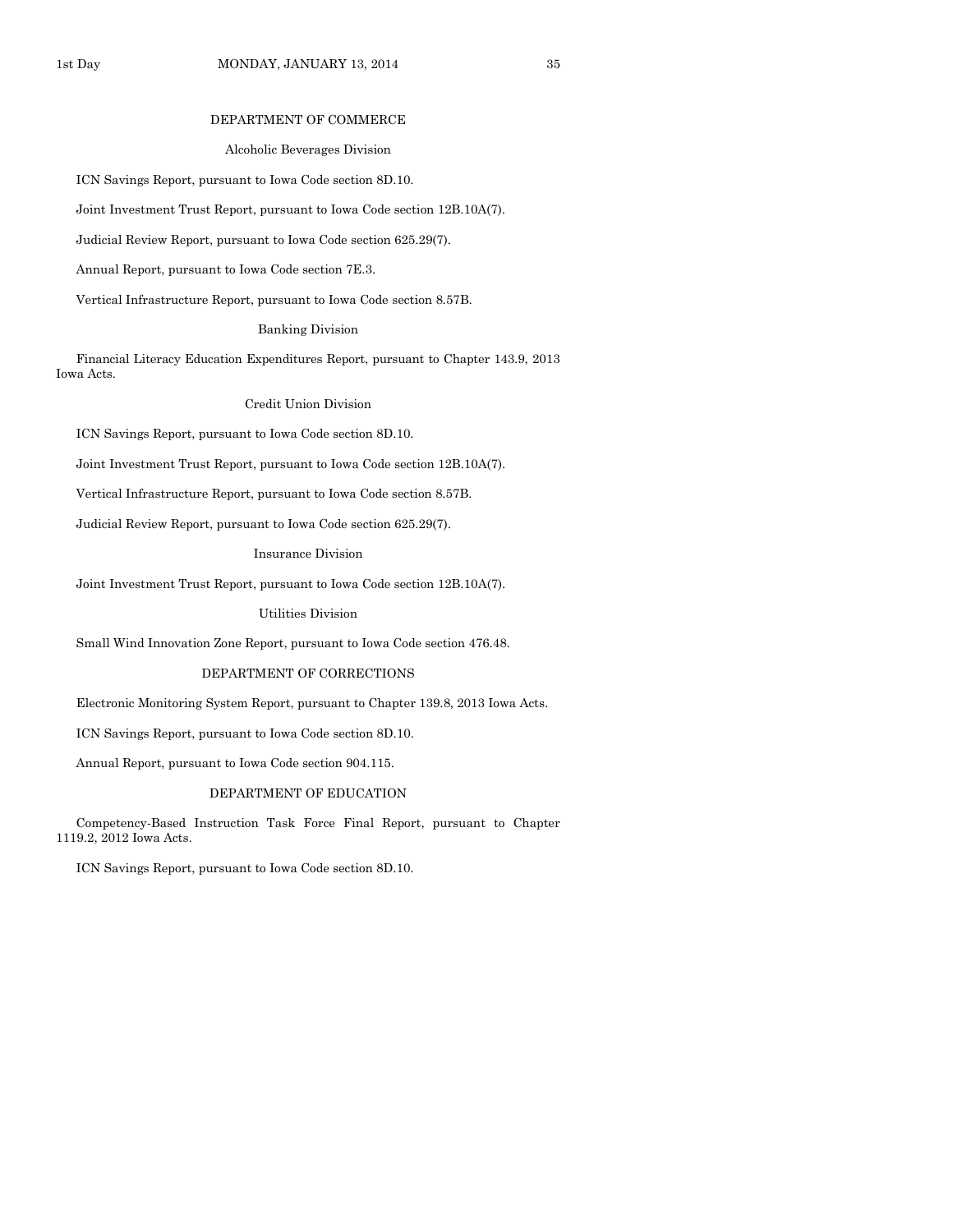Senior Year Plus Program Report, pursuant to Iowa Code section 261.E.3(3)(j).

Extended Learning Time Pilot Project Report, pursuant to Chapter 121.109, 2013 Iowa Acts.

Suicide Prevention and Trauma-Informed Care Task Force Report, pursuant to Chapter 138.109, 2013 Iowa Acts.

Disaster Waiver Report, pursuant to Iowa Code section 256.9(59).

Charter School and Innovation Zone School Report, pursuant to Iowa Code section 256F.10(2).

Online Curriculum for Uniform Transfer of Academic Credit report, pursuant to Chapter 141.7, 2013 Iowa Acts.

Commission on Educator Leadership and Compensation Report, pursuant to Chapter 121.70, 2013 Iowa Acts.

Iowa Association of School Boards

ISJIT Annual Financial Report, pursuant to Iowa Code section 12B.10A.

Annual Report, pursuant to Iowa Code section 279.38.

Iowa Autism Council

Annual Report, pursuant to Iowa Code section 256.35A(4).

Iowa Public Television

Judicial Review Report, pursuant to Iowa Code section 625.29(7).

Joint Investment Trust Report, pursuant to Iowa Code section 12B.10A(7).

ICN Savings Report, pursuant to Iowa Code section 8D.10.

Division of Vocational Rehabilitation

Job Placement of Individual with Disabilities, pursuant to Chapter 141.6, 2013 Iowa Acts.

ICN Savings Report, pursuant to Iowa Code section 8D.10.

#### DEPARTMENT OF HUMAN RIGHTS

ICN Savings Report, pursuant to Iowa Code section 8D.10.

Individual Development Accounts Report, pursuant to Chapter 143.9, 2013 Iowa Acts.

Vertical Infrastructure Report, pursuant to Iowa Code section 8.57B.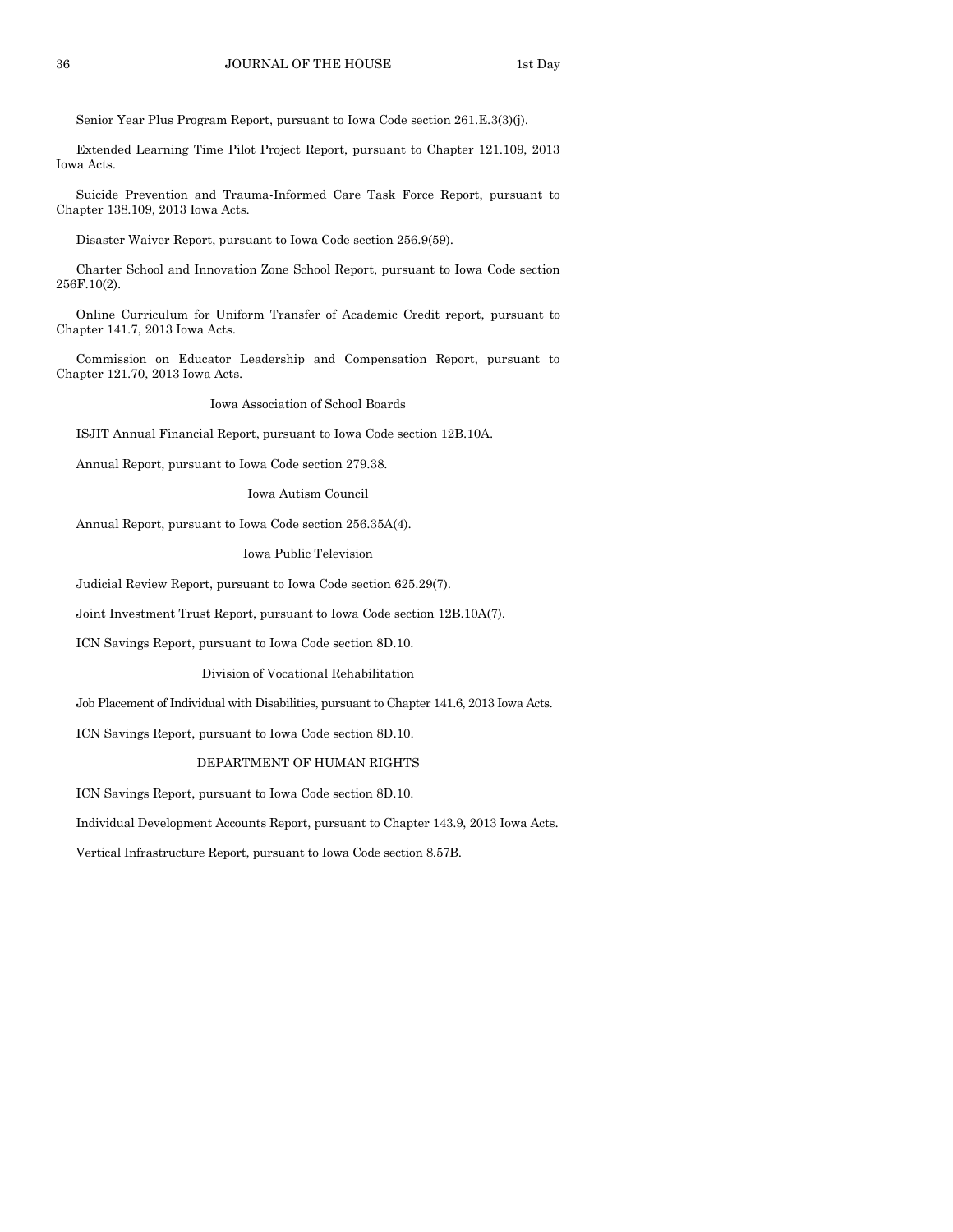Family Development and Self-Sufficiency Grant Program Report, pursuant to Iowa Code section 216A.107(4)(e).

Annual Report, pursuant to Iowa Code section 216A.92(2)(d).

Division of Criminal and Juvenile Justice Planning

Public Safety Advisory Board Funding Report, pursuant to Iowa Code section 216A.133A(5).

Twenty and Five-Year Criminal and Juvenile Justice Plan Report, pursuant to Iowa Code section 216A.135.

#### DEPARTMENT OF HUMAN SERVICES

Child Abuse Assessments Administrative Appeals Final Report, pursuant to Chapter 1082.7, 2012 Iowa Acts.

Plan for the Transition of Expansion Population Members Under Chapter 249J Report, pursuant to Chapter 138.186, 2013 Iowa Acts.

Iowa's Child Care Quality Rating System Evaluation Report, pursuant to Chapter 138.16, 2013 Iowa Acts.

Crisis Stabilization Program Pilot Project Report, pursuant to Chapter 140.175, 2013 Iowa Acts.

Hospital Bed Tracking System Report, pursuant to Chapter 130.56, 2013 Iowa Acts.

Inventory of Parenthood Support Programs Report, pursuant to Chapter 138.8, 2013 Iowa Acts.

Hawk-I Report, pursuant to Iowa Code section 514I.5(7)(g).

Child Abuse Registry Report, pursuant to Iowa Code section 235A.23.

Independent Living Services Report, pursuant to Iowa Code section 234.35(4).

Dependent Adult Abuse Registry Report, pursuant to Iowa Code section 235.B.13.

Autism Support Program Fund Report, pursuant to Chapter 138.83, 2013 Iowa Acts.

Division of Mental Health and Disability Services

Family Support Subsidy Program Report, pursuant to Iowa Code section 225C.42(1).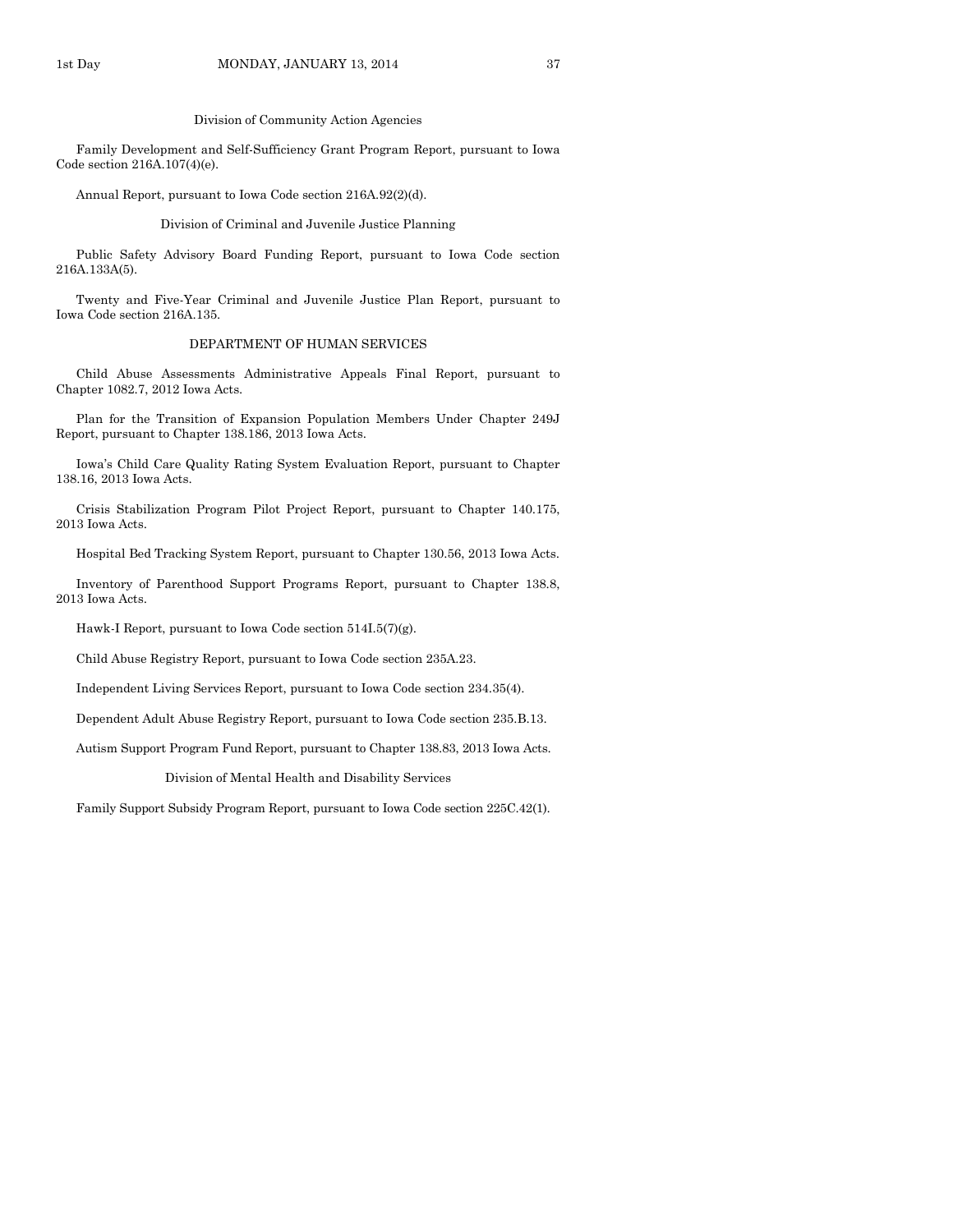#### 38 JOURNAL OF THE HOUSE 1st Day

#### DEPARTMENT OF INSPECTIONS AND APPEALS

#### Health Facility Division

Background Check Improvement and Requirements for Home Health Service Providers Report, pursuant to Chapter 21.5, 2013 Iowa Acts.

#### Investigations Division

Fraud in Public Assistance Program Report, pursuant to Chapter 135.13, 2013 Iowa Acts.

#### Public Defenders

ICN Savings Report, pursuant to Iowa Code section 8D.10.

### DEPARTMENT OF JUSTICE Attorney General

ICN Savings Report, pursuant to Iowa Code section 8D.10.

Iowa Consumer Credit Code Report, pursuant to Iowa Code section 537.6104.

Prosecutor Intern Program Annual Report, pursuant to Iowa Code section 13.2.

#### DEPARTMENT OF MANAGEMENT

ICN Savings Report, pursuant to Iowa Code section 8D.10.

#### DEPARTMENT OF NATURAL RESOURCES

Greenhouse Gas Emissions Report, pursuant to Iowa Code section 455B.104(4).

On-Site Wastewater System Assistance Report, pursuant to Iowa Code section 466.8(4).

Compliance with Federal Air Quality Standards Report, pursuant to Iowa Code section 455B.134(14).

Household Hazardous Waste Account Report, pursuant to Iowa Code section 455E.11(2)(c).

Hazardous Substance Remedial Fund Report, pursuant to Iowa Code section 455B.425.

Hazardous Waste/Substance Disposal Report, pursuant to Iowa Code section 455B.427(1).

Low-level Radioactive Waste Compact Report, pursuant to Iowa Code section 457B.1(3)(i)(1).

Lake Restoration Report, pursuant to Iowa Code section 456A.33B(1).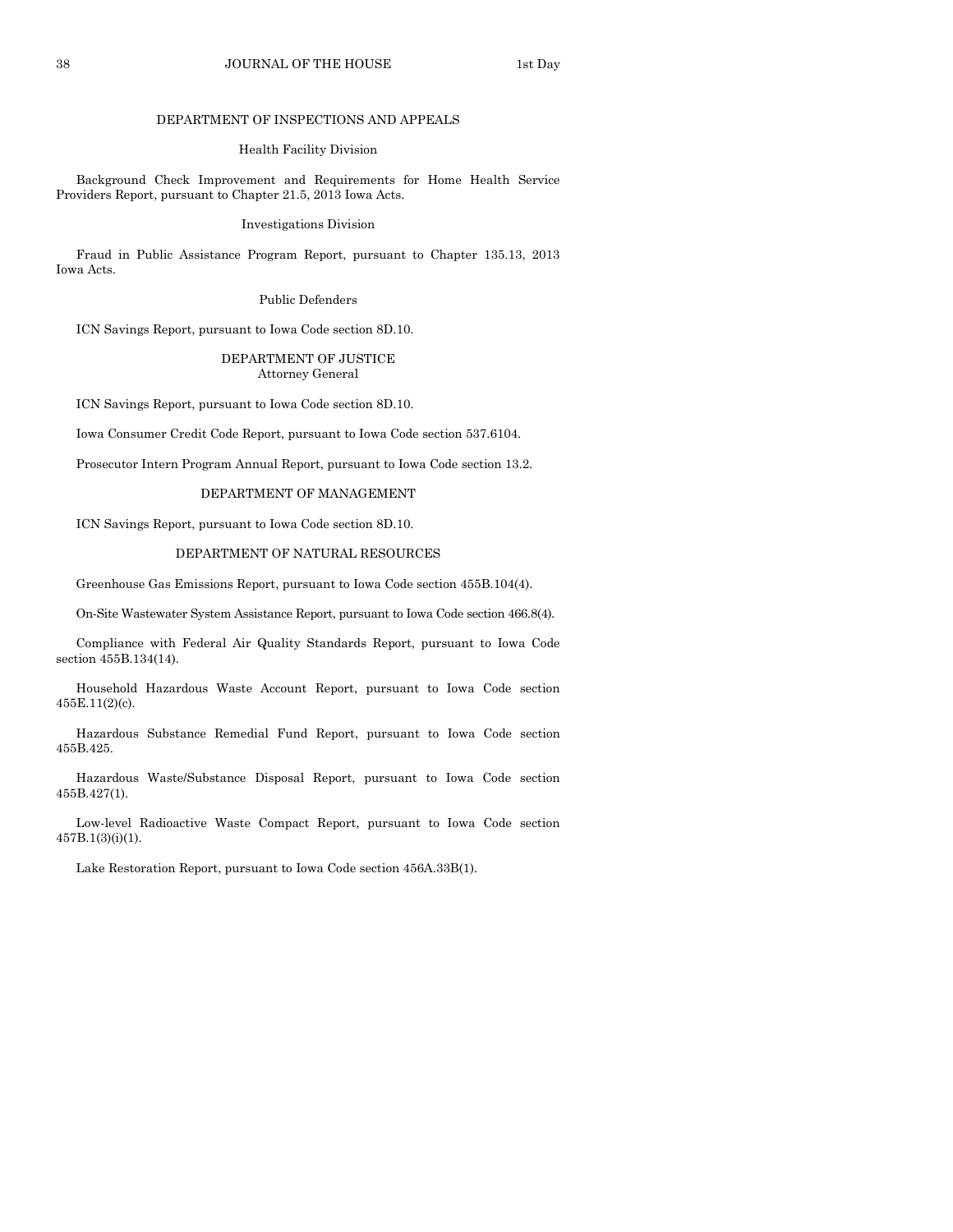Mercury-Added Thermostats Report, pursuant to Iowa Code section 455D.16(7)(c).

Aquatic Invasive Species Report, pursuant to Iowa Code section 462A.52.

#### DEPARTMENT OF PUBLIC DEFENSE

Annual Report, pursuant to Iowa Code section 29A.12.

Vertical Infrastructure Report, pursuant to Iowa Code section 8.57B.

Iowa National Guard

ICN Savings Report, pursuant to Iowa Code section 8D.10.

#### DEPARTMENT OF PUBLIC HEALTH

ICN Savings Report, pursuant to Iowa Code section 8D.10.

Gambling Treatment Program Report, pursuant to Iowa Code section 135.150(2).

Anatomical Gift Public Awareness Donations and Compliance Report, pursuant to Iowa Code section 142C.17.

Improvements in the Intraoperability and Interoperability of Communications Technology Report, pursuant to Chapter 138.3, 2013 Iowa Acts.

Iowa Collaborative Safety Net Provider Network Care Coordination Progress Report, pursuant to Chapter 138.3, 2013 Iowa Acts.

Plumbing and Mechanical Systems Board

Annual Report, pursuant to Iowa Code section 105.9.

#### DEPARTMENT OF PUBLIC SAFETY

Joint Investment Trust Report, pursuant to Iowa code section 12B.10A(7).

ICN Savings Report, pursuant to Iowa Code section 8D.10.

Statewide Interoperable Communications System Board

Annual Report, pursuant to Iowa Code section 80.29(14).

#### DEPARTMENT OF REVENUE

ICN Savings Report, pursuant to Iowa Code section 8D.10.

Solar Energy System Tax Credit Report, pursuant to Iowa Code section 422.11L.

Health Insurance for Dependent Children Report, pursuant to Iowa Code section 422.12M(4)(c).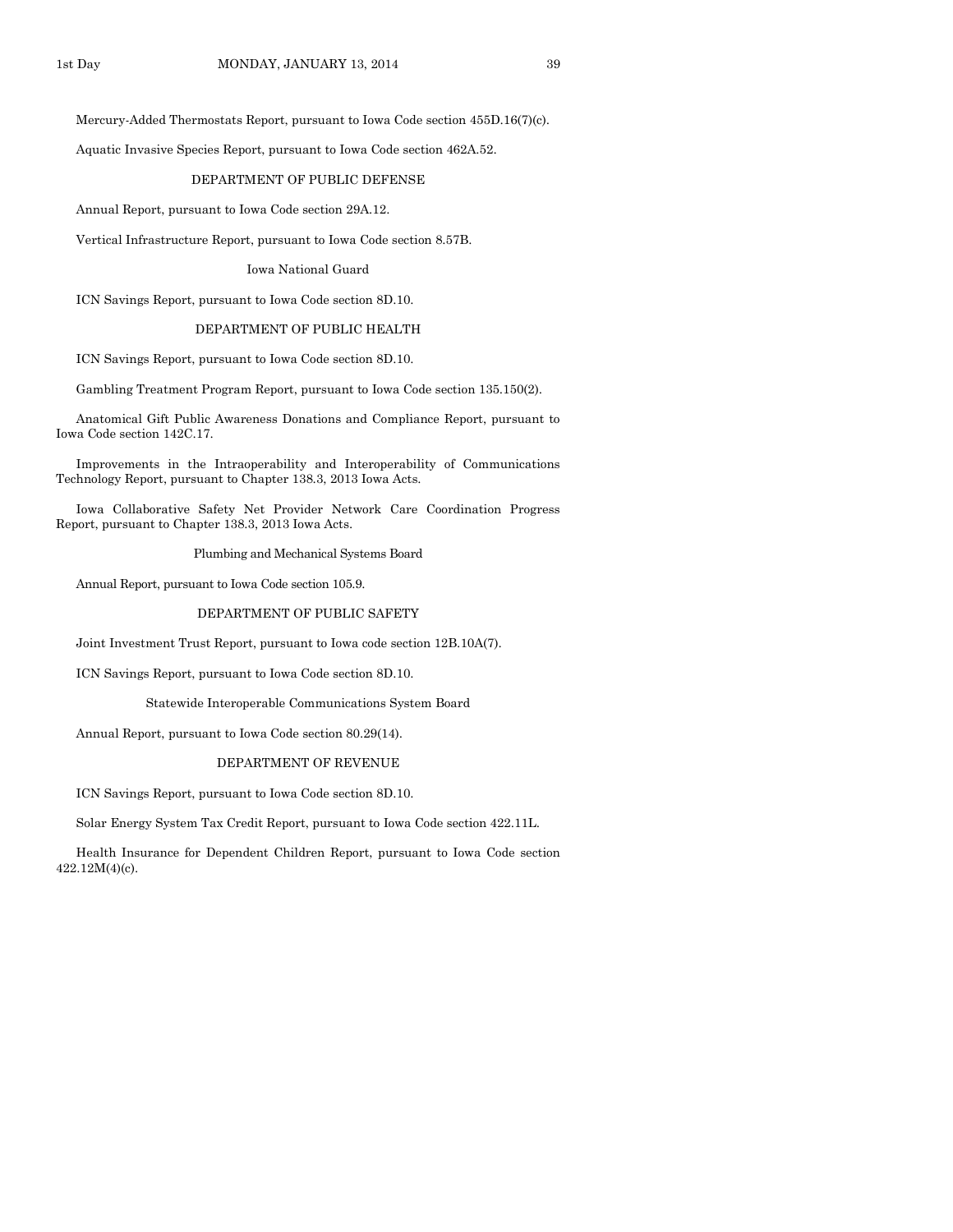#### State Board of Tax Review

Annual Report, pursuant to Iowa Code section 421.1(4)(f).

#### DEPARTMENT OF TRANSPORTATION

Use of Reversions Report, pursuant to Iowa Code section 307.46(2).

Small Business and Disadvantaged Business Enterprise Report, pursuant to Chapter 1098.4, 2010 Iowa Acts.

2014-2018 Iowa Transportation Improvement Program Report, pursuant to Iowa Code section 7A.9.

Educational Assistance Report, pursuant to Iowa Code section 70A.25(3)(b).

## DEPARTMENT OF VETERANS AFFAIRS

Allocation Programs for Veterans Report, pursuant to Iowa Code section 35A.5.

#### DEPARTMENT OF WORKFORCE DEVELOPMENT

ICN Savings Report, pursuant to Iowa Code section 8D.10.

#### ECONOMIC DEVELOPMENT AUTHORITY Iowa Commission on Volunteer Services

Quarterly Report April thru June 2013, pursuant to Iowa Code section 15.107B.

#### ETHICS AND CAMPAIGN DISCLOSURE BOARD

ICN Savings Report, pursuant to Iowa Code section 8D.10.

#### GOVERNOR'S OFFICE OF DRUG CONTROL POLICY

Drug Control Strategy Report, pursuant to Iowa Code section 80E.1(2)(b).

ICN Savings Report, pursuant to Iowa Code section 8D.10.

#### IOWA GAMING ASSOCIATION

Casino Incidents Report, pursuant to Chapter 139.51, 2013 Iowa Acts.

#### IOWA LOTTERY AUTHORITY

Annual Report, pursuant to Iowa Code section 99G.7.

Quarterly Report, pursuant to Iowa Code section 99G.7.

Judicial Review Report, pursuant to Iowa Code section 625.29(7).

ICN Savings Report, pursuant to Iowa Code section 8D.10.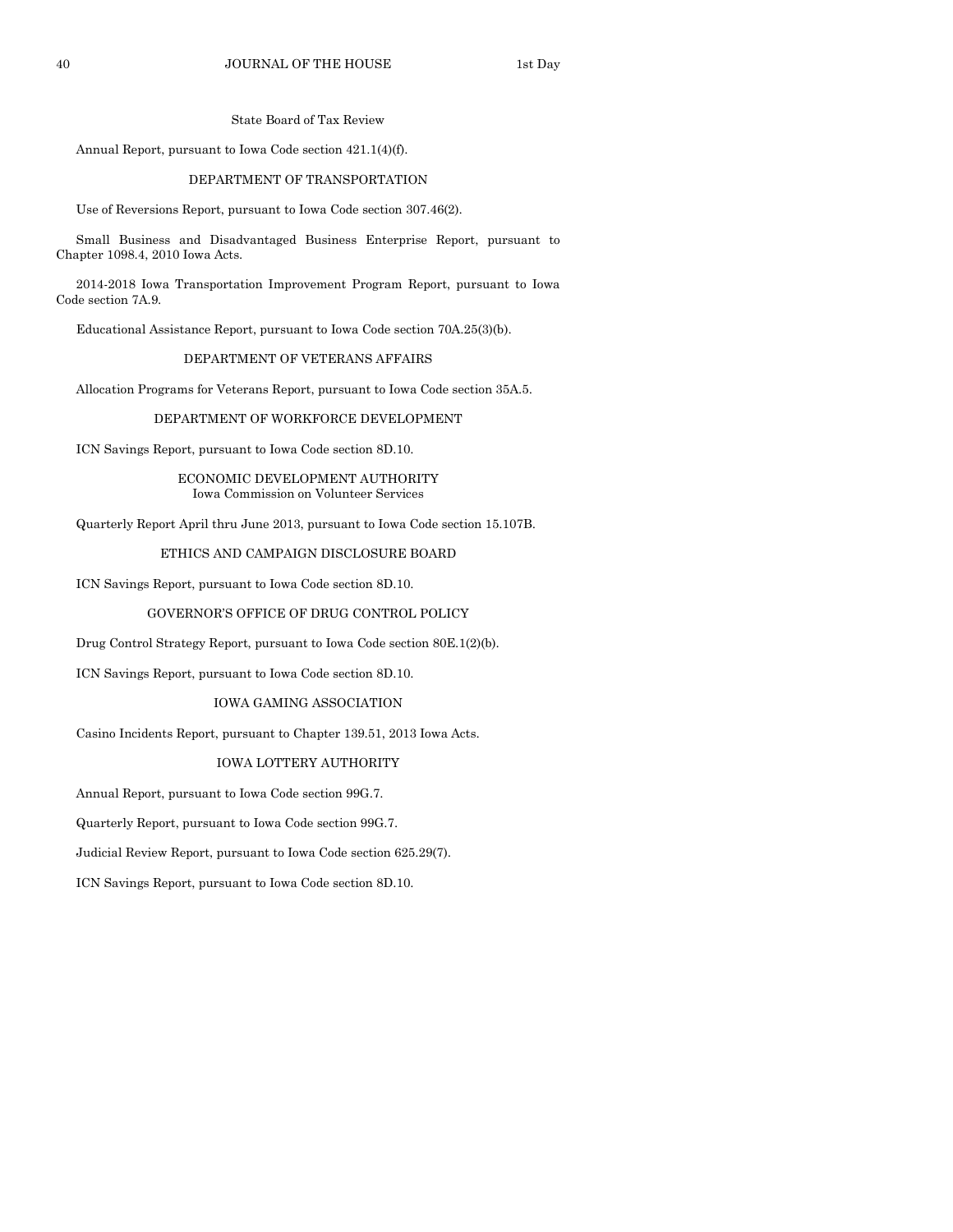## IOWA PROPANE EDUCATION AND RESEARCH COUNCIL

Programs and Projects Report, pursuant to Iowa Code section 101C.11.

Audit Report, pursuant to Iowa Code section 101C.11.

#### IOWA PUBLIC EMPLOYEES' RETIREMENT SYSTEM

Public Fund Iran Divestment Report, pursuant to Iowa Code section 12H.5.

ICN Savings Report, pursuant to Iowa Code section 8D.10.

Comprehensive Annual Financial Report, pursuant to Iowa Code section 8A.502(8).

#### IOWA PUBLIC EMPLOYMENT RELATIONS BOARD

Judicial Review Report, pursuant to Iowa Code section 625.29(7).

Joint Investment Trust Report, pursuant to Iowa Code section 12B.10A(7).

Annual Report, pursuant to Iowa Code section 7E.3.

#### IOWA PUBLIC INFORMATION BOARD

Project Charter Report, pursuant to Chapter 1115.16, 2012 Iowa Acts.

#### JUDICIAL BRANCH

Court Debt Report, pursuant to Iowa Code section 602.8107(7).

Judicial Retirement Fund Valuation Report, pursuant to Iowa Code section 602.9116(1).

#### LEGISLATIVE SERVICE AGENCY

Stray Electric Current and Agriculture Study Committee Report, pursuant to Iowa Code section 2.42.

#### MERCY AUTISM CENTER

Legislative Grant Report, pursuant to Chapter 138.18, 2013 Iowa Acts.

#### MUNICIPAL FIRE AND POLICE RETIREMENT SYSTEM OF IOWA

Public Fund Sudan Divestment Report, pursuant to Iowa Code section 12F.5.

Public Fund Iran Divestment Report, pursuant to Iowa Code section 12H.5.

## SECRETARY OF STATE

ICN Savings Report, pursuant to Iowa Code section 8D.10.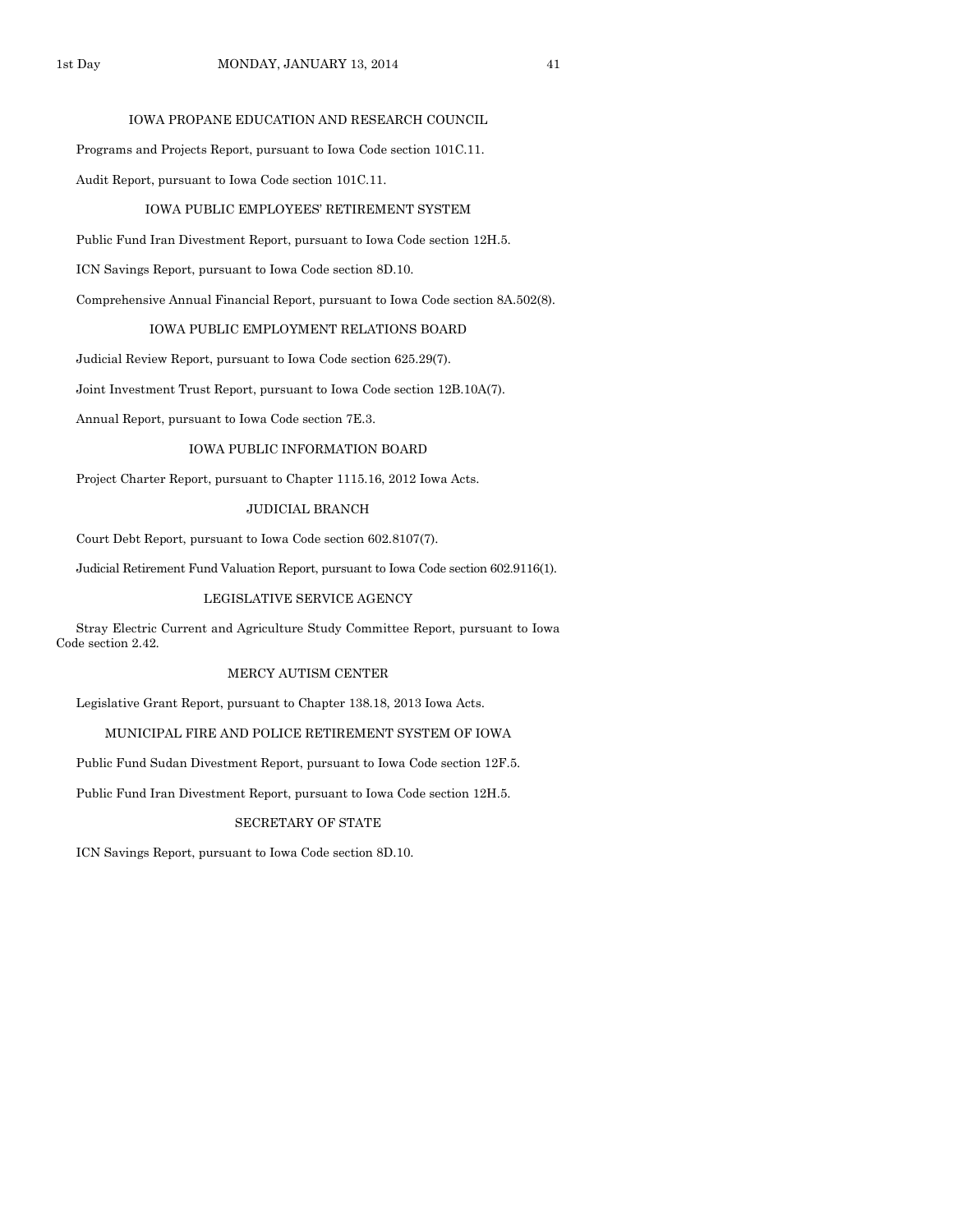## TREASURER OF STATE

Educational Savings Plan Trust Report, pursuant to Iowa Code section 12D.8(1)(a).

Public Fund Sudan Divestment Report, pursuant to Iowa Code section 12F.5(2).

Public Fund Iran Divestment Report, pursuant to Iowa Code section 12H.5.

#### VETERANS HOME

Judicial Review Report, pursuant to Iowa Code section 625.29(7).

Biennial Report, pursuant to Iowa Code section 35D.17.

ICN Savings Report, pursuant to Iowa Code section 8D.10.

## SUBCOMMITTEE ASSIGNMENTS

#### **[House File 427](http://coolice.legis.iowa.gov/Cool-ICE/default.asp?Category=billinfo&Service=Billbook&frame=1&GA=85&hbill=HF427) Reassigned**

Public Safety: Klein, Chair; Fry, Berry, Baudler and Anderson.

#### **LSB 5076YC** (Committee of the Whole)

Administration and Rules: Windschitl, Chair; Abdul-Samad, Berry, Fry, Gaskill, Hagenow, Mascher, Muhlbauer, S. Olson, Paulsen, Prichard, Rogers, J. Smith, M. Smith, Upmeyer.

## COMMITTEE RECOMMENDATION

MR. SPEAKER: The Chief Clerk of the House respectfully reports that the following committee recommendation has been received and is on file in the office of the Chief Clerk:

## CARMINE BOAL Chief Clerk of the House

#### COMMITTEE ON ADMINISTRATION AND RULES

**Committee Bill** (Formerly LSB 5076YC), a concurrent resolution amending the joint rules of the Senate and House of Representatives relating to session timetable changes.

Fiscal Note: **No**

Recommendation: **Do Pass** January 13, 2014.